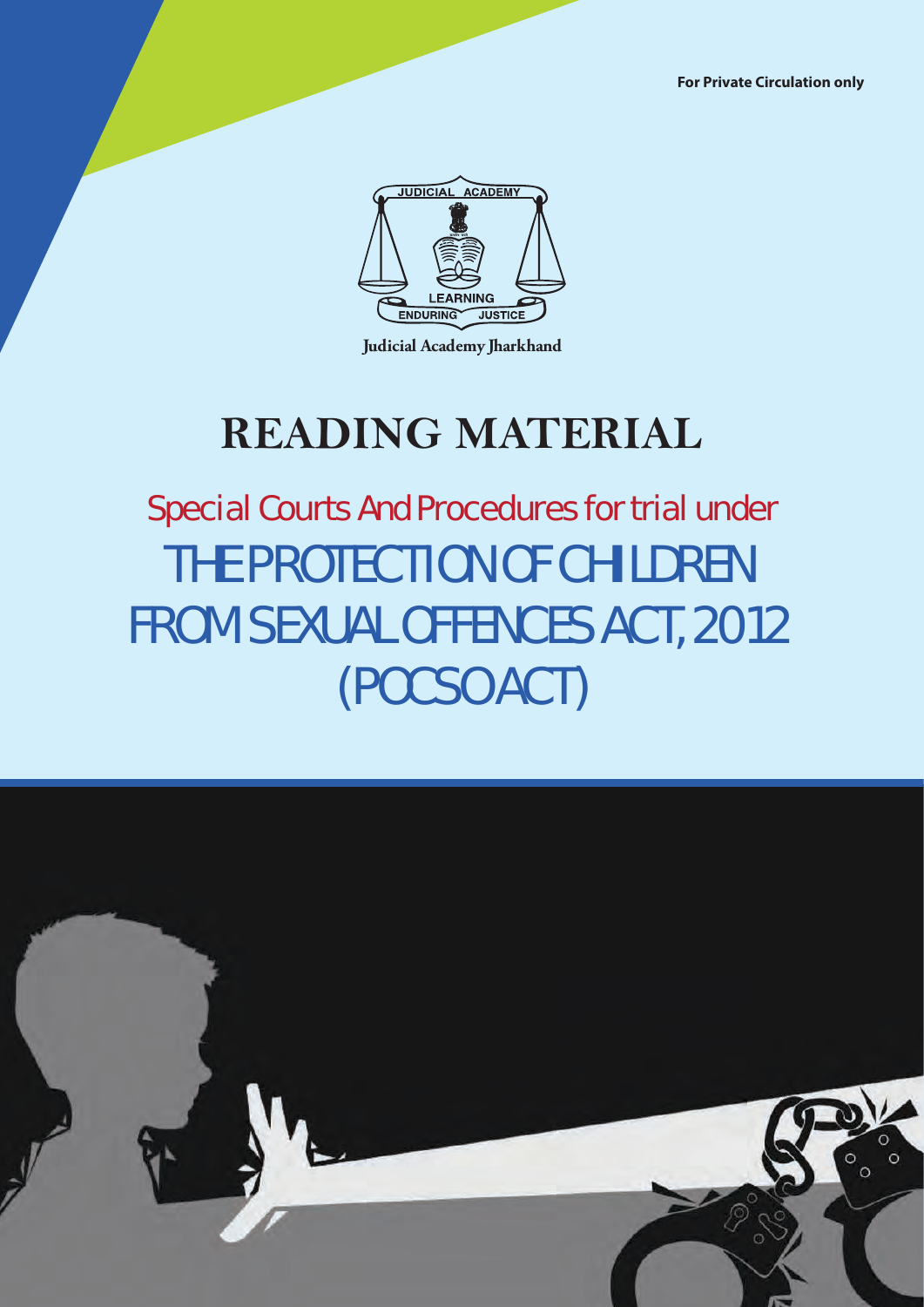**FOR PRIVATE CIRCULATION ONLY**



# **READING MATERIAL**

**on**

# **SPECIAL COURTS AND PROCEDURES FOR TRIAL UNDER**

# THE PROTECTION OF CHILDREN FROM SEXUAL OFFENCES ACT, 2012 (POCSO ACT)

Compiled by : **Judicial Academy Jharkhand**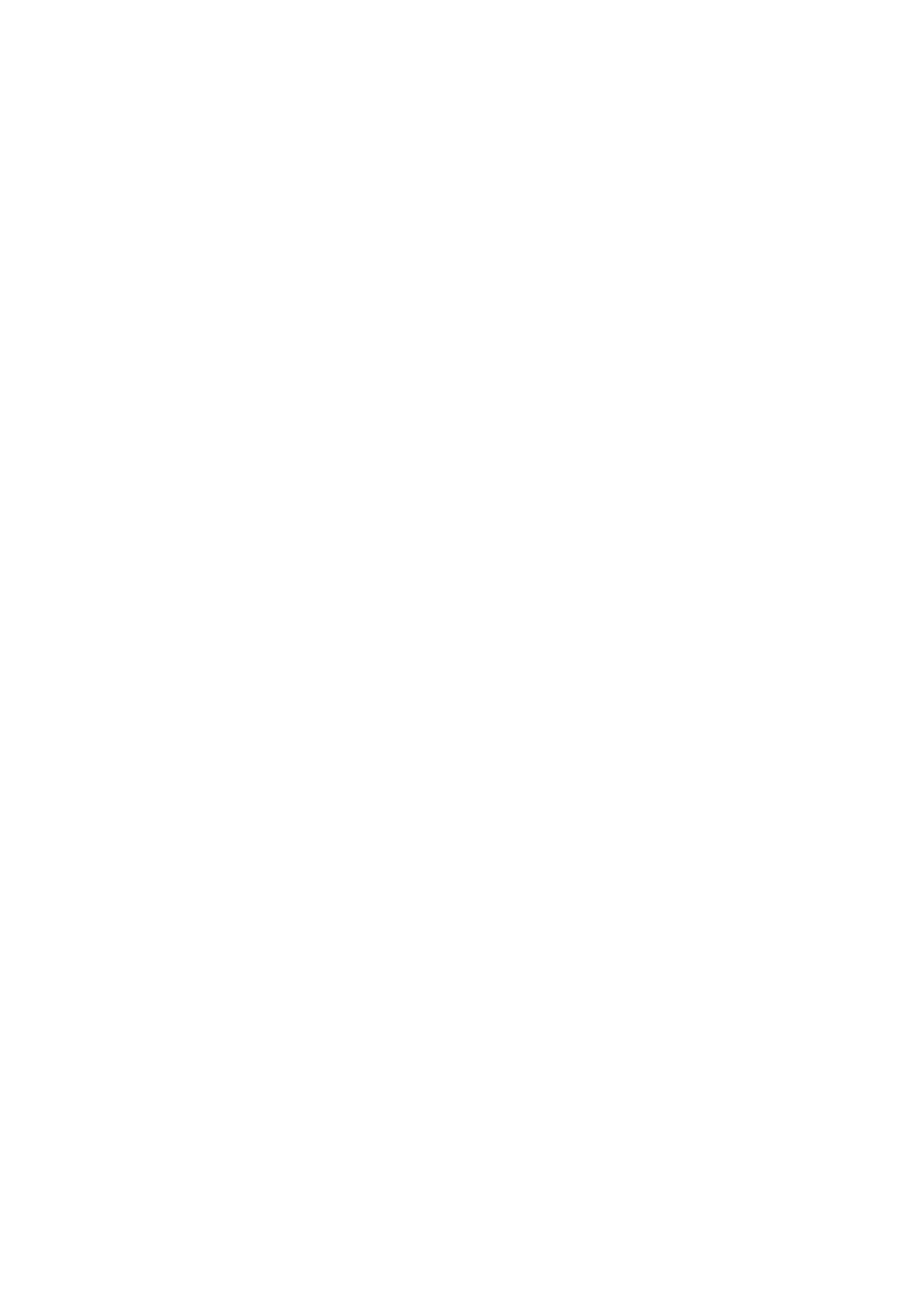# **THE PROTECTION OF CHILDREN FROM SEXUAL OFFENCES ACT, 2012 (POCSO ACT) Special Courts And Procedures for trial under**  THE PROTECTION OF CHILDREN FROM SEXUAL OFFENCES ACT, 2012 (POCSO ACT)

# **Need for POCSO Act, 2012**

The Protection of Children from Sexual Offences Act, 2012 (POCSO Act) is a special enactment which provides punishment for *penetrative, touch, and non-touch* based sexual offences against children and also mandates the establishment of Special Courts and procedures for trial of offences involving children as the statute was enacted to protect children from offences arising out of sexual assault, sexual harassment and pornography and provides for establishment of Special Courts for trial of such offences and for matters connected therewith or incidental thereto. The Act is applicable to the whole of India. The POCSO Act 2012 defines a child as any **person below the age of 18 years** and provides protection to all children under the age of 18 years from sexual abuse. It also intends to protect the child through all stages of judicial process and gives paramount importance to the principle of "best interest of the child".

- The objective of enacting the POCSO Act, 2012 is to protect the children from various types of sexual offences and to establish Special Court for providing speedy disposal of cases.
- Before this Act, most of the sexual offences were covered under IPC, 1860. But IPC provisions were general in nature and it was felt that they were inadequate to deal with sexual offences against children .
- Sexual offence against a boy is also covered under POCSO Act. The Act is gender neutral as it does not distinguish between boy and girl.

## **Jurisdiction of Special Courts**

At the outset it will be relevant to note the circumstance in which the special courts shall have the jurisdiction in matters of sexual offences against a child. The Act emphatically lays down the provisions for is age determination, cognizance of offences and the special procedure for trial in such cases. The Jurisdiction, as is stated above of Special Court constituted in terms of section 28 of the Act arises when the victim is a child, either boy or a girl of sexual offence fully defined under sections 3 to 22.

The Special Court designated under the POCSO Act will have the jurisdiction to try offences in addition to those under the POCSO Act with which the accused has been charged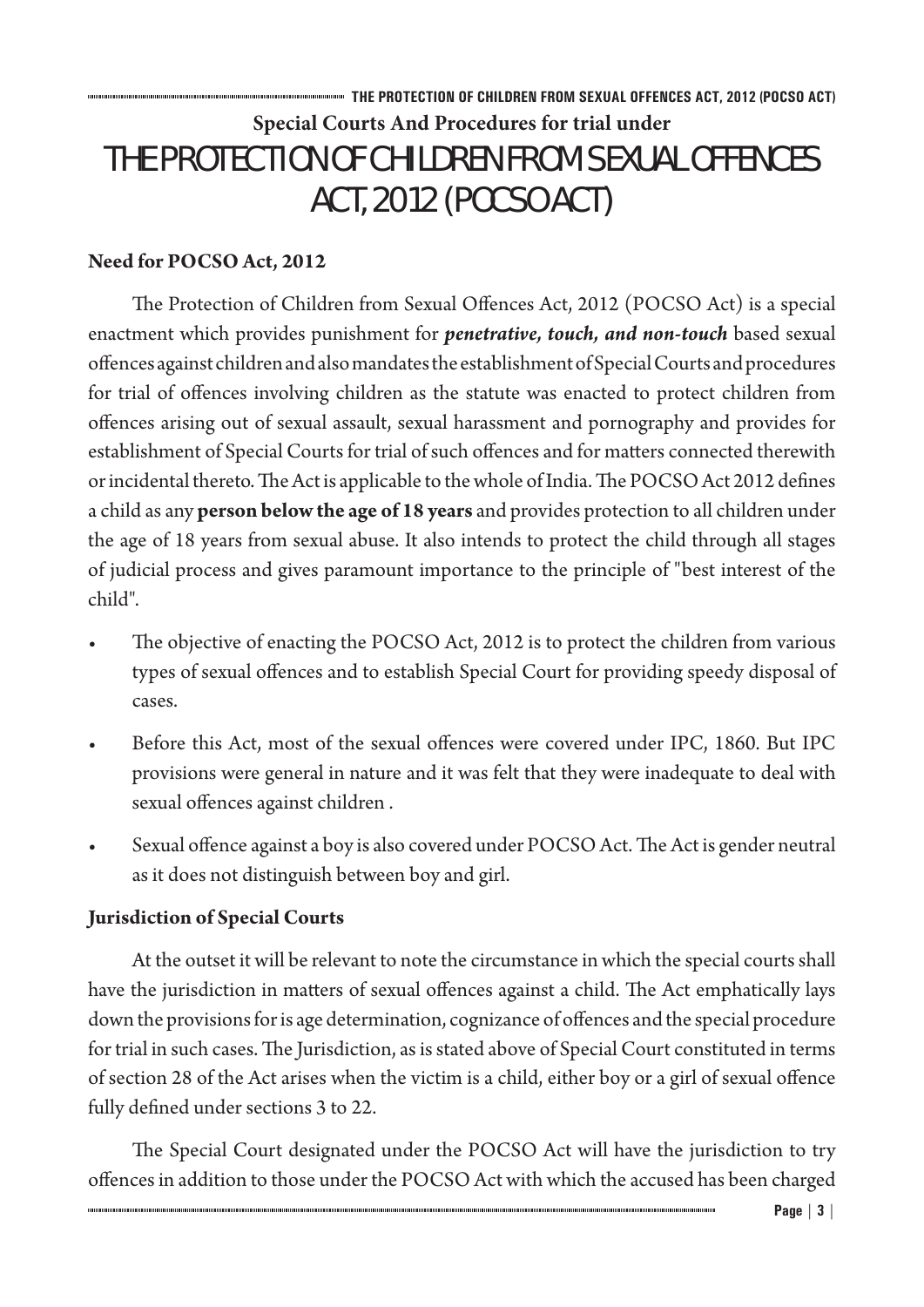under the I. P.C at the same trial as stated here in above. Where the accused has been charged under the Atrocities Act along with the POCSO Act, the matter will be tried by the Special Court under the POCSO Act and not the Special Court under the Atrocities Act.<sup>1</sup>

As per the provisions contained under section 28(3) of the POCSO Act the court will also have the jurisdiction to try offences relating to publication or transmission of sexually explicit material depicting children in any act or conduct or manner that facilitates abuse of children online under Section 67B, Information Technology Act, 2000.

The aim and object of the Act as set out in the preamble makes it a complete code with respect to all species of sexual offences with respect to a child. The incidental matter with regard to such offences has also been covered under this Act. *The Juvenile Justice (Care and Protection of Children) Act, 2015(JJ Act, 2015)* is the core law relating to 'children in need of care and protection' and children in conflict with the law, providing for care, protection, development, treatment, social re-integration, and rehabilitation through a child-friendly approach. Every child who, is a victim under the POCSO Act 2015 is concerned, is undoubtedly a child in need of care and protection as defined under the JJ Act.

### **POCSO Act defines child as any person below 18 years of age. (Section 2)**

### **How to Assess Age of a Child Victim?**

Jurisdiction of Special Court turns on the age of victim child. It does not matter whether victim belongs to SC or ST category and the offence also comes under The Scheduled Castes and Scheduled Tribes (Prevention of Atrocities Act,1989), if he or she is a child under 18 years of age. The power of age determination has therefore been vested in the Special Court under Section 34 of the Act.

 A parent may walk in with a child to lodge a FIR alleging sexual abuse. A child victim of a brutal sexual assault may be found abandoned on the roadside by a patrolling police vehicle. After institution of FIR and receipt of the same in the court for the purpose of trial as well as for the purpose of disposal of other interlocutory applications including bail applications involving the issues relating to age of the victim the court may have to *prima facie* determine the age of the child, particularly to determine whether the victim is indeed a child under the POCSO Act, 2012, or other relevant laws. There is no doubt that when the age of the victim is to be assessed or ascertained the provisions of Section 94 of JJ Act are applicable. The provisions

<sup>1</sup> In Re: A Ref u/s 395(2) Cr.P.C by S.J. v. Unknown, S.B. Criminal Reference Petition No. 1/2013, Rajasthan High Court-Jodhpur Bench; Reference Case No.1 of 2017, In the matter of reference under Section 395 of Cr.P.C. made by the learned Sessions Judge, Mahilar Court, Tiruchirappalli, in his letter in D.No.238/2016 dated 17.03.2017 decided on 28.04.2017 by the Madras High

Court.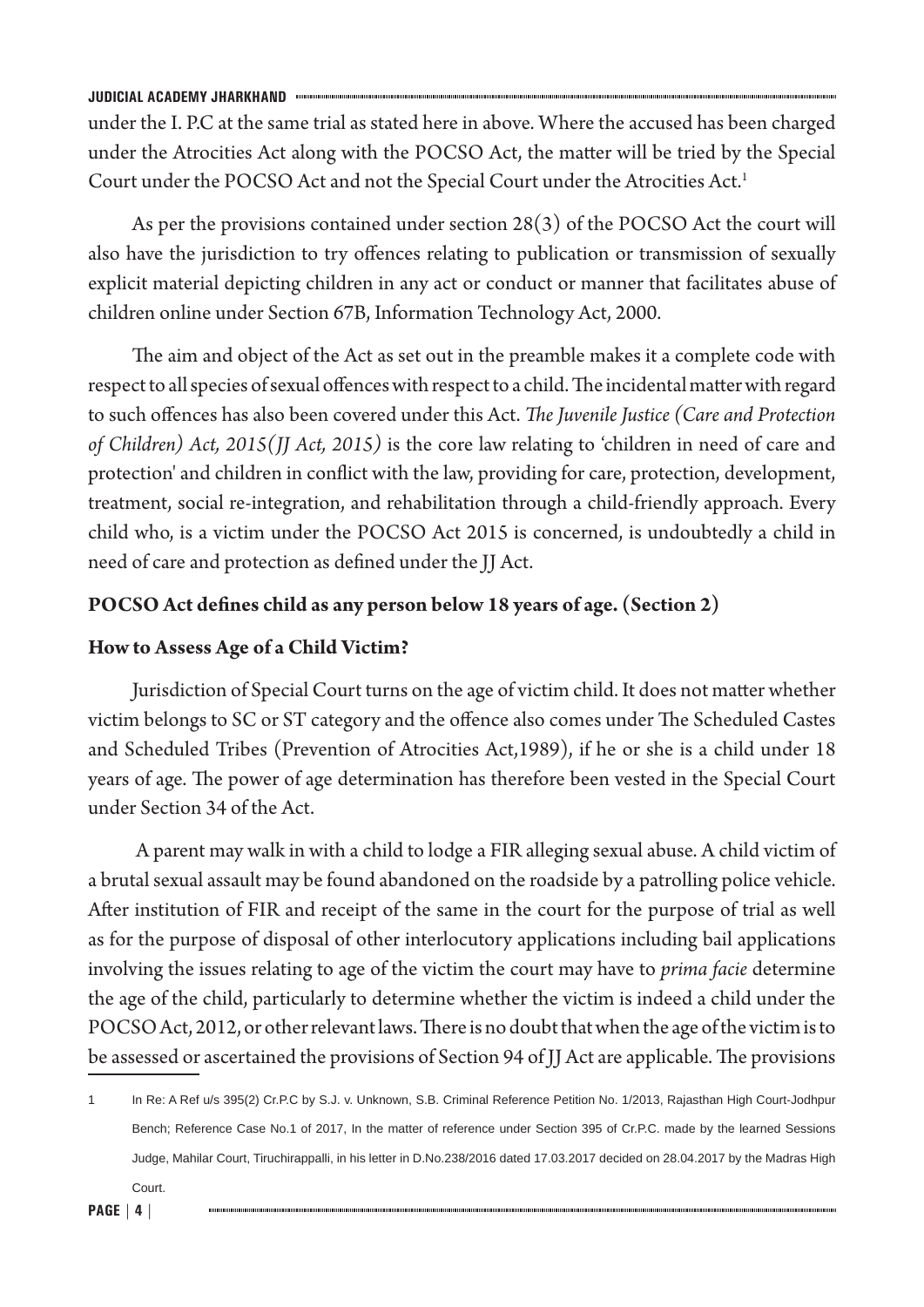**THE PROTECTION OF CHILDREN FROM SEXUAL OFFENCES ACT, 2012 (POCSO ACT)** of the Juvenile Justice Act become relevant and are to be read along with the provisions of the POCSO Act so far as the determination of the age of the victim too is concerned.

This is crucial because certain child-friendly procedures need to be followed and legal provisions applied if the victim is a child. For instance, if the child is a victim of penetrative sexual assault or sexual assault and is below 12 years, the offence will be aggravated under the POCSO Act and the relevant provisions will have to be mentioned in the FIR.

It may be difficult to assess the age when the child appears to be on the borderline. Erring on the side of caution, the police may treat such a person as a child and produce him/her before the CWC or the Special Court under the POCSO Act, as the case may be. This is because these bodies have the authority under the JJ Act, 2015 Section 94 and the POCSO Act Section 34(2)., respectively, to determine age.





The above process can be followed by any court before which the age of a person either the victim or the accused is in question. The moot question is what steps are to be followed in case age of a minor or child is to be ascertained.

# **• Ifthe person alleged to have committed a sexual offence looks clearly above 18, but the defence produces document to show he is under 18, what should be done?**

Under Section 94(1), JJ Act, 2015, appearance of a person can be relied upon only to conclude that the person is a child. It cannot be the basis to conclude that the person was an adult. According to Section 94(2), JJ Act, 2015, the birth certificate from school,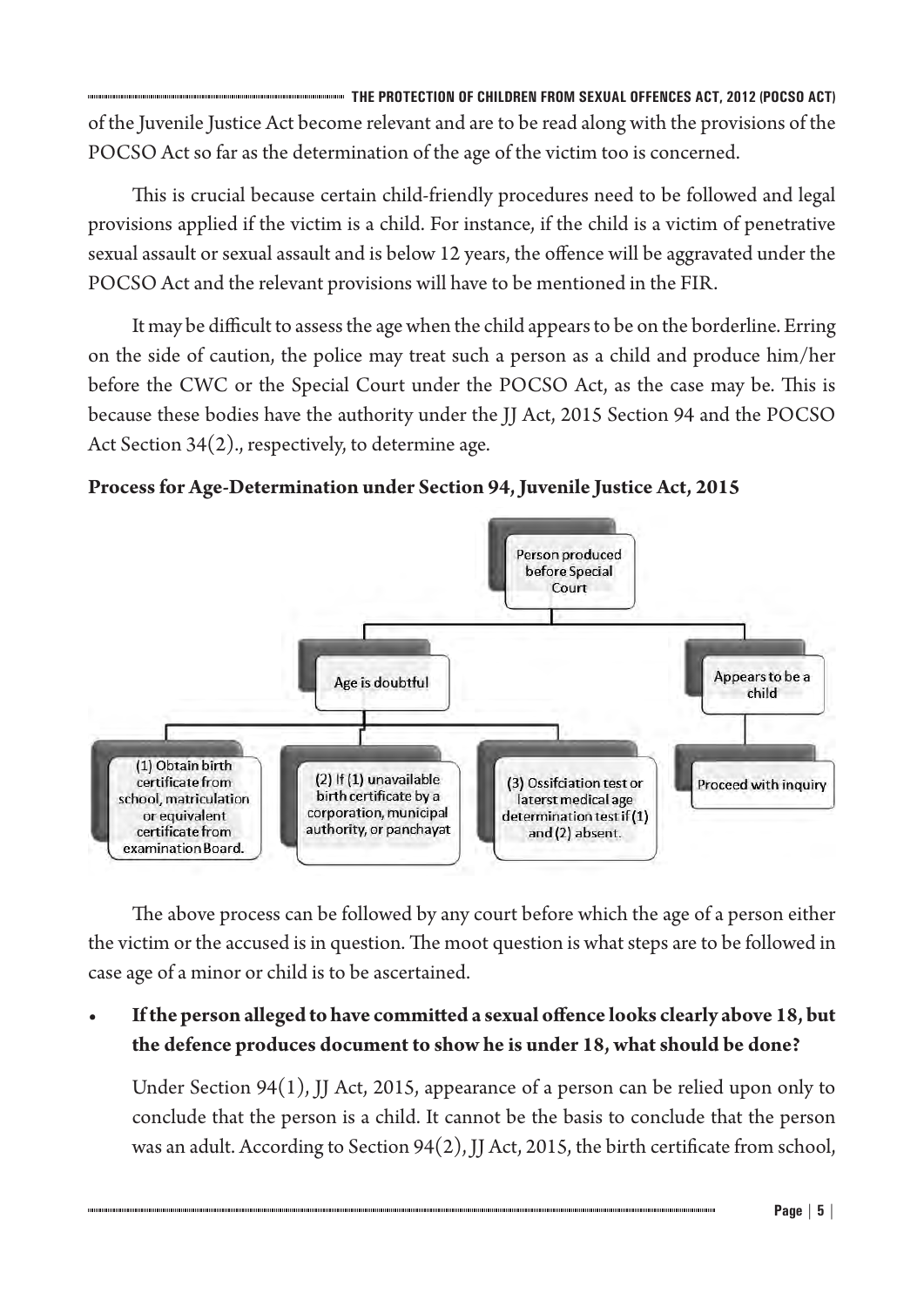matriculation or evaluation certificates will be considered to determine if the person is a child. If these documents are not available, the birth certificate by a corporation, municipal authority, or a Local Body will be considered. If these are also unavailable, the JJB or CWC can order an ossification test or latest medical age determination test. The Special Court under the POCSO Act could also adhere to the procedure prescribed under the JJ Act, 2015 for age-determination as in *Jarnail Singh v. State of Haryana,(2013) 7 SCC 263* the Supreme Court has held that the procedure to determine age of a child in conflict with the law can be used to determine age of a child victim.

## **Important Case Laws on Determination of Age.**

**1. Jarnail Singh v. State of Haryana, (AIR 2013 SC 3467)**

The Supreme Court held that Rule 12 of the erstwhile Juvenile Justice (Care and Protection of Children) Rules, 2007, which detailed the age determination process for children in conflict with the law should be applied to determine the age of a child victim. It was held that:

*"Even though Rule 12 is strictly applicable only to determine the age of a child in conflict with law, we are of the view that the aforesaid statutory provision should be the basis for determining age, even for a child who is a victim of crime. For, in our view, there is hardly any difference in so far as the issue of minority is concerned, between a child in conflict with law, and a child who is a victim of crime."*

- **2. State of M.P. v. AnoopSingh (2015) 7 SCC 773 : 2015 SCC OnLine SC 603 at page 776**
	- *"12. We believe that the present case involves only one issue for this Court to be considered, which is regarding the determination of the age of the prosecutrix.*
	- *13. In the present case, the central question is whether the prosecutrix was below 16 years of age at the time of the incident? The prosecution in support of their case adduced two certificates, which were the birth certificate and the Middle School Certificate. The date of birth of the prosecutrix has been shown as 29-8-1987 in the birth certificate (Ext. P-5), while the date of birth is shown as 27-8-1987 in the Middle School Examination Certificate. There is a difference of just two days in the dates mentioned in the above mentioned exhibits. The trial court has rightly observed that the birth certificate, Ext. P-5 clearly shows that the registration regarding the birth was made on 30-10-1987 and keeping in view the fact that registration was made within 2 months of the birth, it could not be guessed that the prosecutrix was shown as under aged in view of the possibility of*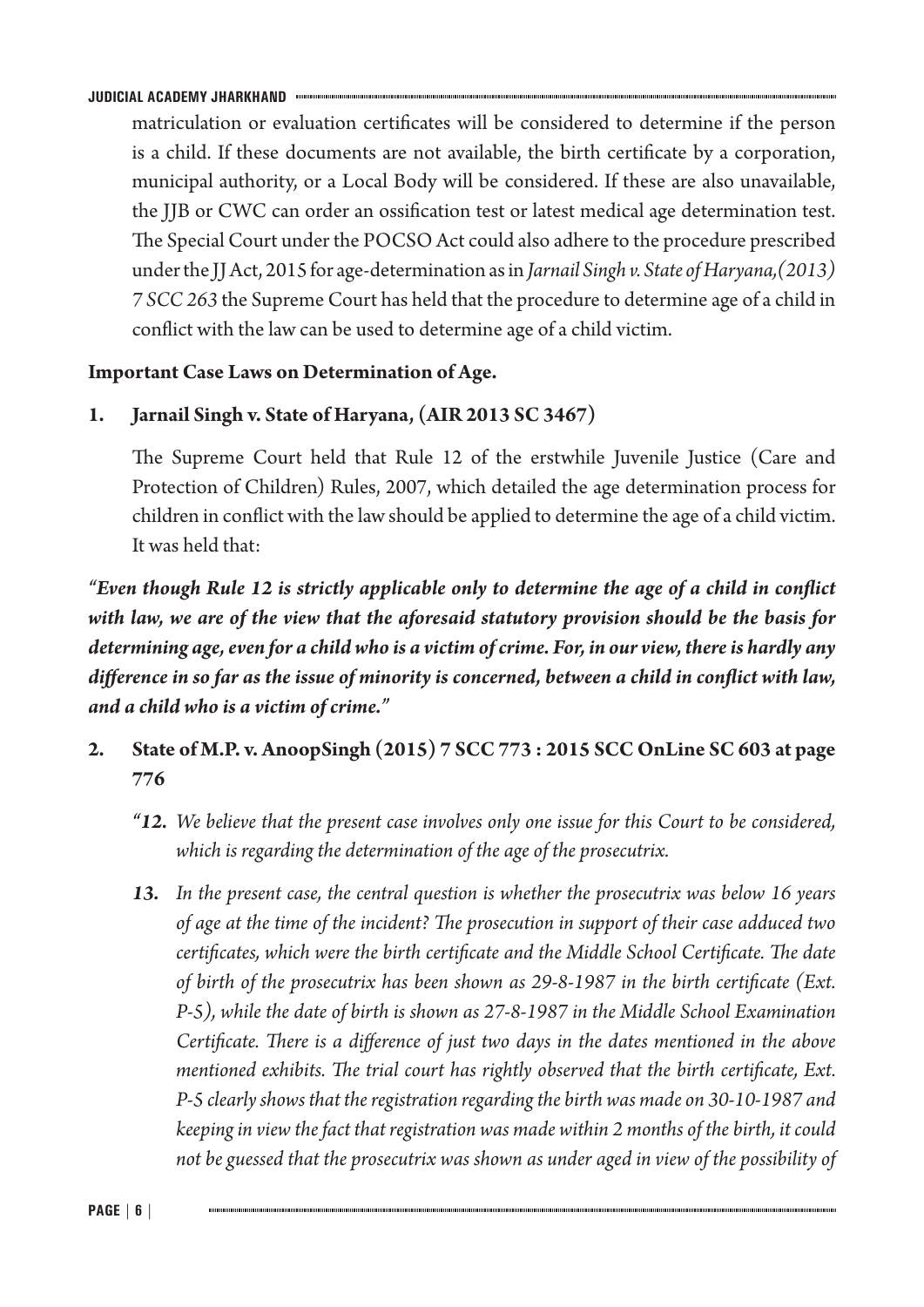**THE PROTECTION OF CHILDREN FROM SEXUAL OFFENCES ACT, 2012 (POCSO ACT)** *the incident in question. We are of the view that the discrepancy of two days in the two documents adduced by the prosecution is immaterial and the High Court was wrong in presuming that the documents could not be relied upon in determining the age of the prosecutrix.*

- *14. This Court in Mahadeo v. State of Maharashtra [(2013) 14 SCC 637 : (2014) 4 SCC (Cri) 306] has held that Rule 12(3) of the Juvenile Justice (Care and Protection of Children) Rules, 2007, is applicable in determining the age of the victim of rape. Rule 12(3) reads as under:*
	- *"12.(3) In every case concerning a child or juvenile in conflict with law, the age determination inquiry shall be conducted by the court or the Board or, as the case may be, the Committee by seeking evidence by obtaining—*
		- *(a)(i) the matriculation or equivalent certificates, if available; and in the absence whereof;*
			- *(ii) the date of birth certificate from the school first attended (other than a play school); and in the absence whereof;*
			- *(iii) the birth certificate given by a corporation or a municipal authority or a panchayat;*
		- *(b) and only in the absence of either (i), (ii) or (iii) of clause (a) above, the medical opinion will be sought from a duly constituted Medical Board, which will declare the age of the juvenile or child. In case exact assessment of the age cannot be done, the Court or the Board or, as the case may be, the Committee, for the reasons to be recorded by them, may, if considered necessary, give benefit to the child or juvenile by considering his/her age on lower side within the margin of one year.*

*and, while passing orders in such case shall, after taking into consideration such evidence as may be available, or the medical opinion, as the case may be, record a finding in respect of his age and either of the evidence specified in any of the clauses (a)(i), (ii), (iii) or in the absence whereof, clause (b) shall be the conclusive proof of the age as regards such child or the juvenile in conflict with law."*

*15. This Court further held in para 12 of Mahadeo [(2013) 14 SCC 637 : (2014) 4 SCC (Cri) 306] , as under: (SCC p. 641)*

*"12. … Under Rule 12(3)(b), it is specifically provided that only in the absence of alternative methods described under Rules*  $12(3)(a)(i)$  to (iii), the medical opinion can be sought for. **In**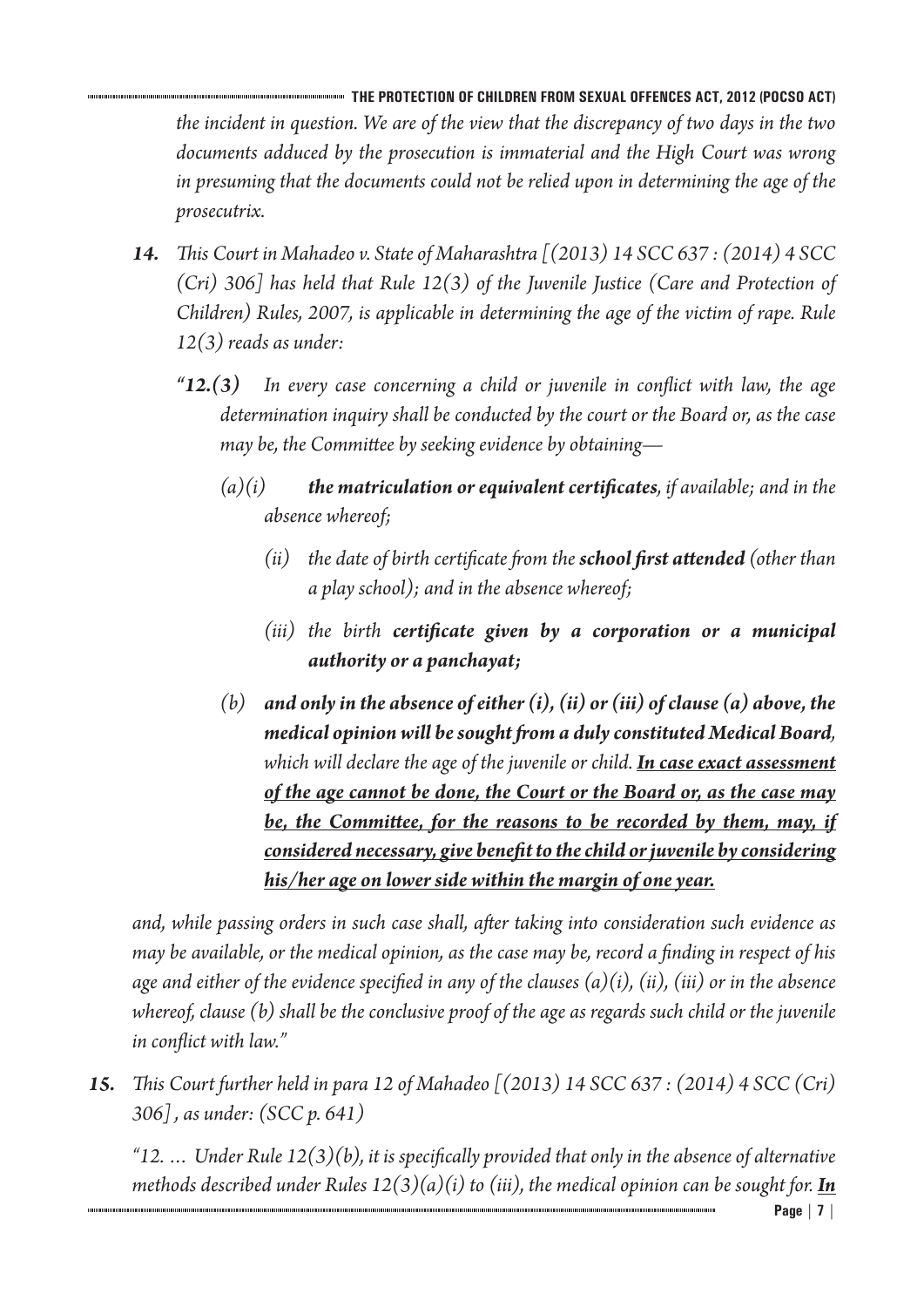*the light of such a statutory rule prevailing for ascertainment of the age of the juvenile in our considered opinion, the same yardstick can be rightly followed by the courts for the purpose of ascertaining the age of a victim as well." (emphasis supplied)*

*This Court therefore relied on the certificates issued by the school in determining the age of the prosecutrix. In para 13, this Court observed: (Mahadeo case [(2013) 14 SCC 637 : (2014) 4 SCC (Cri) 306] , SCC p. 641)*

- *"13. In light of our above reasoning, in the case on hand, there were certificates issued by the school in which the prosecutrix did her Vth standard and in the school leaving certificate issued by the school under Ext. 54, the date of birth of the prosecutrix has been clearly noted as 20-5-1990, and this document was also proved by PW 11. Apart from that the transfer certificate as well as the admission form maintained by the Primary School, Latur, where the prosecutrix had her initial education, also confirmed the date of birth as 20-5-1990. The reliance placed upon the said evidence by the courts below to arrive at the age of the prosecutrix to hold that the prosecutrix was below 18 years of age at the time of the occurrence was perfectly justified and we do not find any grounds to interfere with the same."*
- *16. In the present case, we have before us two documents which support the case of the prosecutrix that she was below 16 years of age at the time the incident took place. These documents can be used for ascertaining the age of the prosecutrix as per Rule 12(3) (b). The difference of two days in the dates, in our considered view, is immaterial and just on this minor discrepancy, the evidence in the form of Exts. P-5 and P-6 cannot be discarded. Therefore, the trial court was correct in relying on the documents.*
- *17. The High Court also relied on the statement of PW 11 Dr A.K. Saraf who took the x-ray of the prosecutrix and on the basis of the ossification test, came to the conclusion that the age of the prosecutrix was more than 15 years but less than 18 years. Considering this the High Court presumed that the girl was more than 18 years of age at the time of the incident. With respect to this finding of the High Court, we are of the opinion that the High Court should have relied firstly on the documents as stipulated under Rule 12(3) (b) and only in the absence, the medical opinion should have been sought. We find that the trial court has also dealt with this aspect of the ossification test. The trial court noted that the respondent had cited Lakhanlal v. State of M.P. [2004 SCC OnLine MP 16 : 2004 Cri LJ 3962] , wherein the High Court of Madhya Pradesh said that where the doctor having examined the prosecutrix and found her to be below 18½ years, then keeping in mind the variation of two years, the accused should be given the benefit of doubt. Thereafter, the trial court rightly held that in the present case the ossification test*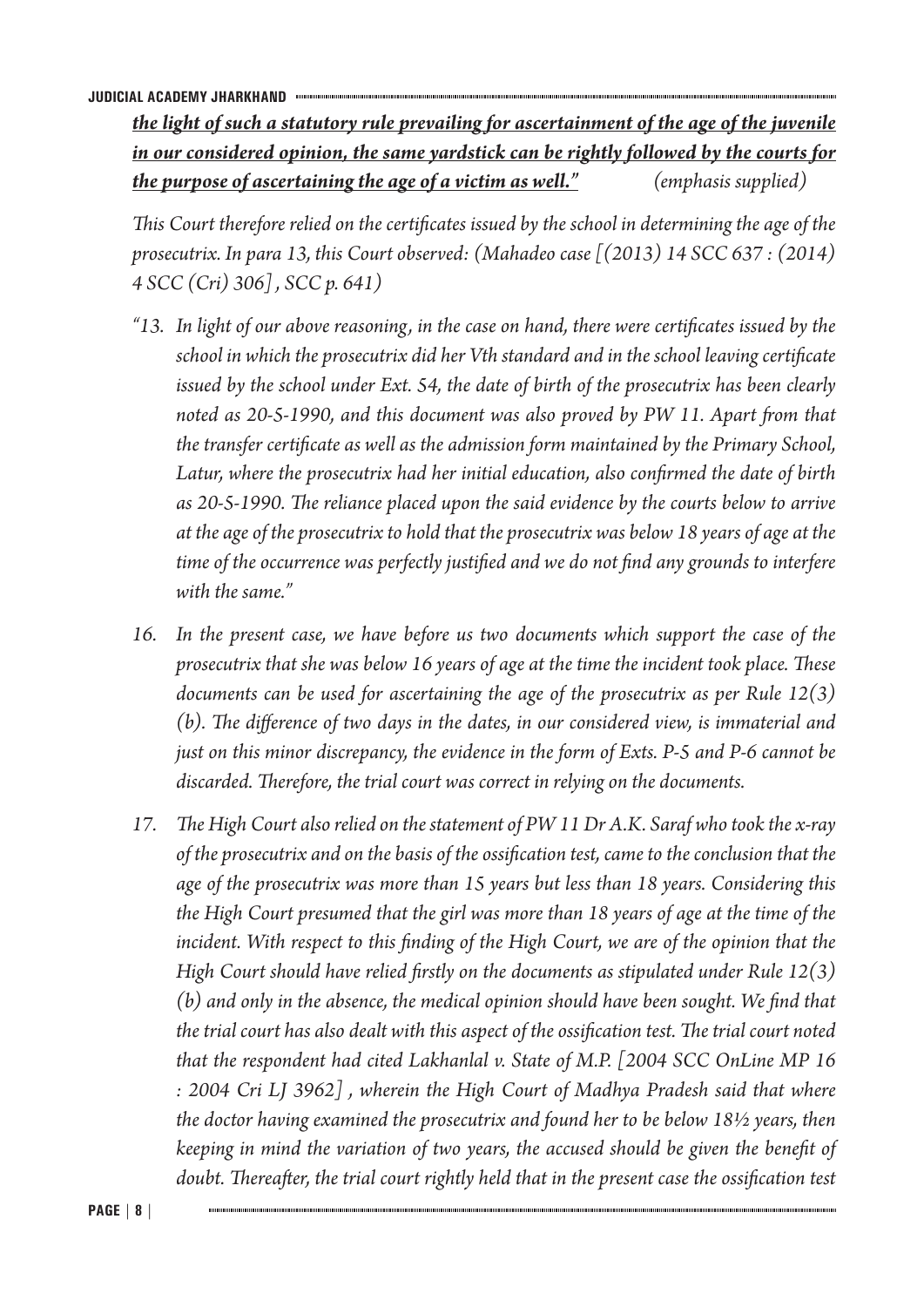**THE PROTECTION OF CHILDREN FROM SEXUAL OFFENCES ACT, 2012 (POCSO ACT)** *is not the sole criterion for determination of the date of birth of the prosecutrix as her certificate of birth and also the certificate of her medical examination had been enclosed.*

*18. Thus, keeping in view the medical examination reports, the statements of the prosecution witnesses which inspire confidence and the certificates proving the age of the prosecutrix to be below 16 years of age on the date of the incident, we set aside the impugned judgment [Anoop Singh v. State of M.P., Criminal Appeal No. 924 of 2006, order dated 10-7- 2008 (MP)] passed by the High Court and uphold the judgment and order dated 24-4- 2006 passed by the Third Additional Sessions Judge, Satna in Special Case No. 123 of 2003."*

# **3. Ashwani Kumar Saxena v. State of Madhya Pradesh, AIR 2013 SC 553**

The Supreme Court held:

*"Age determination inquiry contemplated under the JJ Act and Rules has nothing to do with an enquiry under other legislations, like entry in service, retirement, promotion etc. There may be situations where the entry made in the matriculation or equivalent certificates, date of birth certificate from the school first attended and even the birth certificate given by a Corporation or a Municipal Authority or a Panchayat may not be correct. But Court, JJ Board or a Committee functioning under the JJ Act is not expected to conduct such a roving enquiry and to go behind those certificates to examine the correctness of those documents, kept during the normal course of business. Only in cases where those documents or certificates are found to be fabricated or manipulated, the Court, the JJ Board or the Committee need to go for medical report for age determination."*

# **4. Shah Nawaz v. State of Uttar Pradesh,(2011) 13 SCC 751**

The Supreme Court observed that in accordance with the erstwhile JJ Model Rules, 2007 "…the medical opinion from the medical board should be sought only when the matriculation certificate or school certificate or any birth certificate issued by a corporation or by any Panchayat or municipality is not available."

# **5. Birad Mal Singhvi v. AnandPurohit, AIR 1988 SC 1796**

In this case, the Supreme Court held that the basis on which the entry pertaining to date of birth in a school register was recorded needs to be established for it to have evidentiary value. It held:

*"To render a document admissible under Section 35, three conditions must be satisfied, firstly, entry that is relied on must be one in a public or other official book, register or record; secondly, it must be an entry stating a fact in issue or relevant fact; and thirdly, it must be made by a public*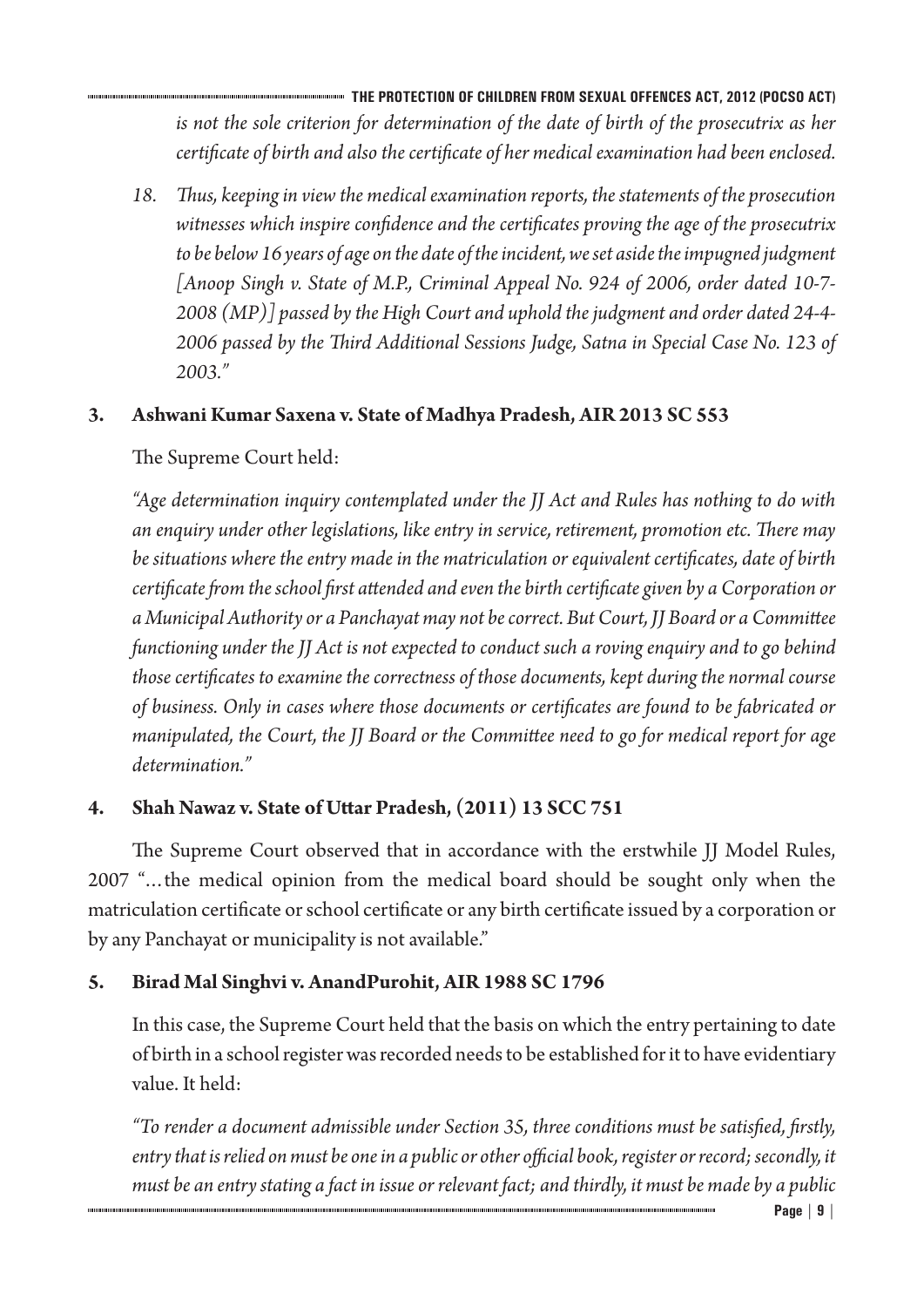*servant in discharge of his official duty, or any other person in performance of a duty specially enjoined by law. An entry relating to date of birth made in the school register is relevant and admissible under Section 35 of the Act but the entry regarding the age of a person in a school register is of not much evidentiary value to prove the age of the person in the absence of the material on which the age was recorded."*

# **6. Eera through ManjulaKrippendorf v. State (Govt. of NCT of Delhi) and Ors (2017)15 SCC 133**

The issue before the apex court in this case was whether Section  $2(d)$  of the POCSO Act which defines the term "child" should be interpreted to include **the mental age of a person so that a mentally retarded person or extremely intellectually challenged person above the biological age of 18 years would come within its ambit.** A twojudge bench of the Supreme Court held that such an interpretation would not be tenable because of the purpose of the legislation and the intention of Parliament. The court held *"we would be doing violence both to the intent and the language of Parliament if we were to read the word "mental" into Section*  $2(1)(d)$  *of the 2012 Act. Given the fact that it is a beneficial/ penal legislation, we as Judges can extend it only as far as Parliament intended and no further."*

# **7. Mahadeo v. State of Maharashtra, (2013) 14 SCC 637 : (2014) 4 SCC (Cri) 306 : 2013 SCC OnLine SC 662 at page 640**

- *11. Though the learned counsel for the appellant attempted to find fault with the said conclusion by making reference to the evidence of PW 8, the doctor, who examined the prosecutrix and who in her evidence stated that on her examination she could state that the age of the prosecutrix could have been between 17 to 25 years, it will have to be held that the rejection of the said submission even by the trial court was perfectly in order and justified. The trial court has found that to rely upon the said version of PW 8, the doctor, scientific examination of the prosecutrix such as ossification test to ascertain the exact age should have been conducted which was not done in the present case and, therefore, merely based on the opinion of PW 8, the age of the prosecutrix could not be acted upon.*
- *12. We can also in this connection make reference to a statutory provision contained in the Juvenile Justice (Care and Protection of Children) Rules, 2007, where under Rule 12, the procedure to be followed in determining the age of a juvenile has been set out. We can usefully refer to the said provision in this context, inasmuch as under Rule 12(3) of the said Rules, it is stated that:*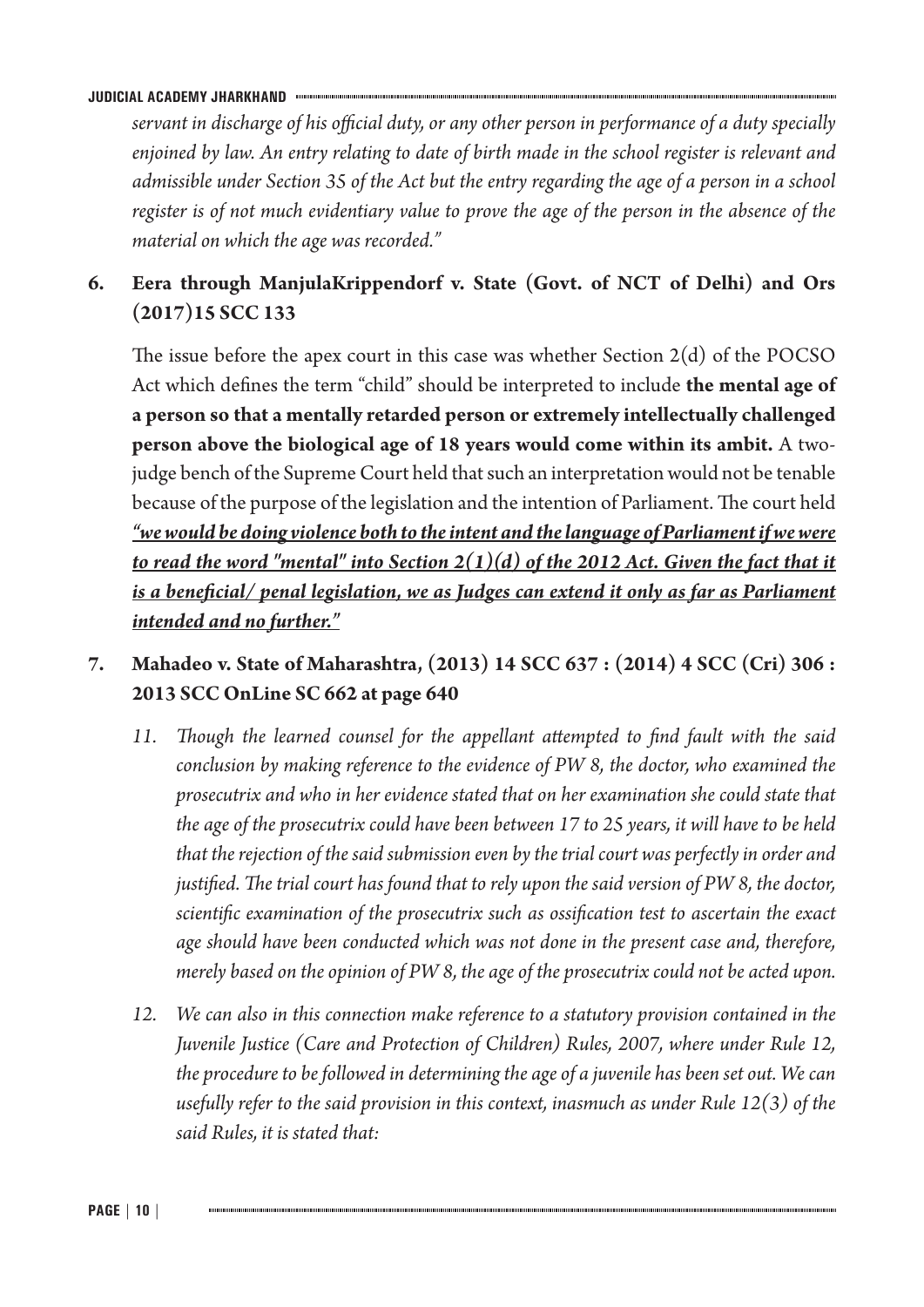**THE PROTECTION OF CHILDREN FROM SEXUAL OFFENCES ACT, 2012 (POCSO ACT)** *"12. (3) In every case concerning a child or juvenile in conflict with law, the age determination inquiry shall be conducted by the court or the Board or, as the case may be, by the Committee by seeking evidence by obtaining—*

- *(a) (i) the matriculation or equivalent certificates, if available; and in the absence whereof;*
	- *(ii) the date of birth certificate from the school (other than a play school) first attended; and in the absence whereof;*
	- *(iii) the birth certificate given by a corporation or a municipal authority or a Panchayat;"*

*Under Rule 12(3)(b), it is specifically provided that only in the absence of alternative methods described under Rules 12(3)(a)(i) to (iii), the medical opinion can be sought for. In the light of such a statutory rule prevailing for ascertainment of the age of a juvenile, in our considered opinion, the same yardstick can be rightly followed by the courts for the purpose of ascertaining the age of a victim as well.*

*13. In the light of our above reasoning, in the case on hand, there were certificates issued by the school in which the prosecutrix did her Vth standard and in the school leaving certificate issued by the said school under Exhibit 54, the date of birth of the prosecutrix has been clearly noted as 20-5-1990, and this document was also proved by PW 11. Apart from that the transfer certificate as well as the admission form maintained by the Primary School, Latur, where the prosecutrix had her initial education, also confirmed the date of birth as 20-5-1990. The reliance placed upon the said evidence by the courts below to arrive at the age of the prosecutrix to hold that the prosecutrix was below 18 years of age at the time of the occurrence was perfectly justified and we do not find any good grounds to interfere with the same.*

# **8. Jabbar v. State 2018 Scc Online Delhi 9327**

The court relied on ADHAR card for determining the age of the prosecutrix *"We have perused the Aadhar Card (Ex.PW-11/H) and find that, in the said Card, the age of 'S' is, indeed, reflected as six years. We may also note that the veracity of the said Aadhar Card has not been questioned by the defence, at any stage of proceedings."*

# **The sexual offences which are recognized underthe POCSO Act and Punishments forthose offences**

Penetrative and aggravated penetrative sexual assault, sexual and aggravated sexual assault, sexual harassment, and child harassment including using of child for

**Page | 11 |**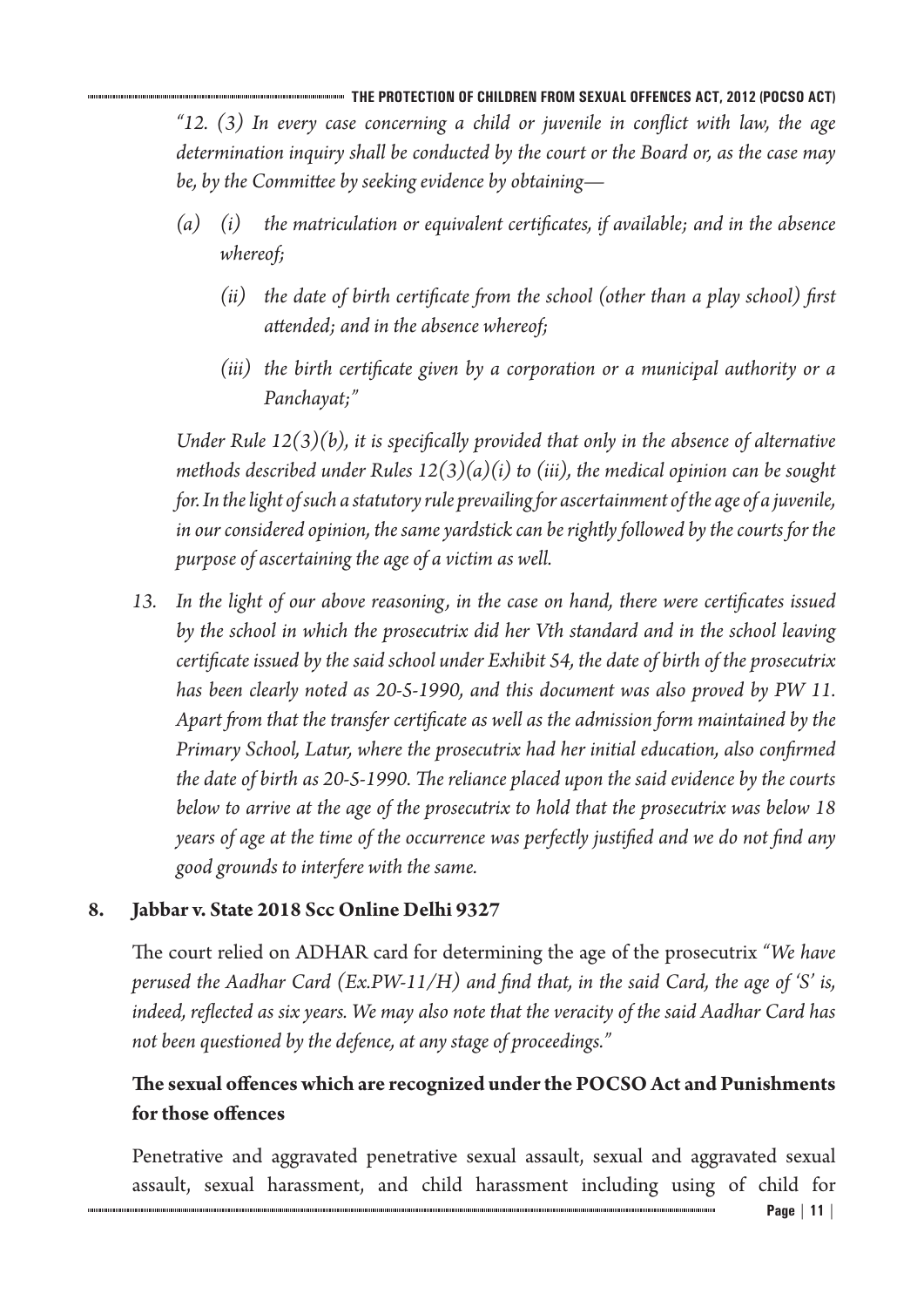pornographic purposes are the five offences against children that are covered by this act. This act envisages punishing even for abetment or for an attempt to commit the offences defined in the act. It recognizes that the intent to commit an offence, even when unsuccessful needs to be penalized. The punishment for the attempt to commit is up to half the punishment prescribed for the commission of the offence and the various penal provisions in the act may be summarised in a tabular form for easy reference as below:-

| Description of           | <b>Relevant sections</b> | <b>Minimum</b> |                         |
|--------------------------|--------------------------|----------------|-------------------------|
| offences                 | <b>Under POCSO</b>       | sentence       | <b>Maximum sentence</b> |
| Penetrative sexual       | Sec-4                    |                |                         |
| assault                  |                          | Seven years    | Imprisonment for life   |
| Aggravated               |                          |                |                         |
| Penetrative sexual       | Sec-6                    | Ten years      | Imprisonment for life   |
| assault                  |                          | (R/I)          |                         |
| Sexual assault           | Sec-8                    | Three years    | Five years              |
| <b>Aggravated sexual</b> | $Sec-10$                 | Five years     | Seven years             |
| assault                  |                          |                |                         |
| Sexual harassment        | Sec-12                   |                | Three years             |
|                          |                          |                | 5 years & up to 7       |
|                          | $Sec-14(1)$              |                | years for subsequent    |
|                          |                          |                | offence                 |
| Using Child for          | Sec -14 $(2)$            | Ten years      | Imprisonment for life   |
| pornographic             |                          | Regorous       |                         |
| purposes                 | Sec -14 $(3)$            | Imprisonment   |                         |
|                          |                          | for life       |                         |
|                          | Sec -14 $(4)$            | Six years      | Eight years             |
|                          | Sec -14 $(5)$            | Eight years    | Ten years               |
| Storage of               |                          |                | Three years &/or        |
| pornographic material    | Sec $-15$                |                | Fine                    |
| involving child          |                          |                |                         |
| Abatement of offence     | Sec-17                   | Provided for   |                         |
|                          |                          | the offence    |                         |
| Attempt to commit        | Sec -18                  | Half of the    |                         |
| offence                  |                          | longest term   |                         |
| Failure to Report or     | $Sec-21$                 |                | 6 Months to 1 year      |
| Record Complaint         |                          |                | $&\sqrt{$ or Fine       |
| False Complaint or       | $Sec - 22$               |                | 6 Months to 1 year      |
| False Information        |                          |                | $&\sqrt{$ or Fine       |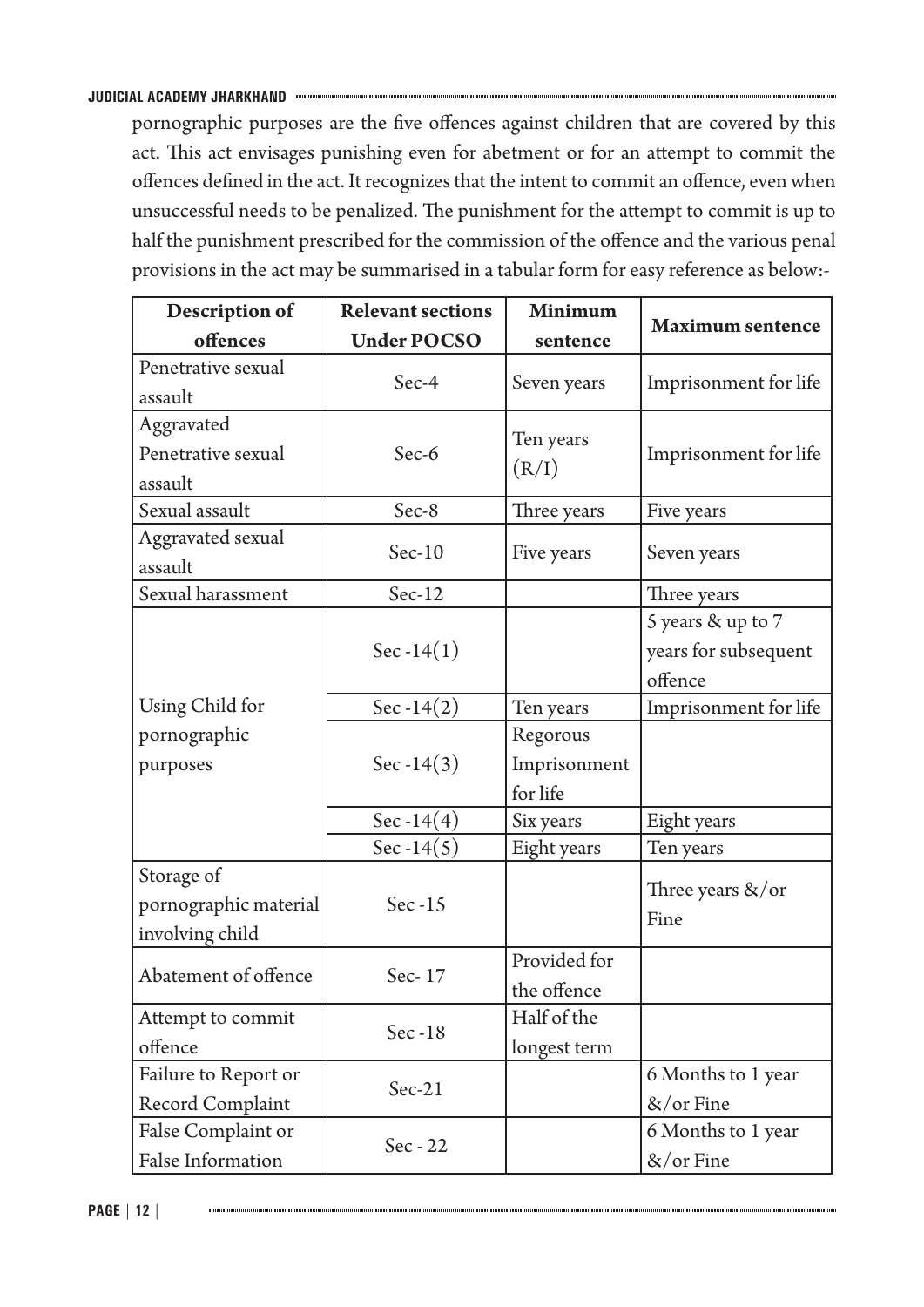**Note**

- $\checkmark$  All the above offences shall be punished with imprisonment for either **description but aggravated penetrative sexual assault shall be punished with rigorous imprisonment.**
- $\checkmark$  Imprisonment for life is always rigorous imprisonment.
- $\checkmark$  All the above offences shall also be liable to fine if not otherwise provided. **Section 42 and 42 A provides that if the same act is an offence under IPC the stringent punishment of the two shall be awarded as the act is though overriding but not in derogation.**
- There are five types of sexual offences against children defined under Chapter II of POCSO Act. These are:

Penetrative sexual assault; (Sections 3)

Aggravated penetrative sexual assault; (Sections 5)

Sexual assault; (Sections 7)

Aggravated sexual assault; (Sections 9), and

Sexual harassment (Sections 11)

- Abetment of an offence or an attempt to commit an offence is also punishable under the Act. (Section 16)
- Using a child for pornographic purposes such as representation of the sexual organ of a child, usage of a child engaged in real or stimulated sexual acts, the indecent or obscene representation of a child is an offence under POCSO Act and is punishable (Section 13).
- A Special Court is a court to be set up under section 28 of the POCSO Act for providing *speedy trial* and to **try the case in a child friendly atmosphere.**

JJ Act, 2015, Section2(15) defines the term "child-friendly" to mean "any behaviour, conduct, practice, process, attitude, environment or treatment that is humane, considerate and in the best interest of the child." This Act provides for setting up of institutional mechanisms to adjudicate and provide services to children in a comprehensive and holistic manner. It also specifies certain offences against children.

The Preamble of JJ Act, 2015 highlights the **objectives of a 'child-friendly' approach and 'best interest of the child'** principle in their care, protection, development, treatment,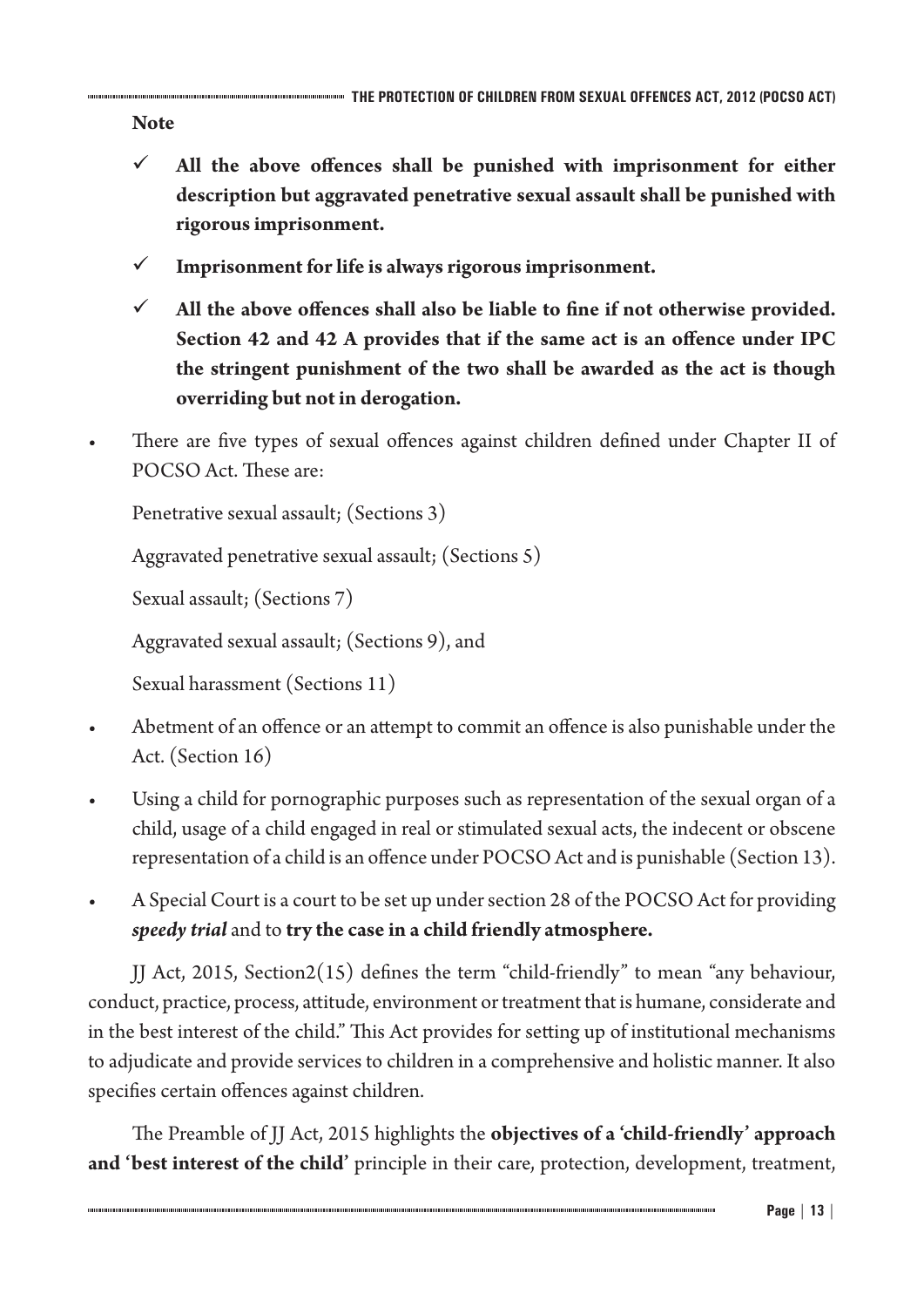and social re-integration. The Principles underlined in Section 3, JJ Act, 2015, for guiding the juvenile justice system are as follows –

- Principle of presumption of innocence Any child, who is a 'child in conflict with law' shall be presumed to be innocent of any mala fide or criminal intent up to the age of eighteen years.
- Principle of dignity and worth All children, whether a child victim or a child in conflict with law shall be treated with equal dignity by the police, without showing any bias or prejudice, towards the situation that the child is facing. For example, a child seen begging on the road junction cannot be treated as a 'beggar' at par with an adult. The child shall be treated as a person who was made to beg by somebody.
- Principle of participation The police shall hear the child and pay due respect to the wishes of the child – such as, when the child wants the police interview to discontinue, or the child expresses a desire to go home instead of to a Child Care Institution. Having heard the child's views, the police should take them consideration in the totality of the situation and take decisions accordingly, with due regard to the age and maturity of the child.For example, a trafficked child or a child subjected to sexual abuse may change his statement a few times, depending on its capacity to recall the events. This is natural and cannot be construed as concoction or 'padding' as one would attribute to an adult victim.
- Principle of best interest "All decisions regarding the child shall be based on the primary consideration that they are in the best interest of the child and to help the child to develop full potential."The child, and the child alone should be the focal point of all decision making, vis-à-vis the other adults who might be affected by those decisions. For example, the police cannot insist on the institutionalization of a child victim of a sexual offence only because her family members may pressurize her to turn hostile. This is because separating her from her family when she has undergone abuse and needs their support may not be in her best interest. Separation, may however, be considered by the Child Welfare Committee (CWC) where the perpetrator is a family member.
- Principle of family responsibility The primary responsibility of care, nurture and protection of the child shall be that of the biological family or adoptive or foster parents, as the case may be. For instance, if a child begging on the street is living with the parents/ relatives who also work on the street, it may probably not be prudent to separate and immediately produce the child before the CWC. Action in this case could also involve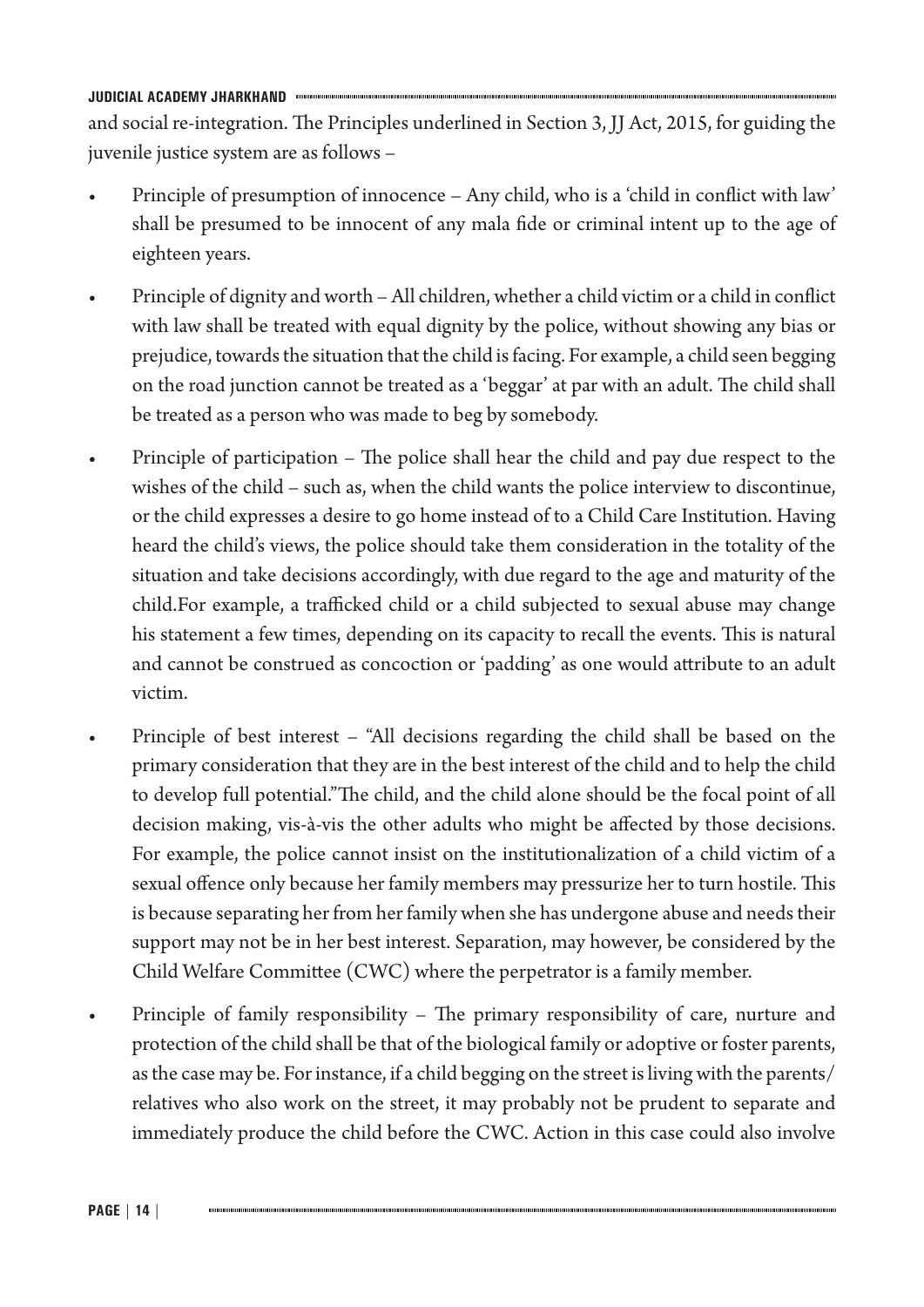**THE PROTECTION OF CHILDREN FROM SEXUAL OFFENCES ACT, 2012 (POCSO ACT)** an NGO who could counsel the family and take the child off the street from begging and into a school, whilst continuing to live with the family.

- Principle of safety "All measures shall be taken to ensure that the child is safe and is not subjected to any harm, abuse or maltreatment while in contact with the care and protection system, and thereafter." Children are sometimes re-victimised in the child care institutions by the staff, or by other senior children. The police should ensure the child's safety, within this care and protection system. It would also entail ensuring their safety and protection from the accused during an on-going investigation or trial.
- Positive measures "All resources are to be mobilised including those of family and community, for promoting the well-being, facilitating development of identity and providing an inclusive and enabling environment, to reduce vulnerabilities of children and the need for intervention under this Act." Through community policing, by mapping the vulnerable populations and communities within cities, towns and villages, the police can prevent the occurrences of crimes against children and also of children committing offences.
- Principle of non-stigmatizing semantics "Adversarial or accusatory words are not to be used in the processes pertaining to a child." During interviewing a child victim, especially in cases of sexual offences, the police should not use language that attributes blame to the child for the crime. Similarly, when a child is alleged to have committed an offence, the police should not use language which, labels the child as a criminal. For example, a child rescued from a brothel can never be called a "child prostitute" as she was never one, whereas the fact is that she has been prostituted and victimized.
- Principle of non-waiver of rights The child should get the benefit of all provisions of the JJ Act, and other fundamental rights as laid down in the Constitution. No authority, which is statutorily bound to take a decision for the child, can claim that these procedures need not be undertaken or be deemed to have been waived either by the child/ or the family/ guardians.
- Principle of equality and non-discrimination There shall be no discrimination by the police against a child on any grounds including sex, caste, ethnicity, place of birth, disability and equality of access, opportunity and treatment shall be provided to every child. For instance, the police should not automatically assume that a child from a rich family would be more intelligent and can participate in the justice process, but a child who lives with the parents on the street, need not be asked for his/ her opinion with respect to decisions affecting the child.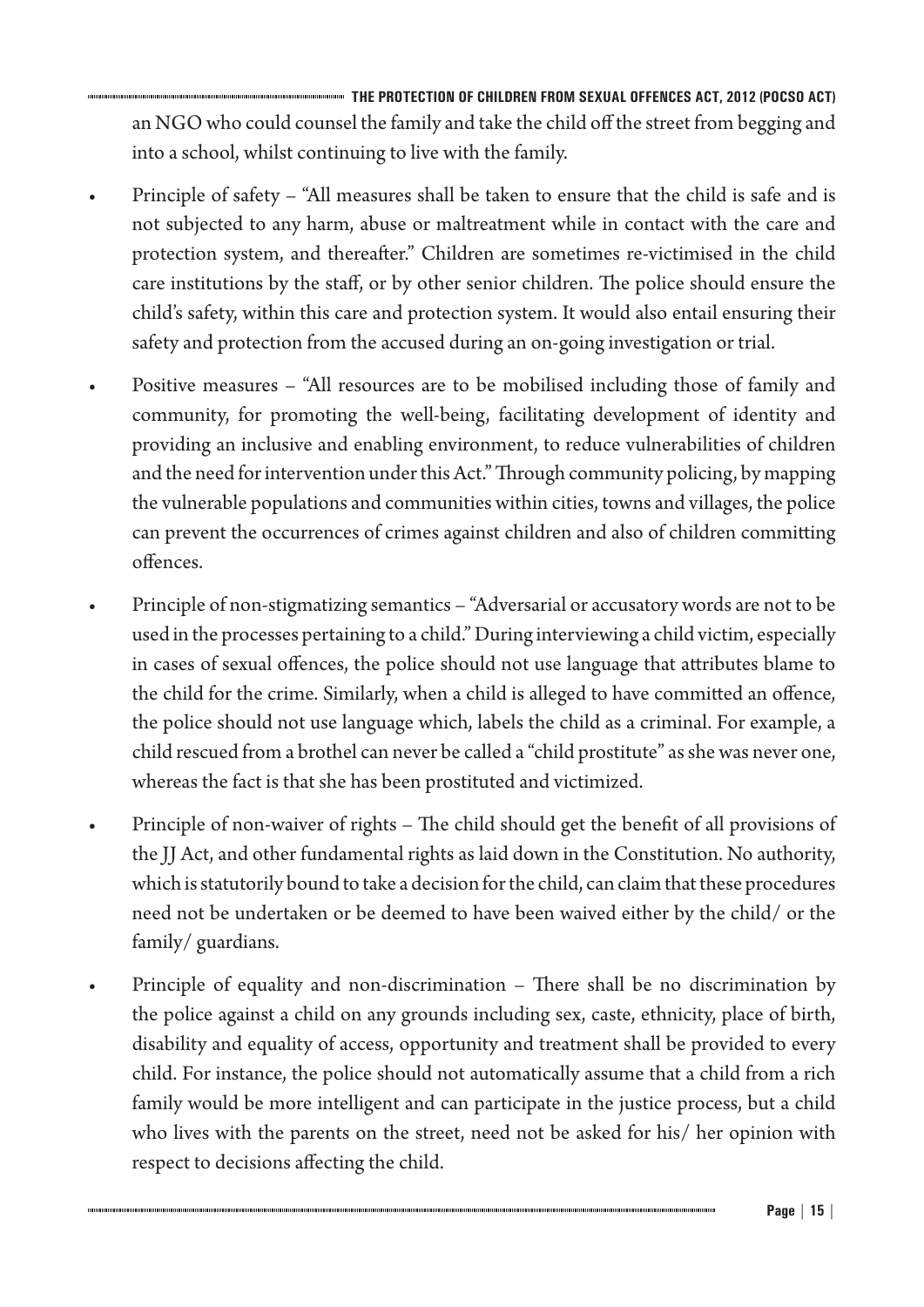- Principle of right to privacy and confidentiality The police should for instance, ensure that the child's identity is never disclosed to the media, by the media or by anyone so as to identify the child – either as a victim or as a child in conflict with the law. The police should also maintain the confidentiality of their records with respect toprocesses under the JJ Act, for every child.
- Principle of institutionalization as a measure of last resort Although it is for the CWC or the Juvenile Justice Board ( JJB) to order for institutionalization of the child brought before them, the police may also remember that taking the child away from the family and placing it in an institution may not always be the best course of action.
- Principle of repatriation and restoration Again, this is a point to be decided by the CWC or the JJB respectively, and is the ultimate responsibility of the Child Care Institution where the child is staying, but the police should be aware of this principle that the child has a right to be re-united with his/ her family at the earliest, if it is in the best interest of the child.
- Principle of fresh start All past records of any child under the Juvenile Justice system should be erased except in special circumstances, as is provided for under the law.The police should not disclose records of children for character certificates in cases that are closed or disposed of.
- Principle of diversion Measures for dealing with children in conflict with law without resorting to judicial proceedings are to be promoted by the JJB, unless it is in the best interest of the child or the society as a whole.
- Principles of natural justice Basic procedural standards of fairness shall be adhered to, including the right to a fair hearing, rule against bias and the right to review, by all persons or bodies, acting in a judicial capacity under this Act. The Juvenile Justice Model Rules of 2016 provides that non-compliance with the Act and the Rules by any officer/ institution, statutory body, etc., can invite action by the State Government against such officer/institution, statutory body etc., after due inquiry and simultaneously make alternative arrangements for discharge of functions for effective implementation of the Act(Rule 93).

# **Norms of a Child-friendly Trial**

A parent or guardian should accompany the child at all times. In case they are accused of the offence against the child, another suitable person chosen by the child, or a representative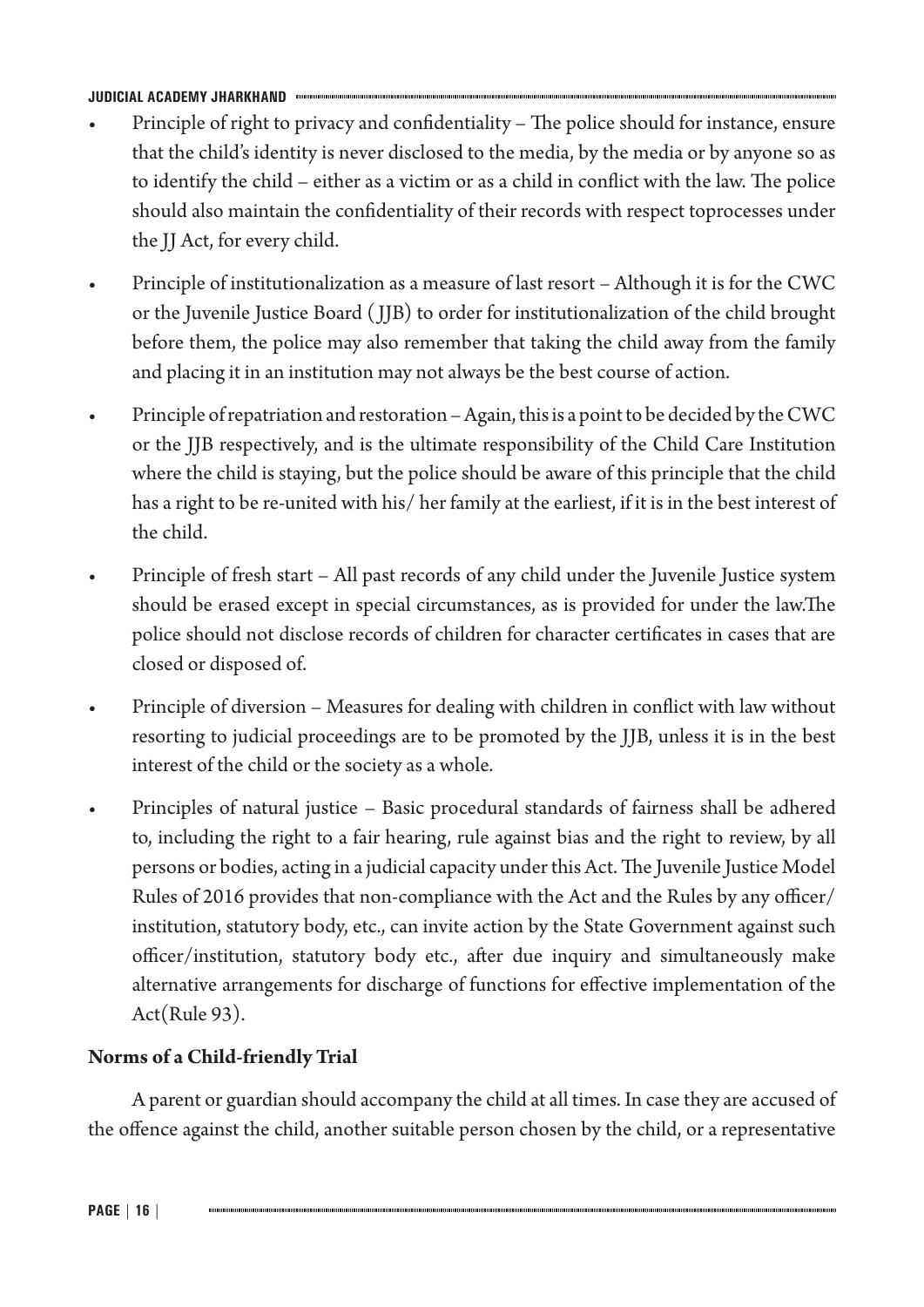**THE PROTECTION OF CHILDREN FROM SEXUAL OFFENCES ACT, 2012 (POCSO ACT)** of a fit institution as defined in the JJ Act, 2015, or a Support Person appointed by a CWC or a court should accompany the child.

Where the parents or guardians or someone living in the same shared house is the perpetrator or are involved in the commission of an offence or the child is living at a place where there is a risk of further trauma, the child should be produced before the CWC and the CWC may direct the child to be taken out of their custody or care, or out of such situation. In the context of a sexual offence against a child, the decision to take the child out of the custody of a parent, guardian, or childcare institution can be taken only by the Child Welfare Committee as per the provisions of Rule  $4(3)$  and  $4(4)$  of POCSO Rules. Courts before whom such children are produced should direct the police to present the child before the jurisdictional CWC.

Age determination must be conducted as per the procedures laid out in Section 94, JJ Act, 2015.

- The language used in the court must be familiar to the child and where needed translators, interpreters, and special educators must be made available.
- The court must ensure beforehand that the child is capable of giving a voluntary statement.
- No statement of the child should be disregarded as evidence in the trial solely on the basis of the age of the child.
- Images or statements admissible in the interview of the child should not be detrimental to the mental or physical well-being of the child.
- Length and questions admissible at the interview should not be taxing and must be suitable to the attention span of the child.
- In case of young children, or otherwise incapacitated child, alternative methods of interaction and evidence collection that is less intimidating to be adopted.
- The Court should ensure that at no stage during trial, the child comes face to face with the accused.
- Special permission from school and arrangement for remedial classes for days lost to be ensured by the school authorities.
- Identity of the child should be protected from the media.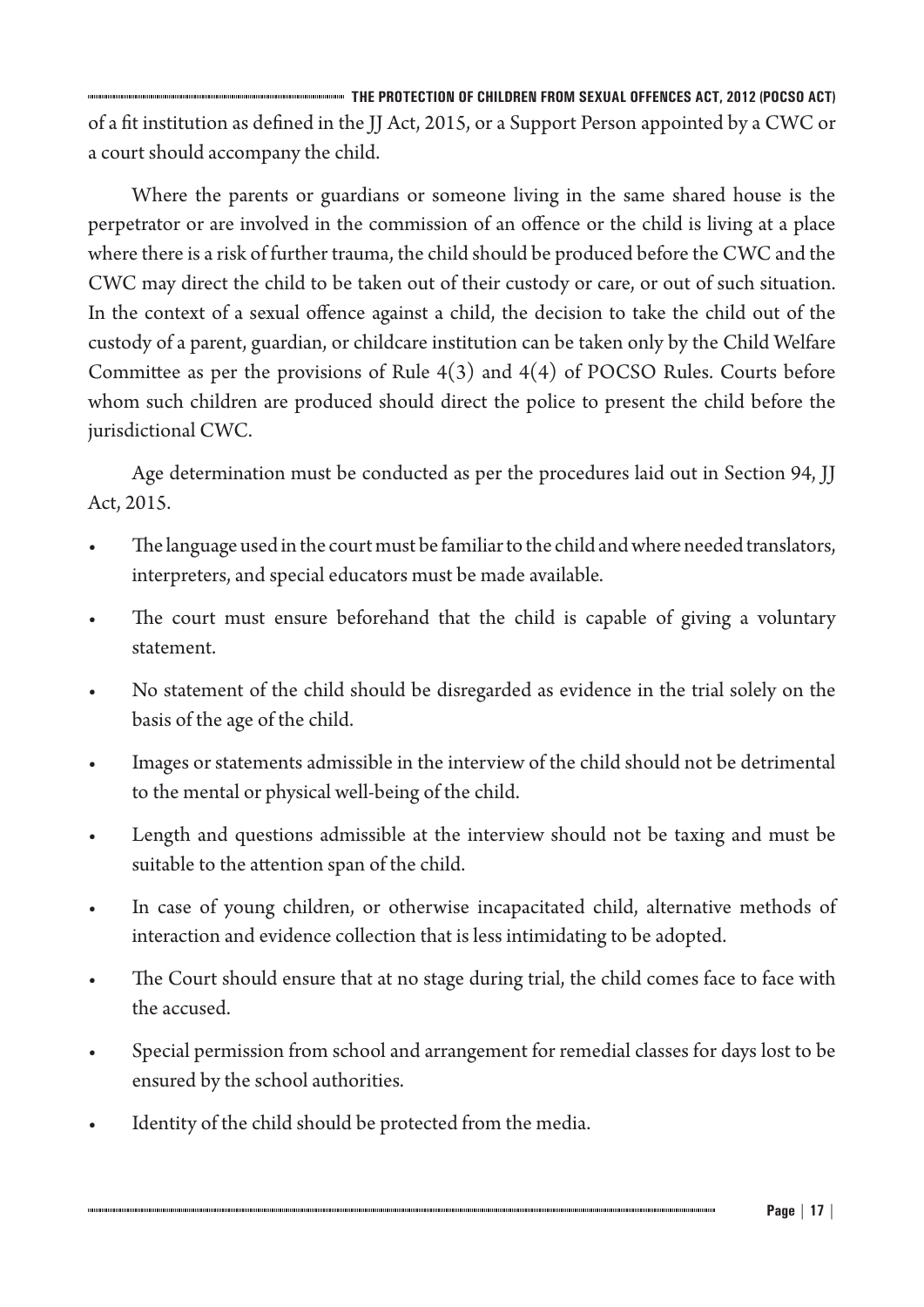# **JUDICIAL ACADEMY JHARKHAND Roles of Special Court under POCSO Act during the trial**

# **Child-friendly atmosphere**

- Special Courts should create a child-friendly atmosphere by allowing a family member, guardian, friend, or relative whom the child trusts or has confidence in to be present. (Section 33(4), POCSO Act).
- They should ensure that the child is not repeatedly called to testify in court. (Section 33(5), POCSO Act)
- They should ensure that identity of the child is not disclosed at any time during investigation or trial unless the disclosure is in the interest of the child. Reasons should be recorded in writing if disclosure is allowed. (Section 33(7), POCSO Act)
- Special Courts should determine the age of the child when the question arises before the court and adhere to the provisions of the JJ Act, 2015 on age-determination.(Section 34(2), POCSO Act)
- They should ensure that the child is not exposed to the accused at the time of recording the evidence and that the accused is able to hear the statement of the child and communicate with his advocate. Video conferencing, single visibility mirrors, curtains, or any other device should be used to facilitate this.(Section 36, POCSO Act)
- They should conduct the trial in camera and in the presence of parents of the child or any other person in whom the child has trust or confidence. (Section 37, POCSO Act)
- Special Courts should examine the child in a place other than the courtroom if the situation requires it.(Section 37, POCSO Act)
- **The Special Court shall complete the trial within a period of one year from the date oftaking cognizance of the offence (Section 35).**

The apex court has issued guidelines in the case of **Alakh Alok Srivastava Vs Union of India and Others** reported in *2018 SCC Online SC 478* in following wordings:-

*"24. It is submitted by Mr. Srivastava that in both the States, the cases are pending at the evidence stage beyond one year. We are absolutely conscious that Section 35(2) of the Act says "as far as possible". Be that as it may, regard being had to the spirit of the Act, we think it appropriate to issue the following directions:—*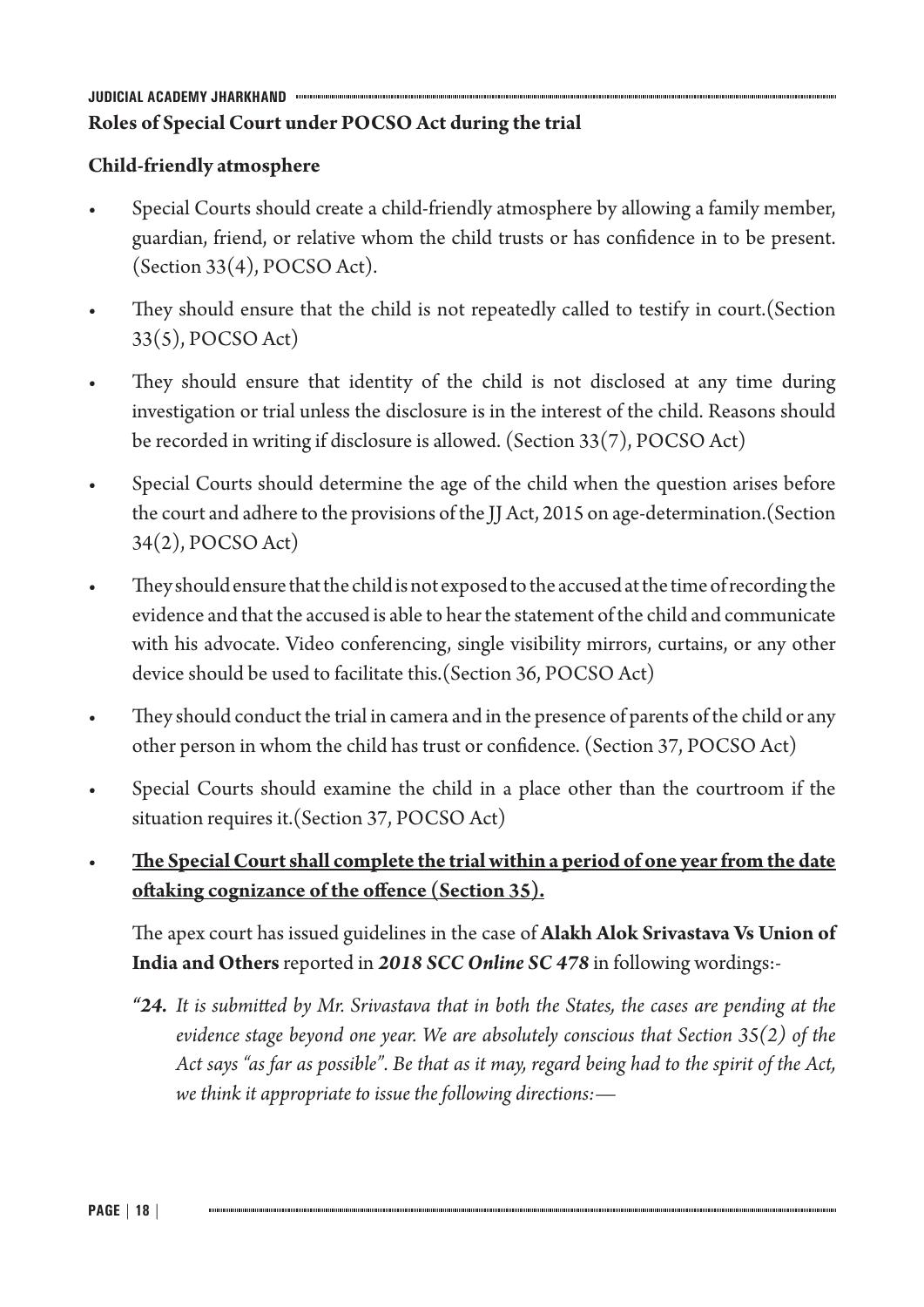#### **THE PROTECTION OF CHILDREN FROM SEXUAL OFFENCES ACT, 2012 (POCSO ACT)**

- *(i) The High Courts shall ensure that the cases registered under the POCSO Act are tried and disposed of by the Special Courts and the presiding officers of the said courts are sensitized in the matters of child protection and psychological response.*
- *(ii) The Special Courts, as conceived, be established, if not already done, and be assigned the responsibility to deal with the cases under the POCSO Act.*
- *(iii) The instructions should be issued to the Special Courts to fast track the cases by not granting unnecessary adjournments and following the procedure laid down in the POCSO Act and thus complete the trial in a time-bound manner or within a specific time frame under the Act.*
- *(iv) The Chief Justices of the High Courts are requested to constitute a Committee of three Judges to regulate and monitor the progress of the trials under the POCSO Act. The High Courts where three Judges are not available the Chief Justices of the said courts shall constitute one Judge Committee.*
- *(v) The Director General of Police or the officer of equivalent rank of the States shall constitute a Special Task Force which shall ensure that the investigation is properly conducted and witnesses are produced on the dates fixed before the trial courts.*
- *(vi) Adequate steps shall be taken by the High Courts to provide child friendly atmosphere in the Special Courts keeping in view the provisions of the POCSO Act so that the spirit of the Act is observed."*

## **Procedures of the Special Court**

Under the POCSO Act Section 28(1), the State Government in consultation with the Chief Justice of the High Court, should designate a Sessions Court to be a Special Court in every district to try offences under the Act. As per the provisions contained in POCSO Act, Section 28(2) the Special Court can try offences under the POCSO Act and offences with which the accused is charged under the I.P.C. at the same trial.

## **Cognizance and Disposal**

Special Courts can take cognizance directly without committal.(Section 33(1), POCSO Act). The police should thus submit the charge-sheet to the Special Court under the POCSO Act.

They **must record the evidence of the child within 30 days of taking cognizance** and record reasons for the delay.(Section 35(1), POCSO Act)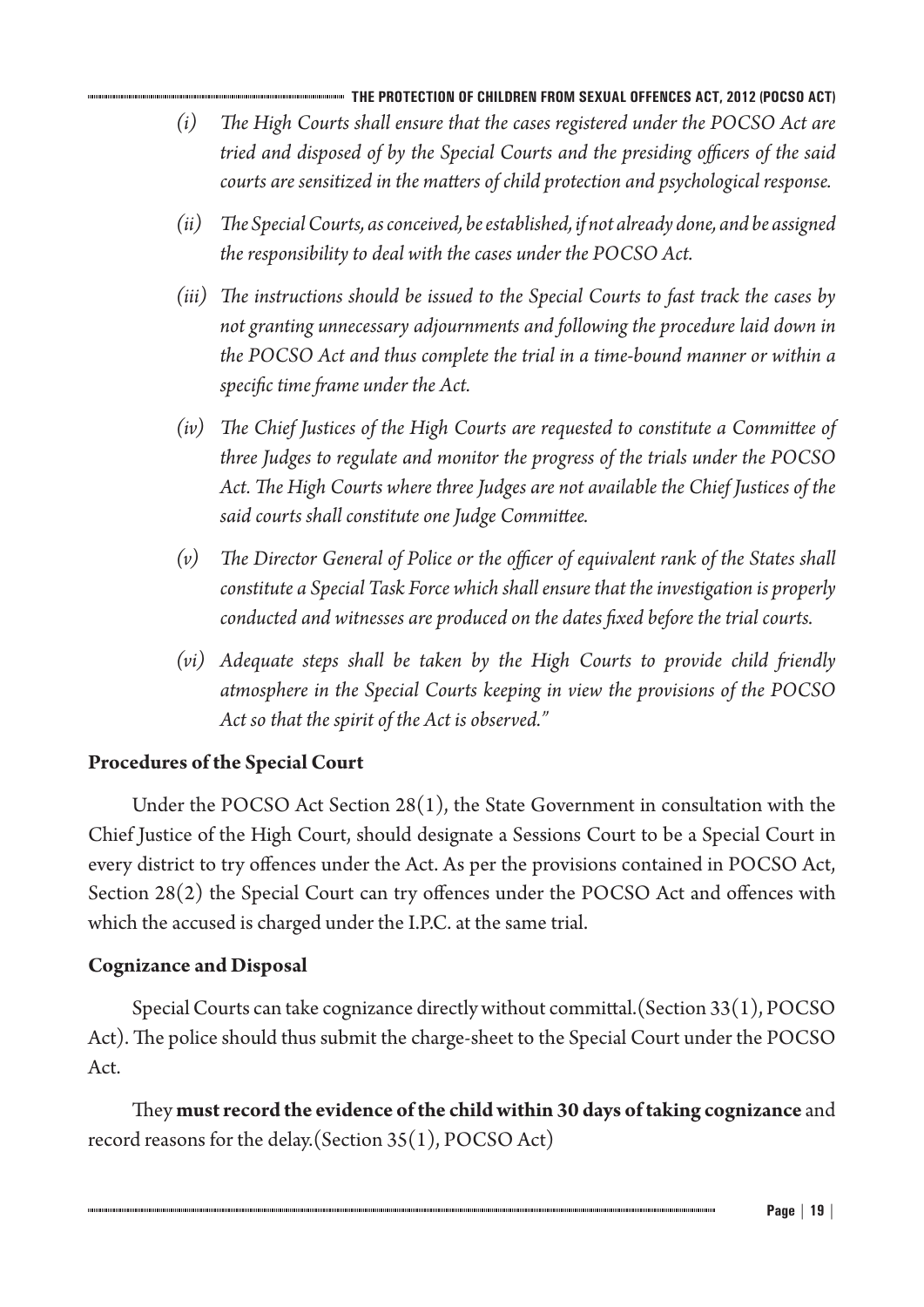They **must complete the trial within one year of taking cognizance,** as far as possible. (Section 35(2), POCSO Act)

## **How to Ascertain if a Child Witness Understandsthe Difference between Truth and Lie**

In **State v. Sujeet Kumar2 ,** the Delhi High Court was critical of the inappropriate questions posed by a Magistrate to assess the competence of a two-and-a-half year old child victim of a brutal rape before recording her statement under Section 164, Cr. P.C. It found the questions to the child about the school she went to and the class she studied in highly inappropriate as the child lived in a slum and did not attend any school. The Magistrate then asked her if she understood the term "truth" and the difference between truth and lie. The High Court observed: "How could a two and half year old child explain the meaning of word "truth" and state difference between truth and lie. It is very difficult, even for adults, to respond to abstract questions asking them to explain the conceptual difference between truth and lie. What to talk of a two and half year old child."

The Delhi High Court cited an article "Child Witness Competency: When Should the Issue be Raised" and highlighted the key points as follows–

- Asking, "What does it mean to tell the truth?" and "What does it mean to tell a lie?" are more developmentally appropriate for young children than asking, "What is the difference between the truth and a lie?
- Very young children often are unable to answer even these easier questions in a narrative form due to their underdeveloped language skills. Situationally relevant multiple-choice questions can be posed to assess the child's competency.
- Examples of such questions are:
	- If I told your mom that you just yelled at me, would that be the truth or a lie?
	- If you told your mom that I hit you, would that be the truth or a lie?
	- If you told your teacher that something bad happened to you, but it really didn't happen-you were making it up-would you be telling the truth or a lie?
- Competent children should be able to consistently provide correct answers to these multiple-choice questions.

## **Presumptions under the POCSO Act**

The POCSO Act provides for two presumptions – **presumption asto certain offences**

<sup>2</sup> CRL.A. 1190/2014 decided on 13.10.2015 by the Delhi High Court. 2014 SCC Online Del 1952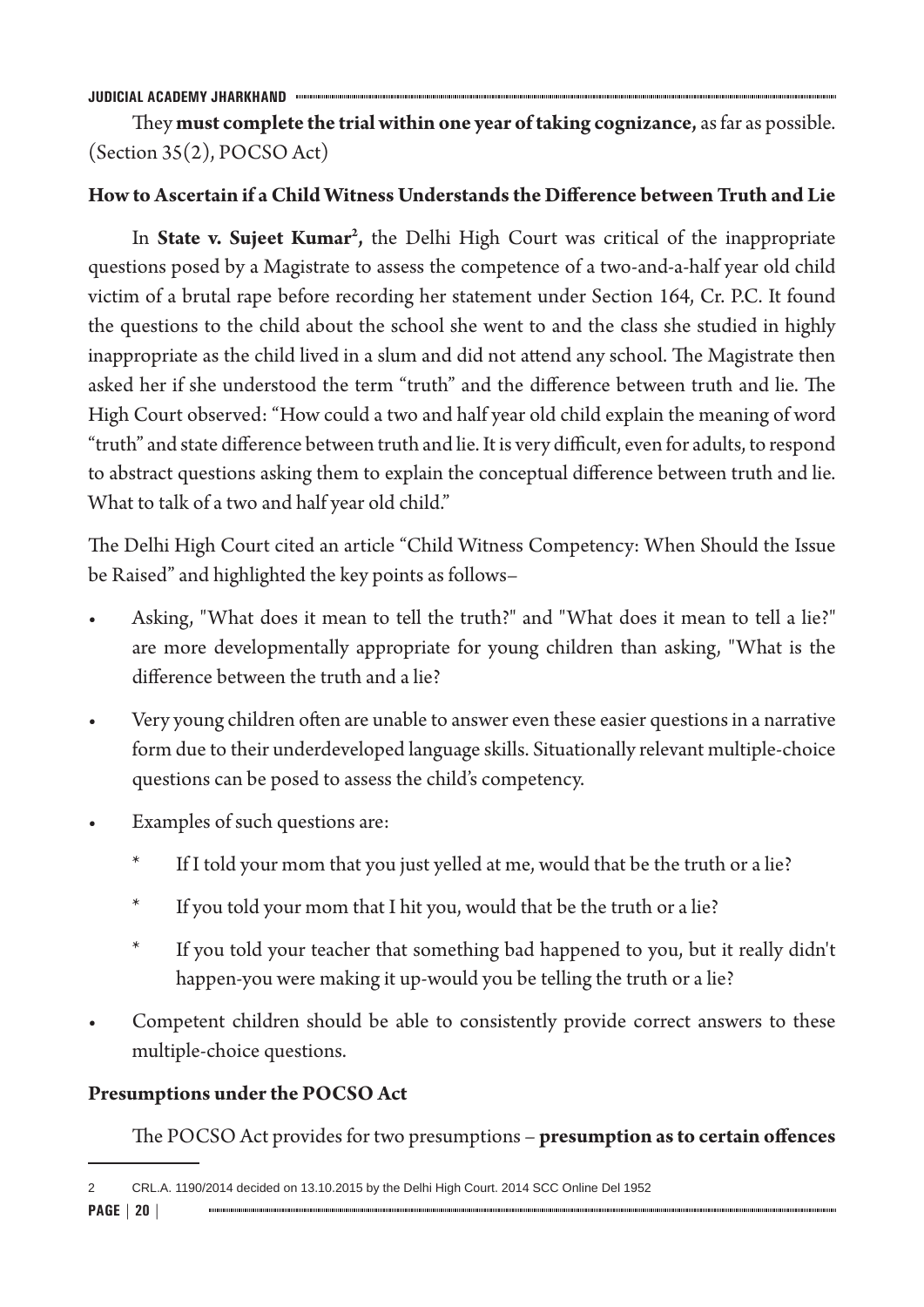**THE PROTECTION OF CHILDREN FROM SEXUAL OFFENCES ACT, 2012 (POCSO ACT) (Section 29) and presumption of culpable mental state (Section 30)**. A person prosecuted for committing, abetting or attempting to commit penetrative sexual assault, aggravated penetrative sexual assault, sexual assault, or aggravated sexual assault will be presumed to have committed the offence unless the contrary is proved. If an offence requires presence of a culpable mental state, the Special Court should presume its existence and the burden is on the defence to establish that the accused did not have the mental state. The phrase "culpable mental state" includes "intention, motive, knowledge of a fact and the belief in, or reason to believe, a fact" as per the Explanation to Section 30, POCSO Act The offences of sexual assault, aggravated sexual assault, and sexual harassment require the presence of sexual intent. The presumption of culpable mental state can be applied to these offences.

# **Questioning Children**

- Special Courts should ensure that the Special Public Prosecutor and defence lawyer do not question the child directly. The questions to be put to the child have to be communicated to the Special Court, who should put the questions to the child.(Section 33(2), POCSO Act)
- They should permit frequent breaks to the child during trial, if necessary. (Section  $33(3)$ , POCSO Act)
- They should not allow aggressive questioning or character assassination of the child and ensure that dignity is maintained (Section 33(6), POCSO Act)
- Special Courts should take the assistance, if necessary, of a qualified and experienced translator or interpreter on payment of prescribed fees when recording the statement of a child. (Section 38(1), POCSO Act).
- They should take the assistance, if necessary, of a qualified and experienced special educator or person familiar with the manner of communication of the child or an expert, when recording the statement of a child with mental or physical disability.(Section 38(2), POCSO Act)

# **Sexual offenceswhichmay relate to children underthe IPCalongwiththe offence under the POCSO Actare:**

• **Outraging the modesty of a woman**, which entails the assault or use of criminal force with the intention to outrage or knowing it to be likely that her modesty will be outraged. (Section 354)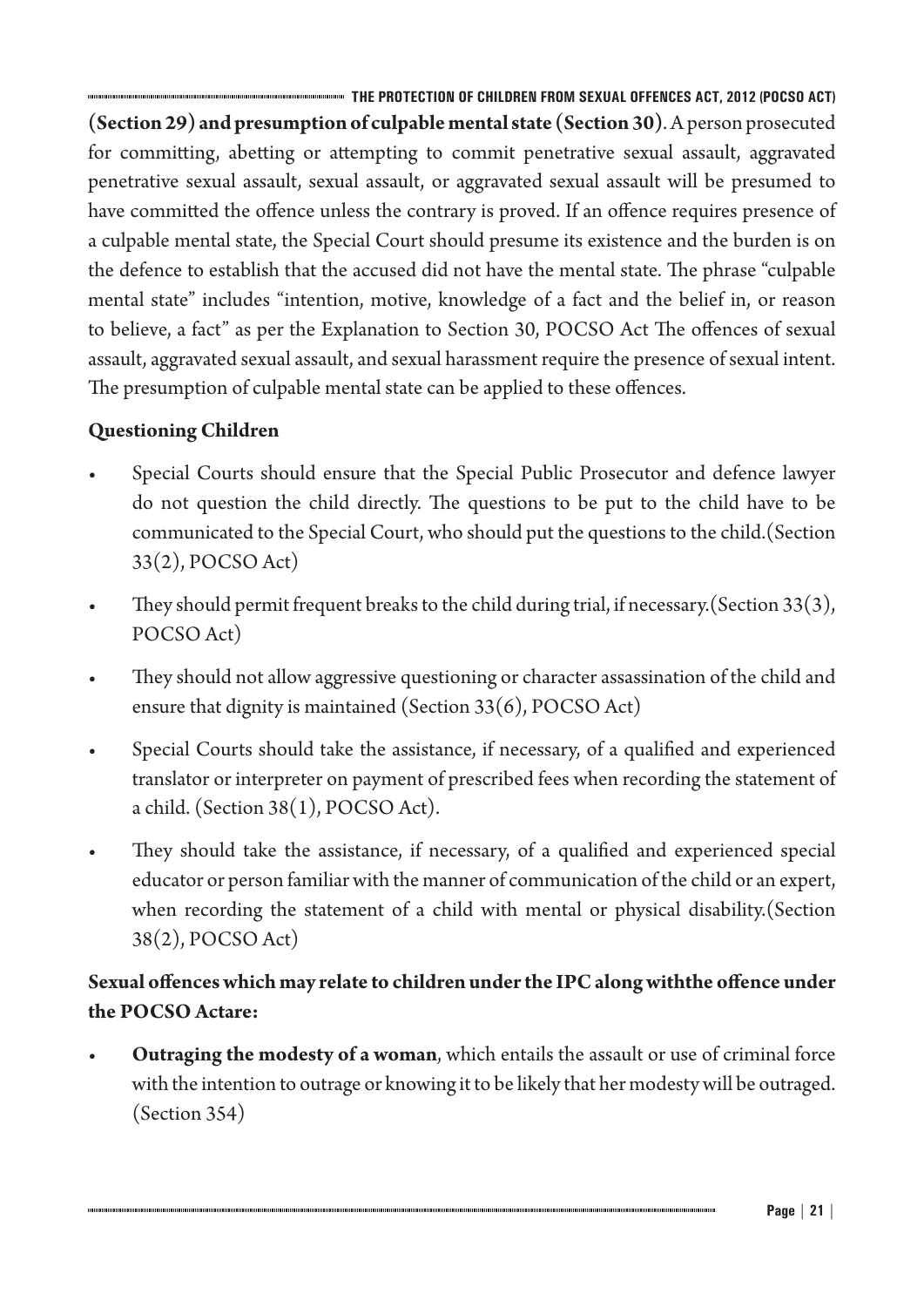- **Sexual harassment,** which includes unwelcome physical contact and advances and explicit sexual overtures, demand or request for sexual favours, showing pornography against will of a woman, or making sexually coloured remarks by a man. (Section 354-A)
- **Using criminal force with intent to disrobe** a woman or compel her to be naked and the abetment of such an act. (Section 354-B)
- **Voyeurism** which criminalizes the following acts by a man watching, capturing, or disseminating the image of a woman engaging in a private act where her genitals, posterior or breasts are exposed or covered only in underwear or where the victim is using a lavatory or doing a sexual act that is not ordinarily done in public, and where she would usually expect not being observed. (Section 354-C)
- **Stalking** which entails following, contacting, or attempting to contact a woman by a man to foster personal interaction repeatedly despite a clear indication of disinterest by the woman or monitoring the use of internet, email or any other form of electronic communication. (Section 354-D)
- **Kidnapping, abducting or inducing woman to compel her marriage** against her well, or so that she may be forced or seduced to illicit intercourse, or knowing it is likely that she will be forced or seduced to illicit intercourse. (Section 366)
- **Procuration of a minor girl** which entails inducing a girl below 18 years to go from any place or do any act with the intent that she may be or knowing that it is likely that she will be forced or seduced to illicit intercourse with another person. (Section 366-A)
- **Importation of a girl below 21 years from a foreign country or from Jammu & Kashmir** with the intent that she may be or knowing it to be likely that she will be forced or seduced to illicit intercourse with another person. (Section 366-B)
- **Trafficking** which entails recruitment, transportation, harbouring, transferring, or receiving a person for the purpose of exploitation by using threats, force or any form of coercion, abduction, practicing fraud or deception, abuse of power, or inducement including the giving or receiving of payments or benefits to achieve consent of the person having control over the person trafficked. (Section 370) This provision is gender neutral vis-à-vis the offender and the victim. For details, please refer to Chapter 2.
- **Rape** by a man of woman below 18 years, with or without her consent. (Section 375) The Criminal Law (Amendment) Act, 2013 has expanded the concept of penetration and rape now includes penetration of the penis, to any extent, into the vagina, mouth, urethra or anus of woman; inserting, to any extent, any object or body party other than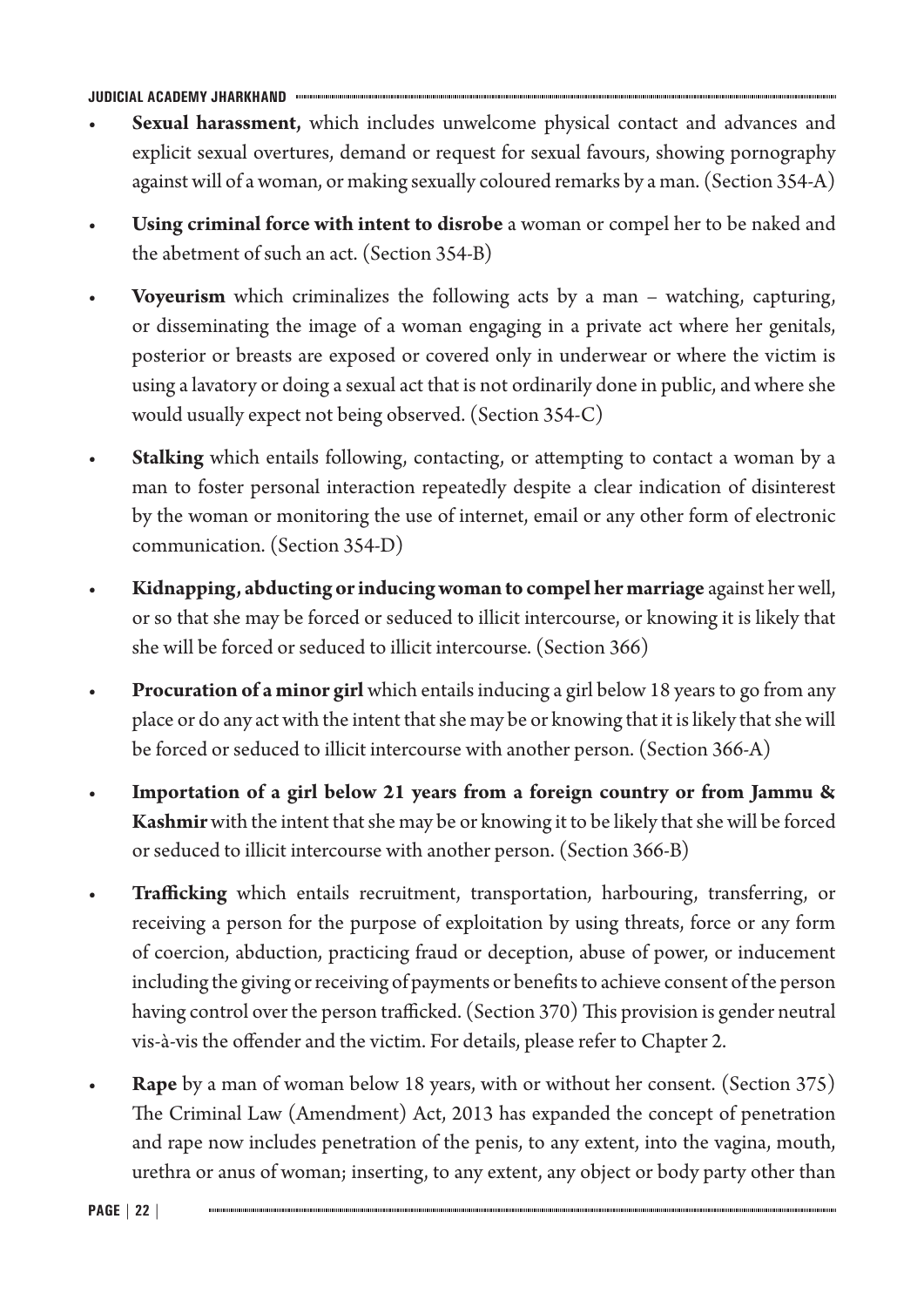**THE PROTECTION OF CHILDREN FROM SEXUAL OFFENCES ACT, 2012 (POCSO ACT)** the penis, into the vagina, urethra or anus of a woman; manipulating any body part of woman so as to cause penetration into the vagina, urethra, anus, or any part of the body of a woman; application of the mouth to the vagina, anus or urethra of the woman. Making the woman do any of the above acts with the man or any other person will fall under the ambit of rape if any of the seven descriptions under Section 375, IPC are met. In the context of the girl child, the sixth description which states "With or without her consent, when she is under eighteen years of age" will apply.

- **Causing death or resulting in persistent vegetative state** of a woman during rape or aggravated rape. (Section 376-A)
- **Sexual intercourse by husband upon hiswife during separation**without her consent. (Section 376-B)
- **Sexual intercourse by a person in authority or fiduciary relationship,** public servant, or superintendent of a custodial institution, or management or staff of a hospital who abuses the authority to induce or seduce any woman under his custody or charge or present in the premises to have sexual intercourse with him. (Section 376-C)
- **Gang rape** i.e., rape by one or more persons constituting a group or acting in furtherance of a common intention. (Section 376-D).

The following grounds constitute aggravated rape under the IPC:

- Rape on a woman below the age of 16 years; IPC, Section  $376(2)(i)$ .
- Rape on a woman suffering from mental or physical disability; IPC, Section  $376(2)(1)$ .
- Rape by a relative, guardian, teacher, or person in a position of trust or authority;IPC, Section  $376(2)(f)$ .
- Rape by a person on the management or staff of a jail, remand home, place of custody, women's or children's institution on any inmate within that institution; IPC, Section  $376(2)(d)$ .
- Rape by a person on the management or staff of hospital on a woman in the hospital; IPC, Section  $376(2)(e)$ .
- Rape by a person in a position of control or dominance over the woman; IPC, Section  $376(2)(k)$ .
- Rape by a police officer within the limits of the police station, premises of any station house, or on a woman in his or his subordinate officer's custody; IPC, Section  $376(2)(a)$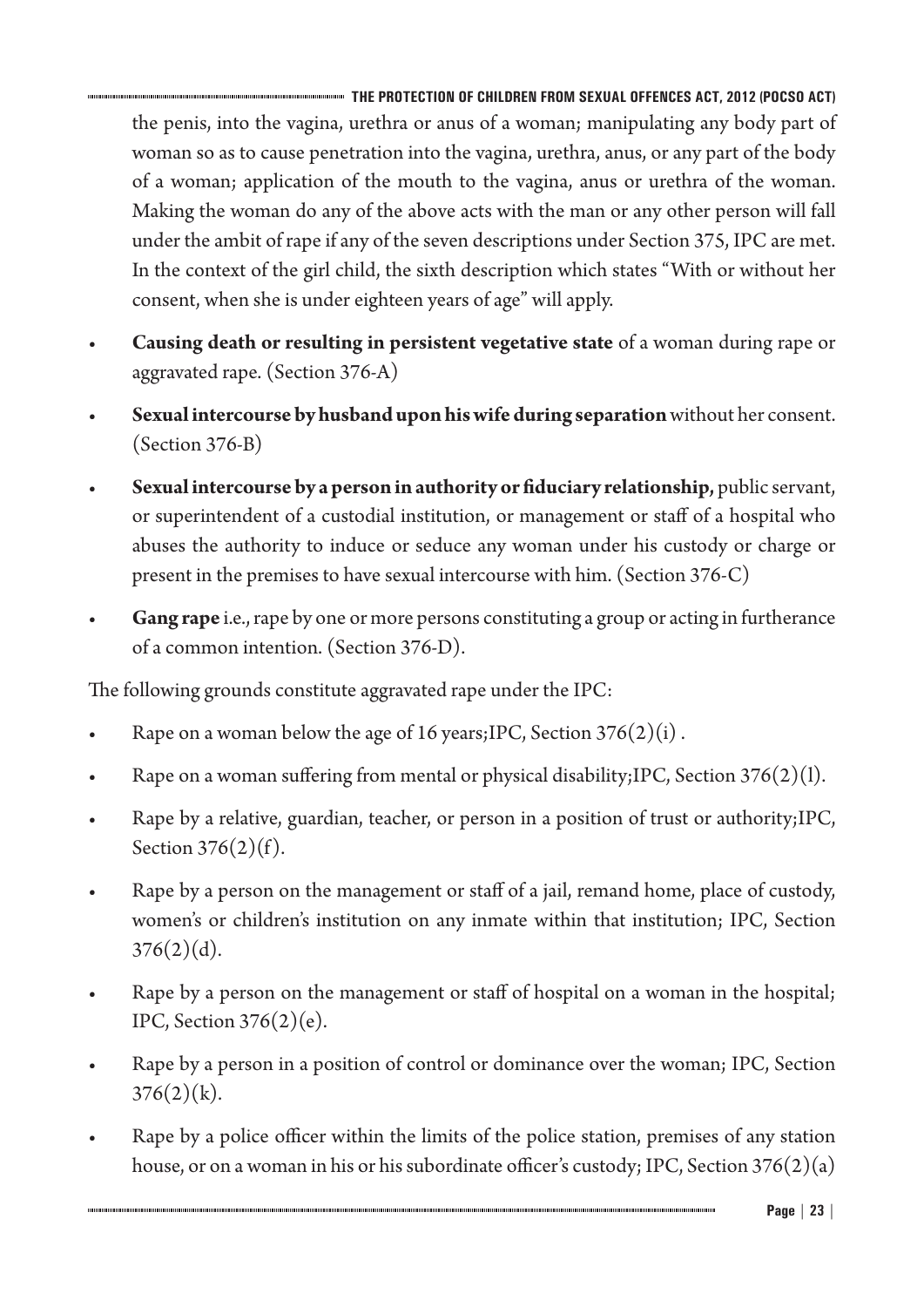by a public servant on a woman in his or his subordinate officer's custody IPC, Section  $376(2)(b)$ ; by a member of the armed forces in the area in which he is deployed IPC, Section  $376(2)(c)$ ;

- Rape committed during communal or sectarian violence IPC, Section  $376(2)(g)$ ;
- Rape committed on a woman knowing her to be pregnant IPC, Section  $376(2)(h)$ ;
- Causing grievous bodily harm, maiming, disfiguring or endangering the life of a womanIPC, Section  $376(2)(m)$ ;
- Repeatedly raping the same woman IPC, Section  $376(2)(n)$ ;

# **Facilitation of Recording of Statement under Section 164, Cr.P.C., by the Magistrate**

The POCSO Act does not mandate that a statement under Section 164, Cr.P.C. be recorded in every case. However, pursuant to the Criminal Law (Amendment) Act, 2013, Section  $164(5-A)(a)$ , the statement of victim against whom offences has been committed under Sections 354, 354-A, 354-B, 354-C, 354-D, 376(1), 376(2), 376-A, 376-B, 376-C, 376- D, 376-E or 509 of the IPC **shall** be recorded by a Judicial Magistrate. As per the provisions of Section 164(5-A)(a) Cr.P.C.,The statement should be recorded as soon as the commission is brought to the notice of the police. In cases of rape, the IO should take the victim within 24 hours to any Metropolitan/preferably Judicial Magistrate for recording the 164 statement and preferably to a Lady Magistrate (*State of Karnataka v. Shivanna***, (2014) 8 SCC 913.**)

- **Child victim to be brought immediately:** In case of sexual offences under the IPC, the IO should bring the child victim to the Magistrate immediately. [Section  $164(5-A)(a)$ ] In cases of rape, the IO should take the victim within 24 hours to any Metropolitan/ preferably Judicial Magistrate for recording the 164 statement.
- **Reasons for delay:** The reasons for delay in bringing the victim of rape within 24 hours should be recorded in the case diary and the copy of the same should be handed to the Magistrate. For instance, if the child is traumatized or in no state to be physically taken for the 164 statement, this reason should be cited to the Magistrate to explain the delay.
- **Medical examination report:**The IO should also hand over to the Magistrate a copy of the medical examination report.
- **Unavailability of lady Magistrate:**The POCSO Act does not mandate that the child should be taken to a lady Magistrate. The Supreme Court has also indicated that this is a preference and not a mandatory requirement. The priority should be on ensuring that the statement is recorded at the earliest. If a lady Magistrate is unavailable, the IO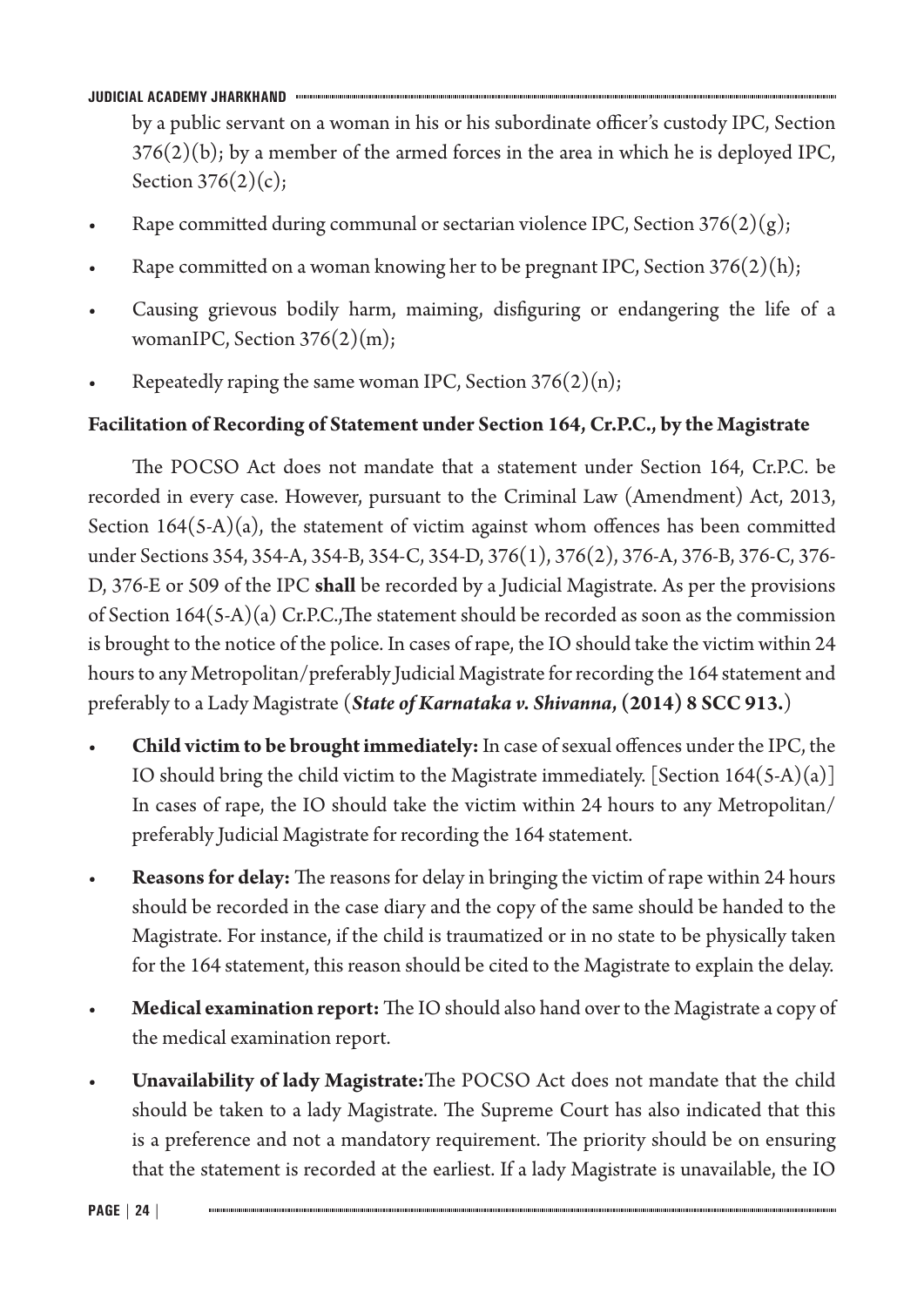**THE PROTECTION OF CHILDREN FROM SEXUAL OFFENCES ACT, 2012 (POCSO ACT)** should not delay matters and take the child to any Metropolitan or preferably Judicial Magistrate.

# **SOME IMPORTANT TERMINOLOGIES**

Some important terminologies that will help us understand Sexual Offences against children are:-

## **Incest:**

The term incest means a forbidden sexual relationship between close relatives in a family, e.g. between brother and sister or parent and child. As per Section 5 (n) of the POCSO Act, whoever being a relative of the child through blood or adoption or marriage or guardianship or in foster care or having a domestic relationship with a parent of the child or who is living in the same or shared household with the child, commits penetrative sexual assault on such child, is punishable for aggravated penetrative sexual assault with rigorous imprisonment, which shall not be less than ten years but which may extend to imprisonment for life and shall also be liable to fine (Section 6)

**"Shared household"** means a household where the person charged with the offence lives or has lived at any time in a domestic relationship with the child [Section 2  $(k)$ ]. However, cases involving sexual offences against children by close family members are difficult and tricky to handle. The following are as some of the factors that need considering when dealing with cases of incest:-

The accused may be the sole breadwinner of the household. In such cases, incarcerating the person may put the family in financial stress and leave them vulnerable. Families are therefore, reluctant to report such matters to the police. Other family members tend to disbelieve the child and refuse to co-operate with the case. They may side with the accused and put pressure on the child to retract his/ her story or become uncooperative in the case. The child has extremely conflicting feelings about the abuser. This results in delayed reporting of cases. It has also been observed that the child's home is no longer a secure space for them.

# **Commercial Sexual Exploitation of Children (CSEC):**

Commercial sexual exploitation of children is defined as the "sexual abuse by the adult along with remuneration in cash or kind to the child or a third person or persons". It is a process through which the child is treated as a sexual object and as a commercial object. The main forms of CSEC are child prostitution (including child sex tourism), child sexual abuse images and trafficking of children for sexual purposes.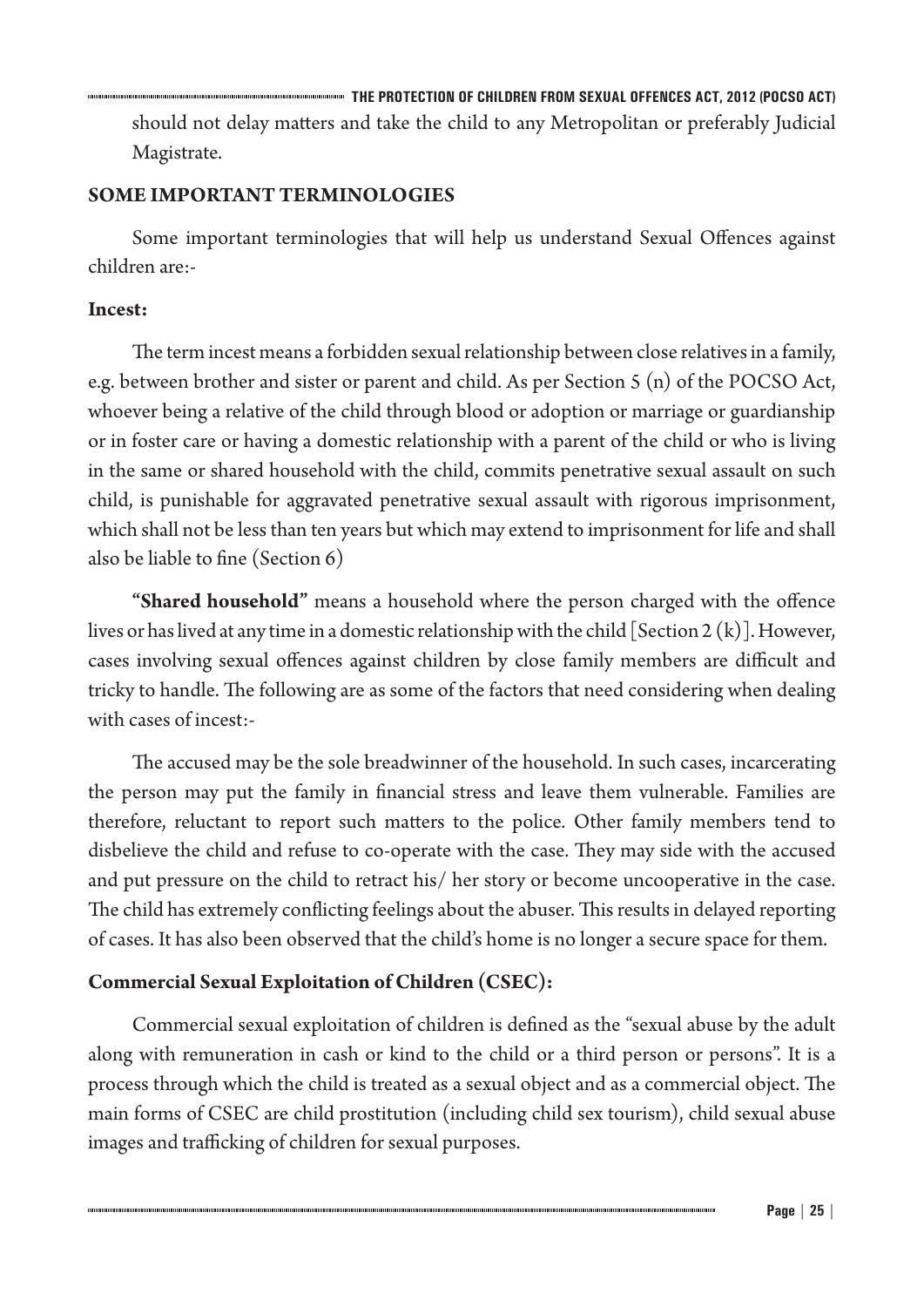# **JUDICIAL ACADEMY JHARKHAND Child Sex Tourism:**

Child sex tourism is the sexual exploitation of children by a person or persons who travel from their home district or home country in order to have sexual contact with children. Child sex tourists would be domestic travellers or they can be international tourists. It often involves the use of accommodation, transportation and other tourism-related services that facilitate contact with children and enable the perpetrator to remain fairly inconspicuous in the surrounding population and environment. Child sex tourism involves the exchange of cash, clothes, food or some other form of consideration to a child or to a third party for sexual contact. Child Sex Tourists may be married or single, male or female (though the majority are male), foreign or local, wealthy or budget tourists or from a high socio-economic or even disadvantaged background. Although they have no distinguishing physical features, patterns of social behaviour or particular mannerisms, it is possible to separate them into three distinct categories:

**Situational Child Sex Tourist:** The situational child sex offender abuses children by way of experimentation or through the anonymity and impunity afforded by virtue of being a tourist.

**Preferential Child Sex Tourist:** The preferential child sex tourist displays an active sexual preference for children, mostly pubescent and adolescent.

**Paedophile:** The paedophile manifests an exclusive sexual inclination for pre-pubescent children.

Child Sexual Abuse Imagery is any visual depiction of sexually explicit conduct involving a minor (child under 18 years of age). Visual depictions include photographs, videos, digital or computer generated image, production, distribution, possession and even seeking Child Sexual Images are illegal. (Section 67  $(B)((b)$  of the Information Technology Act, 2000 and Sections 13/14 of the POCSIO Act, 2012)

# **Child Sexual Abuse Imagery and Online Sexual Abuse:**

**PAGE | 26 |** Online abuse is any type of abuse that happens on the web, whether through social networks, playing online games or using mobile phones. Children and young people may experience cyber bullying, grooming, sexual abuse, sexual exploitation or emotional abuse. Children can be at risk of online abuse from people they know, as well as from strangers. Online abuse may be part of abuse that is taking place in the real world (for example bullying or grooming) or, it may be that the abuse only happens online (for example persuading children to take part in sexual activity online). Children may feel like there is no escape from online abuse – abusers can contact them at any time of the day or night, the abuse can come into safe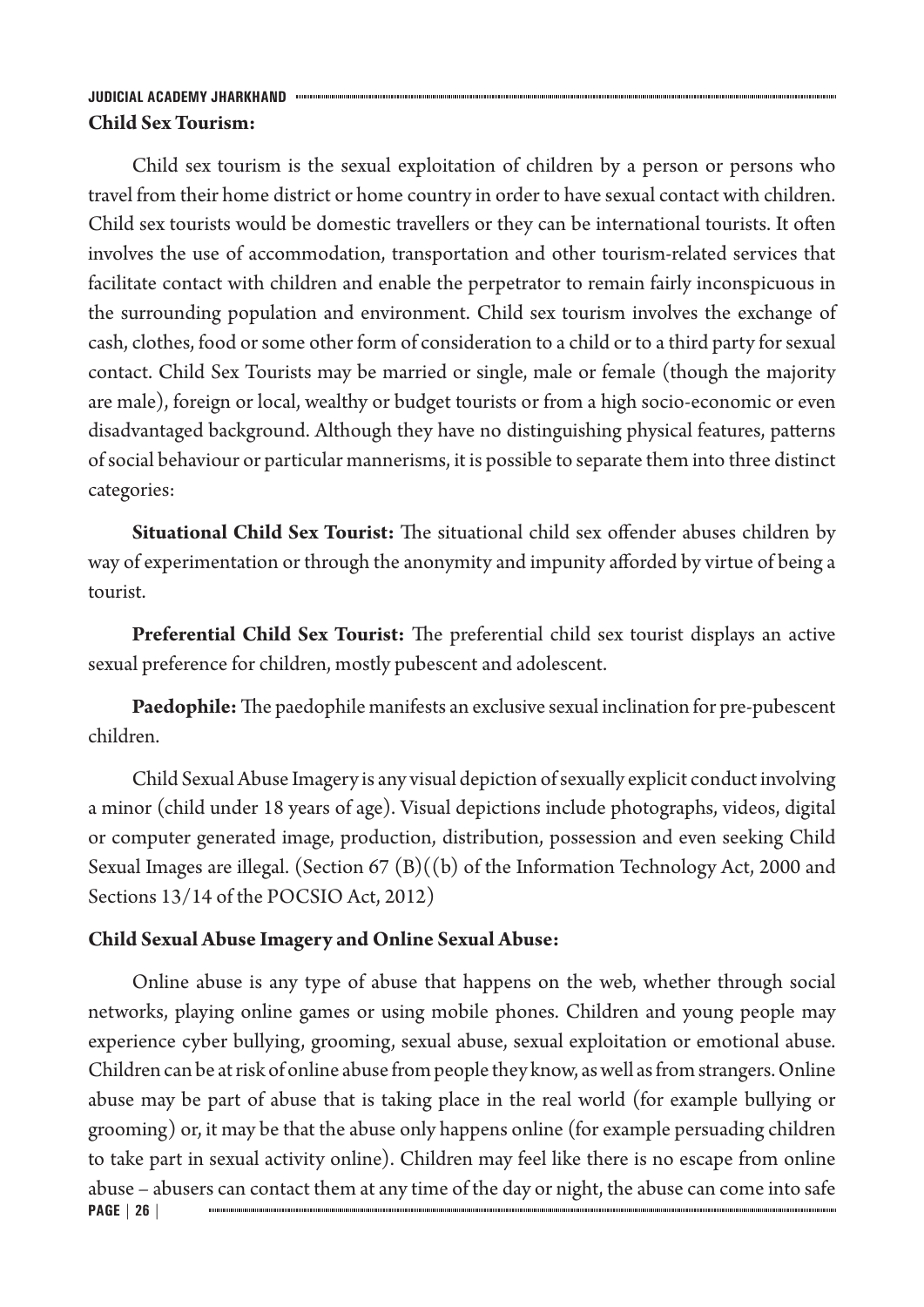**THE PROTECTION OF CHILDREN FROM SEXUAL OFFENCES ACT, 2012 (POCSO ACT)** places like their bedrooms, and images and videos can be stored and shared with other people.

# **Compensation**

Special Courts should direct payment of compensation (interim and final) for physical or mental trauma caused to the child or for the child's immediate rehabilitation.They should determine quantum and direct the State Government to pay the compensation within 30 days. (Section 33(8), POCSO Act read with Rule 7, POCSO Rules)

In order for the Special Court to order for interim or final compensation, it is not prerequisite for the child to file an application. The Special Court may order on his/her own accord where it is found to be appropriate.

A record of conviction is not mandatory for the provision of compensation. Where the Special Court is satisfied that a child has been a victim of sexual abuse, the judge may direct compensation to be paid in cases where the accused has been acquitted or even in cases where the accused has not identified or traced POCSO Rules, Rule  $7(2)$  Interim compensation can be paid at any stage and is not linked to the child's testimony.

The compensation ordered must be disbursed by the State Government within 30 days from the order POCSO Rules, Rule  $7(4)$  and  $7(5)$  The State Government may pay the sum from the *Victims Compensation Fund* or any other scheme or fund which has been established under section 357A of the Code of Criminal Procedure.

The quantum of compensation is not specified in the POCSO Act and it is based on the discretion of the judge deciding the matter. The POCSO Rules provides that while deciding the quantum of compensation, the judge must take into consideration the type, nature and severity of abuse, the extent of physical and mental harm caused to the child, expenditure incurred for medical treatment for physical and/or mental health, financial condition of the child, etc. POCSO Rules, Rule 7(3)

# **Support Persons**

They should recognize the support persons appointed by the CWC or the family directly and allow them to be present during the child's evidence. They should also allow them to also convey the child's questions and fears about the evidence recording process. (Rule 4(8), POCSO Rules)

# **Legal Counsel on Behalf of Victim**

Special Courts should recognize the right of the child to take assistance of a legal practitioner. (Section 40, POCSO Act)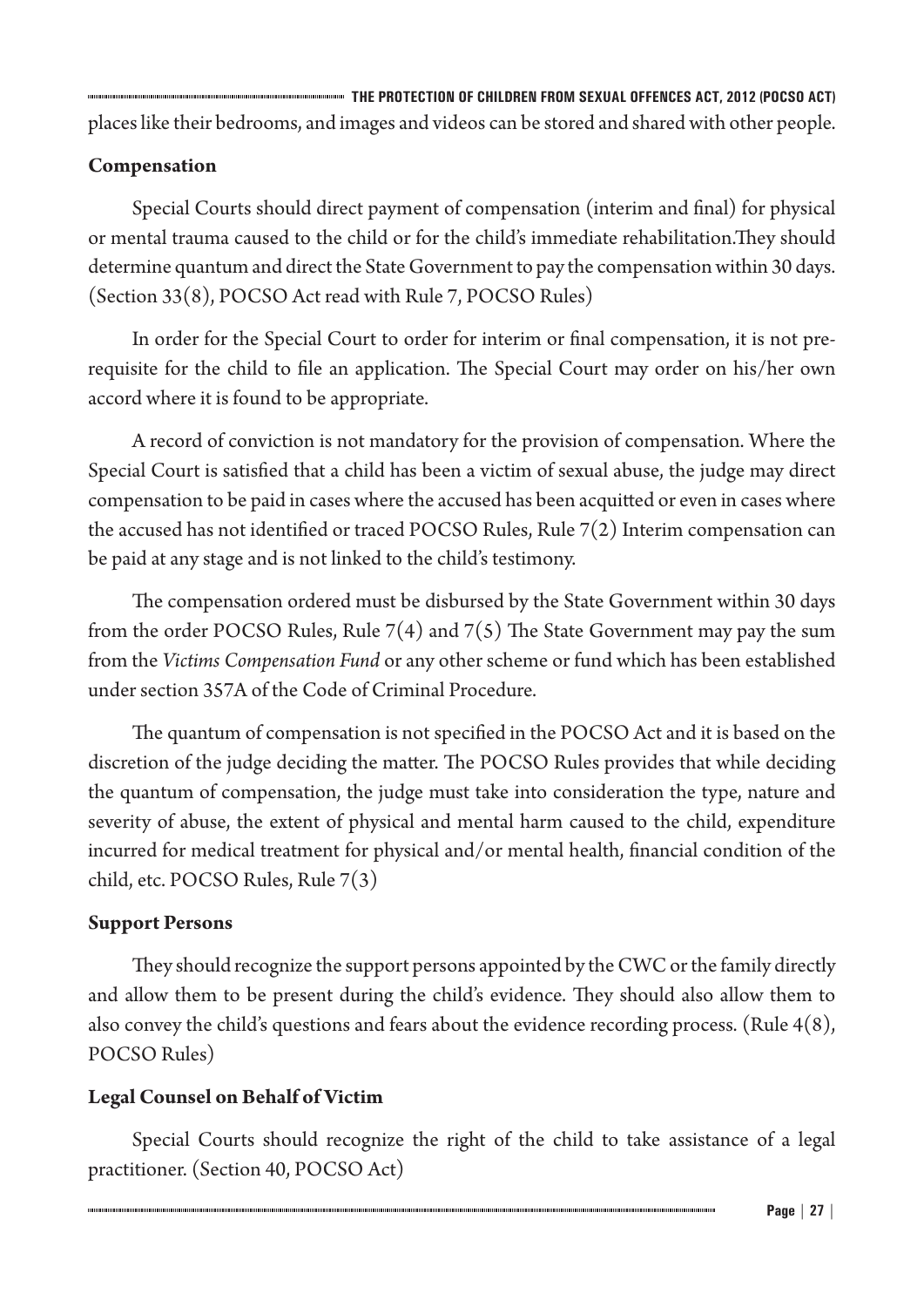# **1. On institution of F.I.R**

# **LalitaKumari v. Govt. of U.P. and Ors.,AIR 2014 SC 187**

The following directions were laid down by a Constitutional Bench of the Supreme Court:

- (i) Registration of FIR is mandatory under Section 154 of the Code, if the information discloses commission of a cognizable offence and no preliminary inquiry is permissible in such a situation.
- (ii) If the information received does not disclose a cognizable offence but indicates the necessity for an inquiry, a preliminary inquiry may be conducted only to ascertain whether cognizable offence is disclosed or not.
- (iii) If the inquiry discloses the commission of a cognizable offence, the FIR must be registered. In cases where preliminary inquiry ends in closing the complaint, a copy of the entry of such closure must be supplied to the informant forthwith and not later than one week. It must disclose reasons in brief for closing the complaint and not proceeding further.
- (iv) The police officer cannot avoid its duty of registering offence if cognizable offence is disclosed. Action must be taken against erring officers who do not register the FIR if information received by him discloses a cognizable offence.
- (v) The scope of preliminary inquiry is not to verify the veracity or otherwise of the information received but only to ascertain whether the information reveals any cognizable offence.
- (vi) As to what type and in which cases preliminary inquiry is to be conducted will depend on the facts and circumstances of each case. The category of cases in which preliminary inquiry may be made are as under:
	- (a) Matrimonial disputes/family disputes
	- (b) Commercial offences
	- (c) Medical negligence cases
	- (d) Corruption cases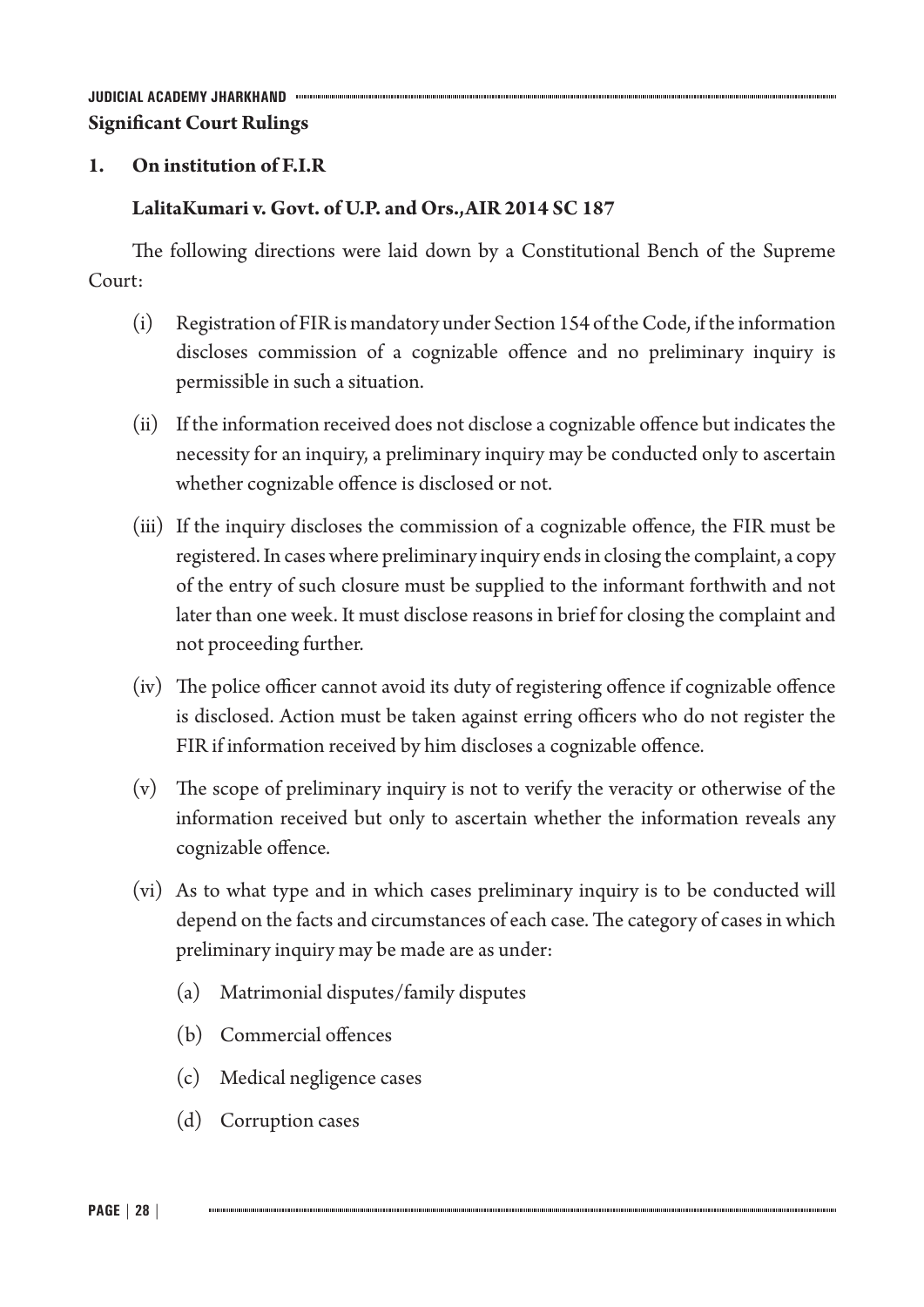**THE PROTECTION OF CHILDREN FROM SEXUAL OFFENCES ACT, 2012 (POCSO ACT)** (e) Cases where there is abnormal delay/laches in initiating criminal prosecution, for example, over 3 months delay in reporting the matter without satisfactorily explaining the reasons for delay.

The aforesaid are only illustrations and not exhaustive of all conditions which may warrant preliminary inquiry.

- (vii) While ensuring and protecting the rights of the accused and the complainant, a preliminary inquiry should be made time bound and in any case it should not exceed fifteen days generally and in exceptional cases, by giving adequate reasons, six weeks time is provided. The fact of such delay and the causes of it must be reflected in the General Diary entry.
- (viii)Since the General Diary/Station Diary/Daily Diary is the record of all information received in a police station, we direct that all information relating to cognizable offences, whether resulting in registration of FIR or leading to an inquiry, must be mandatorily and meticulously reflected in the said Diary and the decision to conduct a preliminary inquiry must also be reflected, as mentioned above.
- **2. Role of the Police in investigation and facilitating statement under Section 164, Cr.P.C**

*State of Karnataka v. Shivanna @ TarkariShivanna (2014) 8 SCC 913 and (2014) 8 SCC 916 :* Fast track procedures and **Trial By Fast Track Courts Scheme** - In cases of rape, IO should take the victim immediately, as far as possible, to the nearest lady Metropolitan/preferably lady Judicial Magistrate for recording the statement under Section 164, Cr.P.C. The IO should record the date and time at which he learn about the commission of rape and the date and time at which the victim was taken to the Magistrate. Reasons for delay exceeding 24 hours should be recorded in the case diary and a copy should be handed to the Magistrate along with a copy of the medical examination report. The directions of the Apex may be reproduced as follows :-

- 10. On considering the same, we have accepted the suggestion offered by the learned counsel who appeared before us and hence exercising powers under Article 142 of the Constitution, we are pleased to issue interim directions in the form of mandamus to all the Police Stations-in-Charge in the entire country to follow the directions of this Court which are as follows:
	- "10.1. Upon receipt of information relating to the commission of offence of rape, the investigating officer shall make immediate steps to take the victim to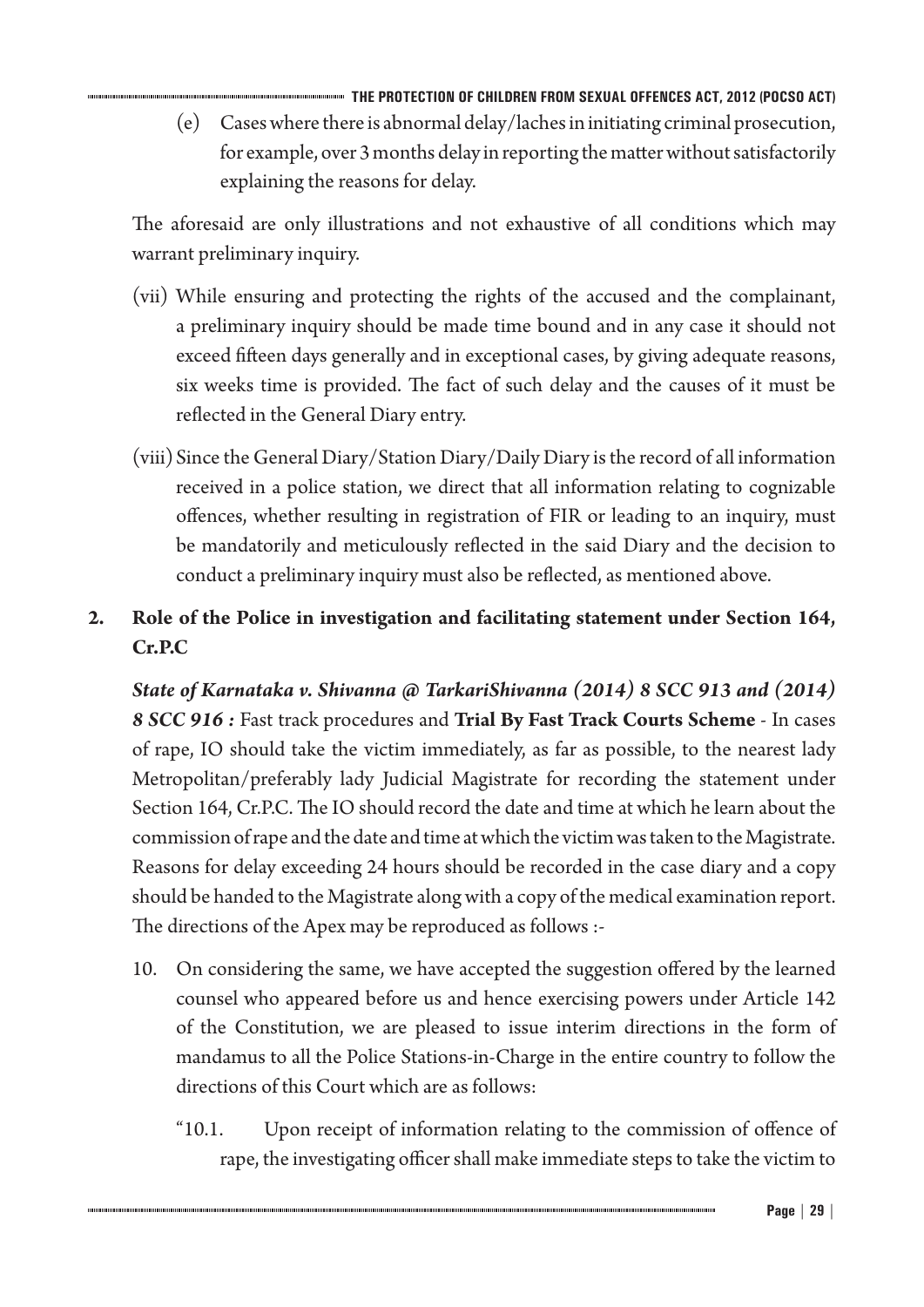any Metropolitan/preferably Judicial Magistrate for the purpose of recording her statement under Section 164 CrPC. A copy of the statement under Section 164 CrPC should be handed over to the investigating officer immediately with a specific direction that the contents of such statement under Section 164 CrPC should not be disclosed to any person till charge-sheet/report under Section 173 CrPC is filed.

- 10.2. The investigating officer shall as far as possible take the victim to the nearest Lady Metropolitan/preferably Lady Judicial Magistrate.
- 10.3. The investigating officer shall record specifically the date and the time at which he learnt about the commission of the offence of rape and the date and time at which he took the victim to the Metropolitan/preferably Lady Judicial Magistrate as aforesaid.
- 10.4. If there is any delay exceeding 24 hours in taking the victim to the Magistrate, the investigating officer should record the reasons for the same in the case diary and hand over a copy of the same to the Magistrate.
- 10.5. Medical examination of the victim: Section 164-A CrPC inserted by Act 25 of 2005 in CrPC imposes an obligation on the part of investigating officer to get the victim of the rape immediately medically examined. A copy of the report of such medical examination should be immediately handed over to the Magistrate who records the statement of the victim under Section 164 CrPC."

## **3. Jurisdiction of Special Courts**

**Kum.ShraddhaMeghshyamVelhal v. State of Maharashtra, (Criminal Application No. 354 Of 2013 in The High Court Of Judicature At Bombay criminal Appellate Jurisdiction dated;3 July, 2013 coram: Mrs. RoshanDalvi, J.):** *In cases under the POCSO Act, police officers should produce the accused for remand before the Children's Court and not before the Magistrates Court.* 

**Prasad v. State of Kerala, (2013) SCC Online Ker 10374 :** *The POCSO Act does not prevent Magistrates from ordering first remand of an accused under the Act, since Section 167, Cr.P.C. allows it. However, subsequent remand orders or bail applications should be made only before the Special Court under the POCSO Act.*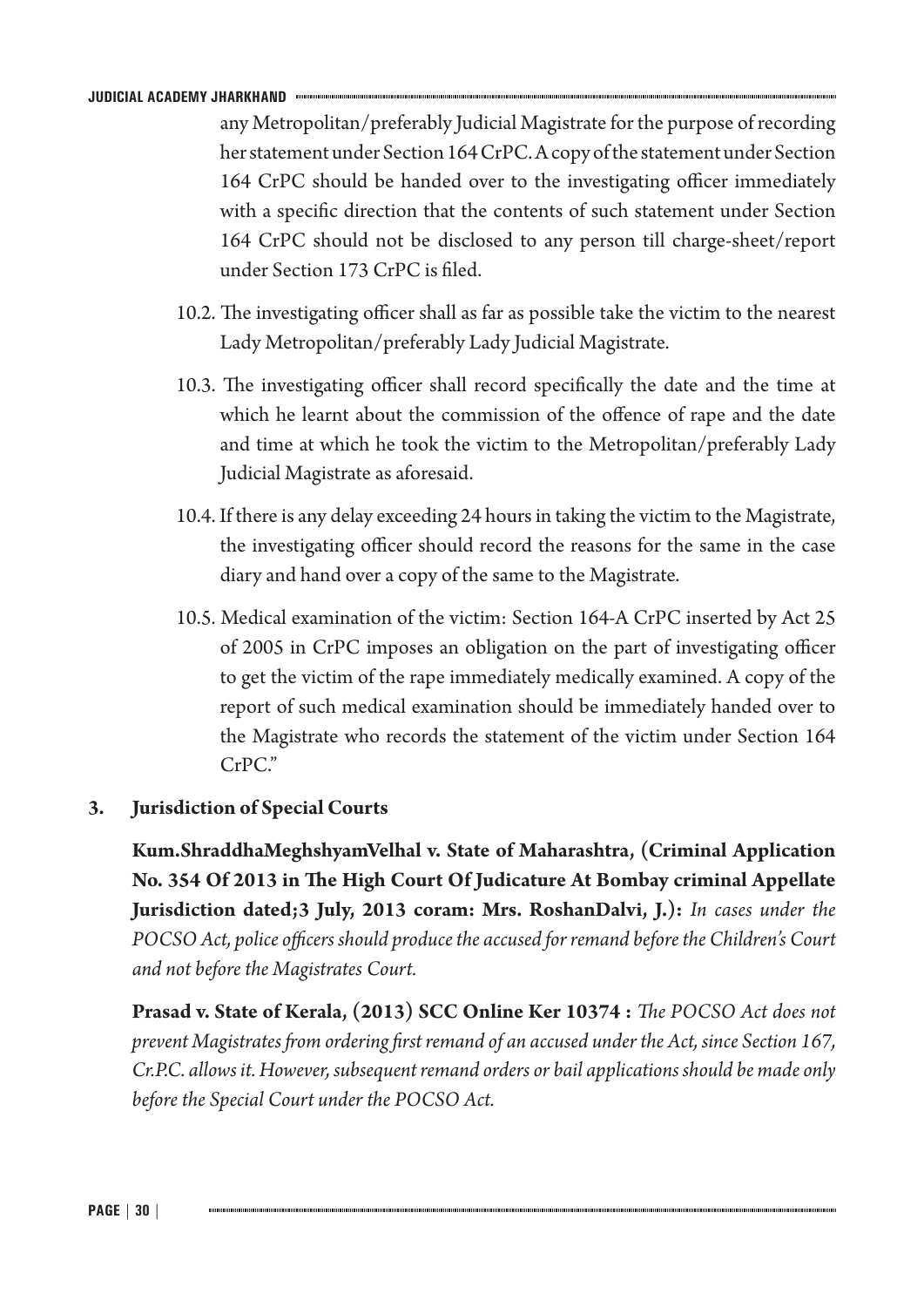**THE PROTECTION OF CHILDREN FROM SEXUAL OFFENCES ACT, 2012 (POCSO ACT)**

**4. Nature of Offences underthe POCSO Act**

**Santosh Kumar Mandal v. State, Bail Appln No. 1763/2016, Delhi High Court (28 September 2016) (2016) SCC Onliner Del 5378 :** *"Considering the gravity of the offences and the special mechanism provided under POCSO Act to hold that the offences are bailable though cognizable and would fall in category 3 would be rendering an interpretation to the classification provided in second part of First Schedule of Cr.P.C contrary to the object of the special enactment. Thus offences punishable under POCSO Act including Section 12 are cognizable and non-bailable offences."*

# **5. Rape is non-compoundable**

**Shimbhu v.State of Haryana, 2014 (13) SCC 318 :** *"Rape is a non-compoundable offence and it is an offence against the society and is not a matter to be left for the parties to compromise and settle."*

# **6. Use of Two-finger test unconstitutional**

**Lillu v. State of Haryana, AIR 2013 SC 1784:In this case, the Supreme Court held that the** *"two finger test and its interpretation violates the right of rape survivors to privacy, physical and mental integrity and dignity."*

# **7. Credibility of testimony of rape victims and child witnesses**

**State of Punjab v. Gurmit Singh, (1996) 2 SCC 384:** "Corroborative evidence is not an imperative component of judicial credence in every case of rape. It must not be overlooked that a woman or a girl subjected to sexual assault is not an accomplice to the crime but is a victim of another persons' lust and it is improper and undesirable to test her evidence with a certain amount of suspicion, treating her as if she were an accomplice."

**Dattu Ramrao Sakhare v. State of Maharashtra,(1997) 5 SCC 341:** "A child witness if found competent to depose to the facts and reliable one such evidence could be the basis of conviction. In witness can be considered under Section 118 of the Evidence Act provided that such witness is able to understand the questions and able to give rational answers thereof. The evidence of a child witness and credibility thereof would depend upon the circumstances of each case. The only precaution which the court should bear in mind while assessing the evidence of a child witness is that the witness must be a reliable one and his/her demeanour must be like any other competent witness and there is no likelihood of being tutored."

**Ranjit Hazarika v. State of Assam, (1998) 8 SCC 635:** "The testimony of the victim in such cases is vital and unless there are compelling reasons which necessitate looking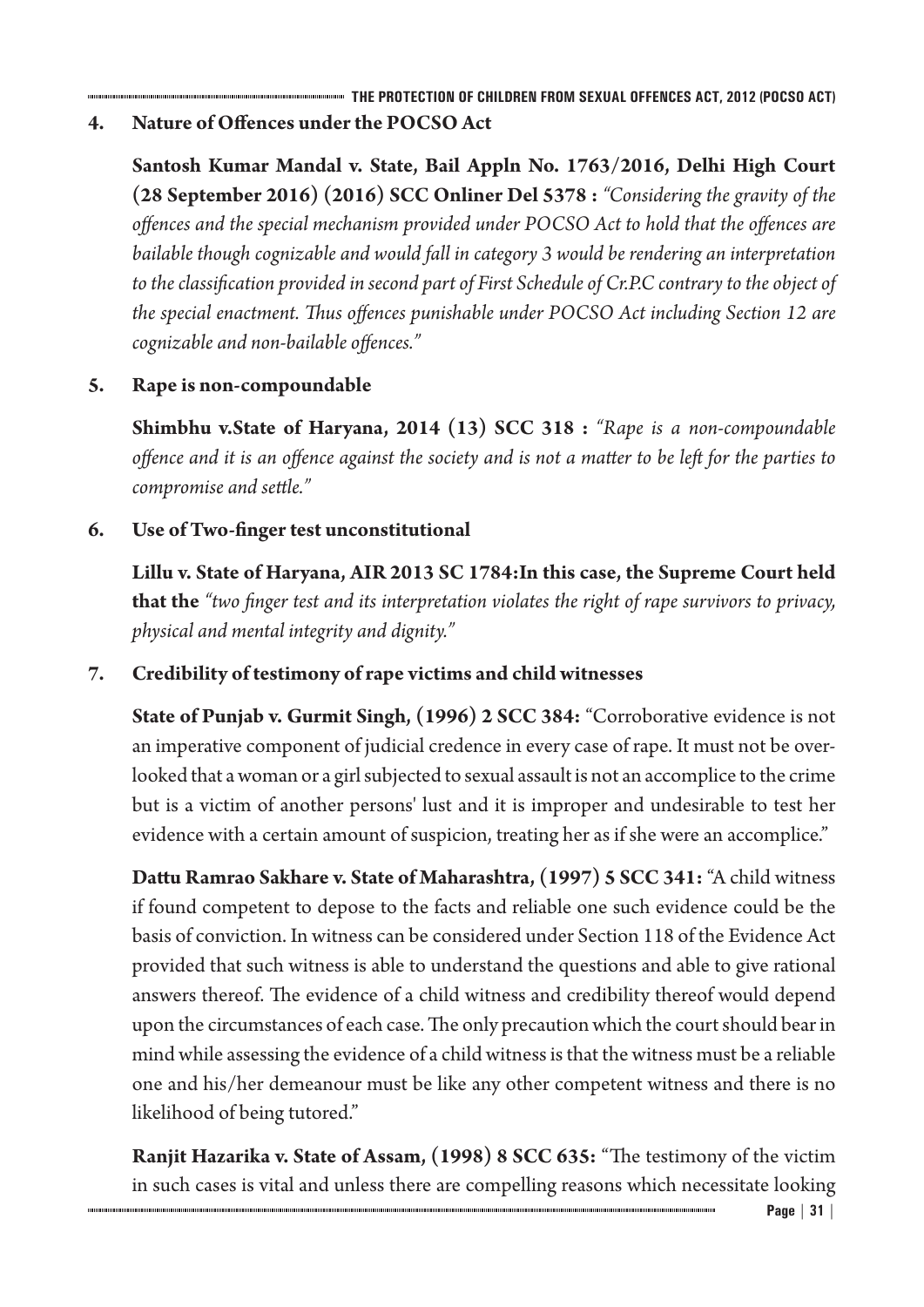for corroboration of her statement, the courts should find no difficulty to act on the testimony of a victim of sexual assault alone to convict an accused where her testimony inspires confidence and is found to be reliable. Seeking corroboration of her statement before relying upon the same, as a rule, in such cases amounts to adding insult to injury. Why should the evidence of a girl or a woman who complains of rape or sexual molestation be viewed with doubt, disbelief or suspicion? The court while appreciating the evidence of a prosecutrix may look for some assurance of her statement to satisfy its judicial conscience, since she is a witness who is interested in the outcome of the charge levelled by her, but there is no requirement of law to insist upon corroboration of her statement to base conviction of an accused."

# **Balaji Sarjerao Kamble v. State of Maharashtra, Criminal Appeal No. 28 of 2016 decided by the Bombay High Court on 29.08.17. 2017 SCC Online Bombay 7991.**

Bearing in mind the age of the child victim who was about 6 to 8 years at the time of the alleged rape, the Bombay High Court held that "merely because date of the incident is not stated by the victim, her evidence cannot be doubted. The [victim] is not expected to have such chronometric sense at the tender age."

# **8. Delay in lodging FIR**

## **State of Himachal Pradesh v. Shree Kant Shekari, AIR 2004 SC 4404**

Setting aside the acquittal in a case under Sections 376 and 506 of the IPC on grounds of delay in lodging the FIR, the Supreme Court held: "Delay in lodging first information report cannot be used as a ritualistic formula for discarding prosecution case and doubting its authenticity. It only puts the court on guard to search for and consider if any explanation has been offered for the delay. Once it is offered, the court is to only see whether it is satisfactory or not. In a case if the prosecution fails to satisfactory explain the delay and there is possibility of embellishment or exaggeration in the prosecution version on account of such delay, it is a relevant factor. On the other hand, satisfactory explanation of the delay is weighty enough to reject the plea of false implication or vulnerability of prosecution case."

# **9. Test-identification**

In **Rakesh Kumar v. State 2014 SCC OnLine Del 3387** the Delhi High Court laid down the following guidelines for test identification parade (TIP) where children below 12 years of age had to identify an accused: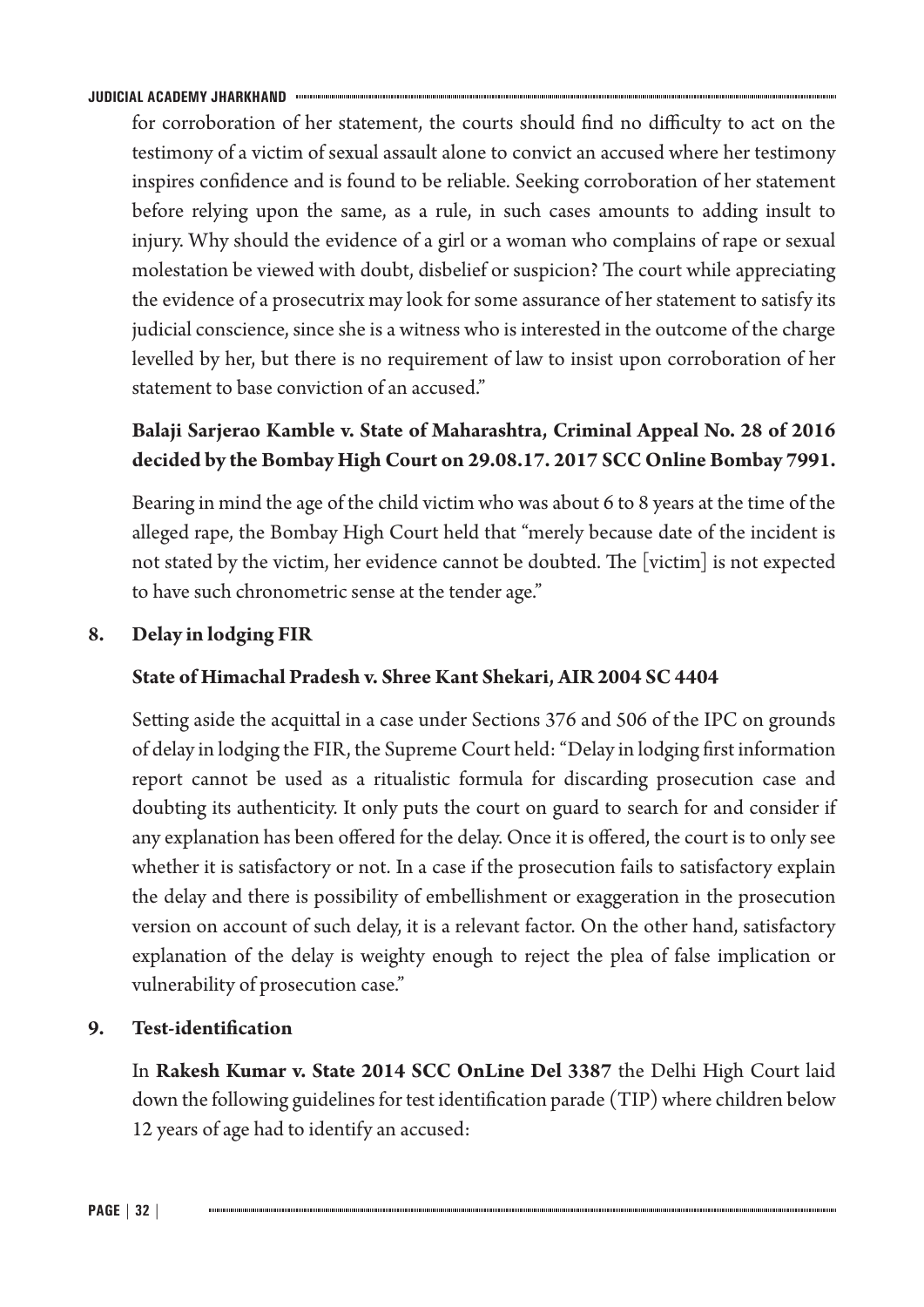**THE PROTECTION OF CHILDREN FROM SEXUAL OFFENCES ACT, 2012 (POCSO ACT)** a) In every case where witness is a child below the age of 12 years TIP proceedings shall be held in one of the court rooms attached with the main Tihar Jail so that the child does not enter the main Jail Complex to reach the Test Identification Parade room.

- b) Installation of semi reflective screen or any other screen or mechanism in a room where TIP proceedings will be conducted so that the child witness is not confronted face to face with the criminals participating in the TIP proceedings.
- c) A person accused of the offence and the others who may be participating in the TIP will be explained the procedure and the manner of TIP proceedings to be held in a case of child witness.
- d) No officer below the rank of Deputy Superintendent of Jail shall accompany the child witness at the time of TIP proceedings and endeavour shall also be made by the Jail Superintendent that, so far as possible only female officer is deployed wherever witness happens to be a girl child for the purposes of identifying the accused person.
- e) No police official shall be seen in a uniform right from the stage when the child enters the TIP Room and till he/she leaves the premises after the completion of TIP proceedings. The child witness shall be entitled to accompany his parents/ guardians or any of his close relatives so as to make the child comfortable before participating for identifying the accused in the Test Identification Parade.
- f) Endeavour shall be made by Director General (Prisons)/Jail Superintendent that a lady officer who is more humane, sensitive and compassionate is given duty to accompany the child witness.
- g) The child friendly atmosphere will be created in a room where the child is brought first and the stay of the child will be made most comfortable so that the child finds the place to be attractive and conducive to his/her requirements.
- h) Necessary arrangements for light refreshment to the general liking of children below the age of 12 years shall also remain in place to keep the mood of the child upbeat.

# **10. Cross-examination of a child with disability**

**Chander Singh v. State, Crl. (2016) SCC Online Del. 3574 ; A. 751/2014 decided by the Delhi High Court on 03.06.2016**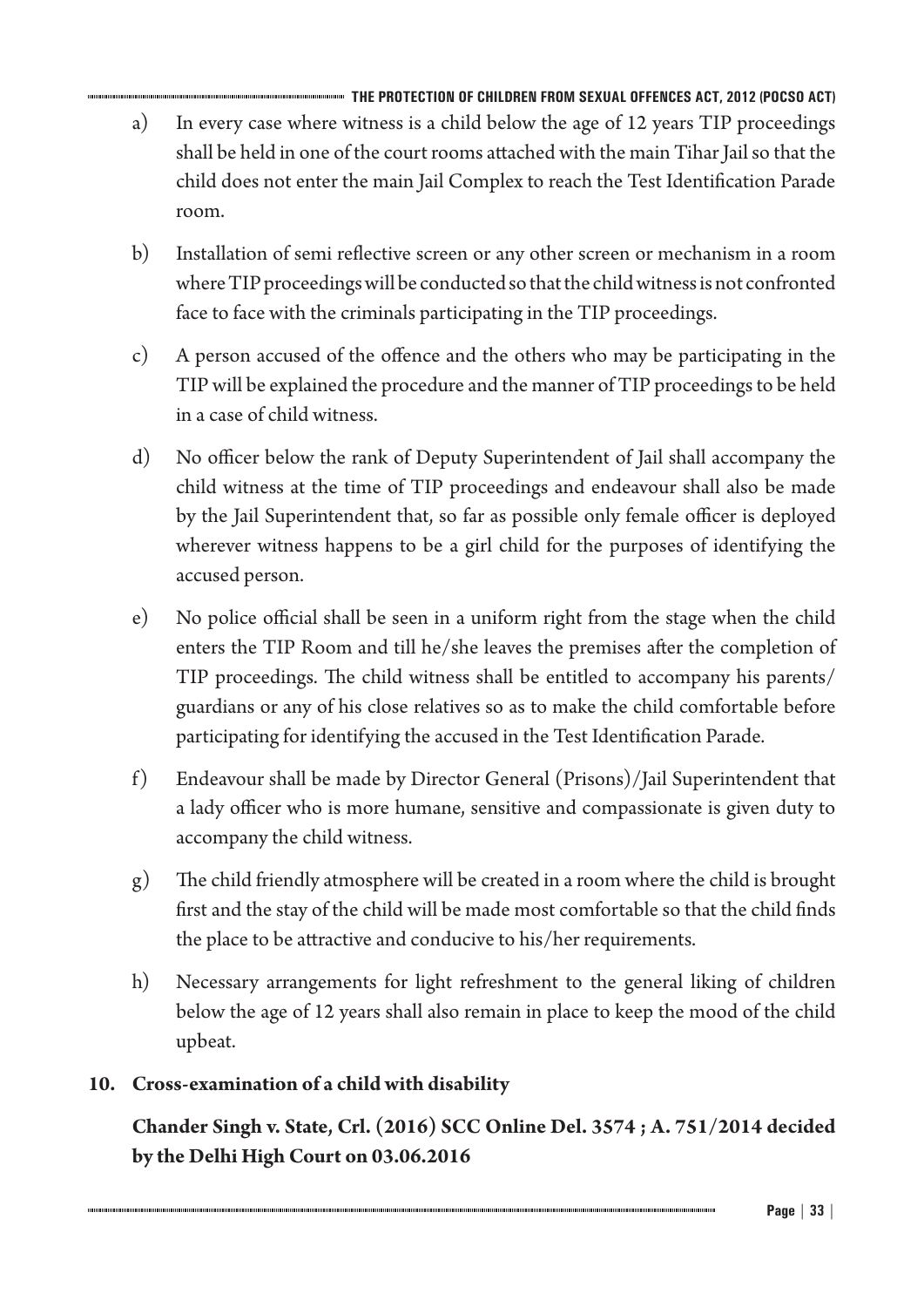In this case, a 12-year-old deaf girl had been sexually assaulted by the accused. Her statement had been recorded through gestures and drawings, which were interpreted with the assistance of a teacher working in a primary school for deaf children run by the Delhi Government. The defence argued that her testimony could not be read as evidence because she could not be cross-examined. The Delhi High Court held, "A party crossexamining a deaf and dumb witness like any other witness is required to act within the bounds of law and cannot be permitted to cross-examine the witness all and sundry on irrelevant questions." It further held that, "When a deaf and dumb witness is under crossexamination, the Court is required to take due care of the fact that vocabulary of such a person is limited as he or she speaks through sign language and it may not be possible for that witness to answer, or in detail explain every answer by sign language. This disability of a limited vocabulary of sign language does not affect either the competence or the credibility of such witness. The Court is required to exercise control over the crossexamination keeping in view the ability of the witness to answer the questions." The Delhi High Court concluded that the drawing of the victim in response to the crossexamination was sufficient compliance of the right to cross-examination of the accused and upheld the appellant's conviction.

# **11. Publication of name of the victim**

**Section 228-A** of the IPC also prohibits the publishing or printing of the name or any information which will disclose the identity of any person against whom an offence of rape as provided for in section 376, 376A, 376B, 376C or 376D of the IPC has been committed or alleged to have been committed.

Where an offence has been committed under section 23 of the POCSO Act described above, the publisher or owner of the media, studio or photographic facility will be held jointly and severally liable for the act/omission of his employee.

# **Dos and Don'ts**

- The police must take great care to ensure that the victim is not re-victimised by sensitive handling of information and ensuring that private information of the child is not disclosed through the course of the investigation.
- The police should not disclose information about the case involving a child for the purpose of character certificate if the case has been closed or disposed.
- All relevant charges that may be applicable under section 228-A of the IPC or the POCSO Act must be added to the charge-sheet.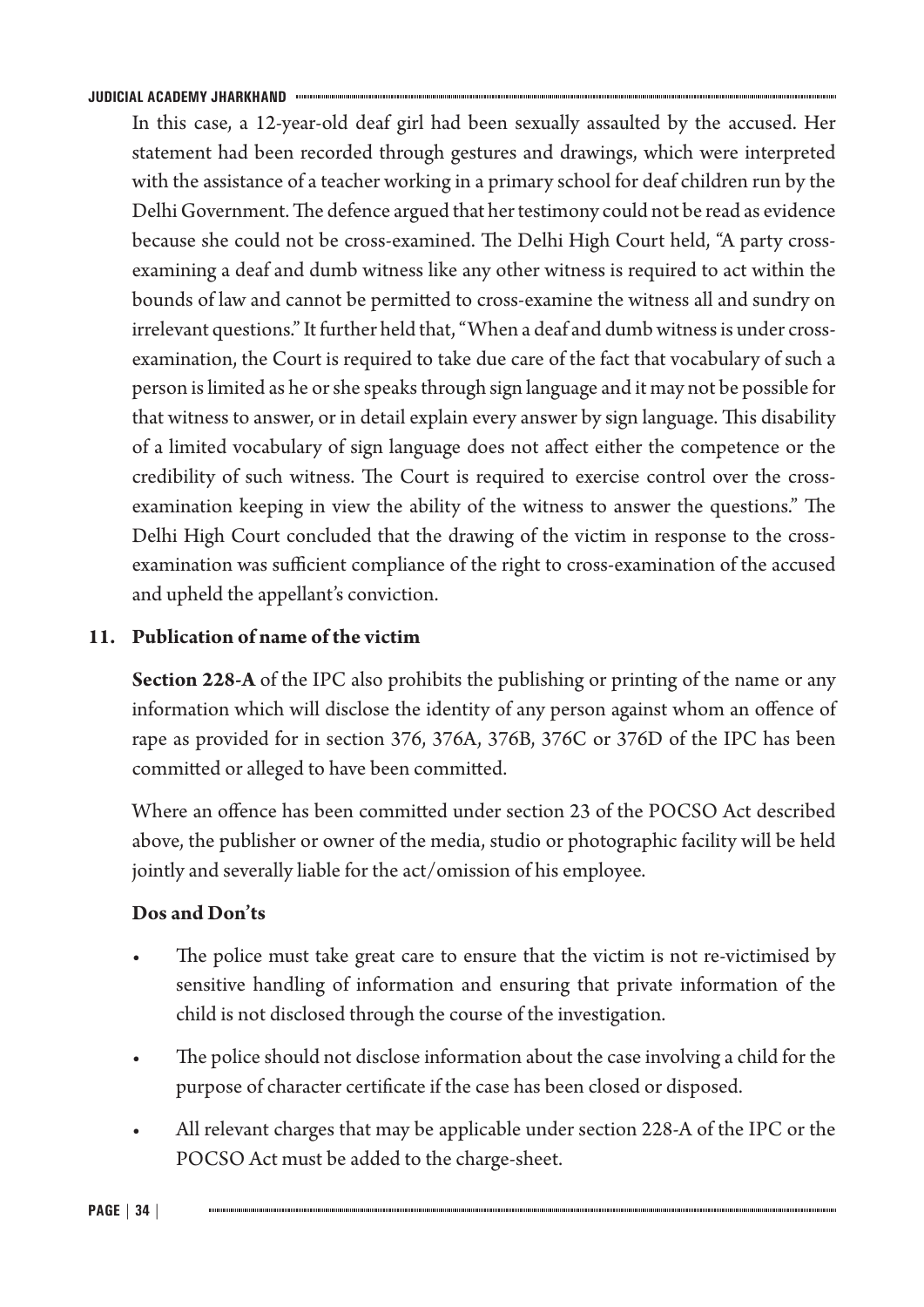**THE PROTECTION OF CHILDREN FROM SEXUAL OFFENCES ACT, 2012 (POCSO ACT)** Section 228-A of the IPC also prohibits the publishing or printing of the name or any information which will disclose the identity of any person against whom an offence of rape as provided for in section 376, 376A, 376B, 376C or 376D of the IPC has been committed or alleged to have been committed.

Where an offence has been committed under section 23 of the POCSO Act described above, the publisher or owner of the media, studio or photographic facility will be held jointly and severally liable for the act/omission of his employee.

Supreme court in the resent case of *Nipun Saxena v. Union of India, (2019) 2 SCC 703: 2018 SCC OnLine SC 2772 at page 723* has after discussing the matter at length in following terms

- "9. Sub-section  $(1)$  of Section 228-A, provides that any person who makes known the name and identity of a person who is an alleged victim of an offence falling under Sections 376, 376-A, 376-AB, 376-B, 376-C, 376-D, 376-DA, 376-DB or 376-E commits a criminal offence and shall be punishable for a term which may extend to two years.
- 10. What is however, permitted under sub-section (2) of Section 228-A IPC is making known the identity of the victim by printing or publication under certain circumstances described therein. Any person, who publishes any matter in relation to the proceedings before a court with respect to such an offence, without the permission of the court, commits an offence. The Explanation however provides that printing or publication of the judgment of the High Courts or the Supreme Court will not amount to any offence within the meaning of IPC.
- 11. Neither IPC nor CrPC define the phrase "identity of any person". Section 228-A IPC clearly prohibits the printing or publishing "the name or any matter which may make known the identity of the person". It is obvious that not only the publication of the name of the victim is prohibited but also the disclosure of any other matter which may make known the identity of such victim. We are clearly of the view that the phrase "matter which may make known the identity of the person" does not solely mean that only the name of the victim should not be disclosed but it also means that the identity of the victim should not be discernible from any matter published in the media. The intention of the law-makers was that the victim of such offences should not be identifiable so that they do not face any hostile discrimination or harassment in the future.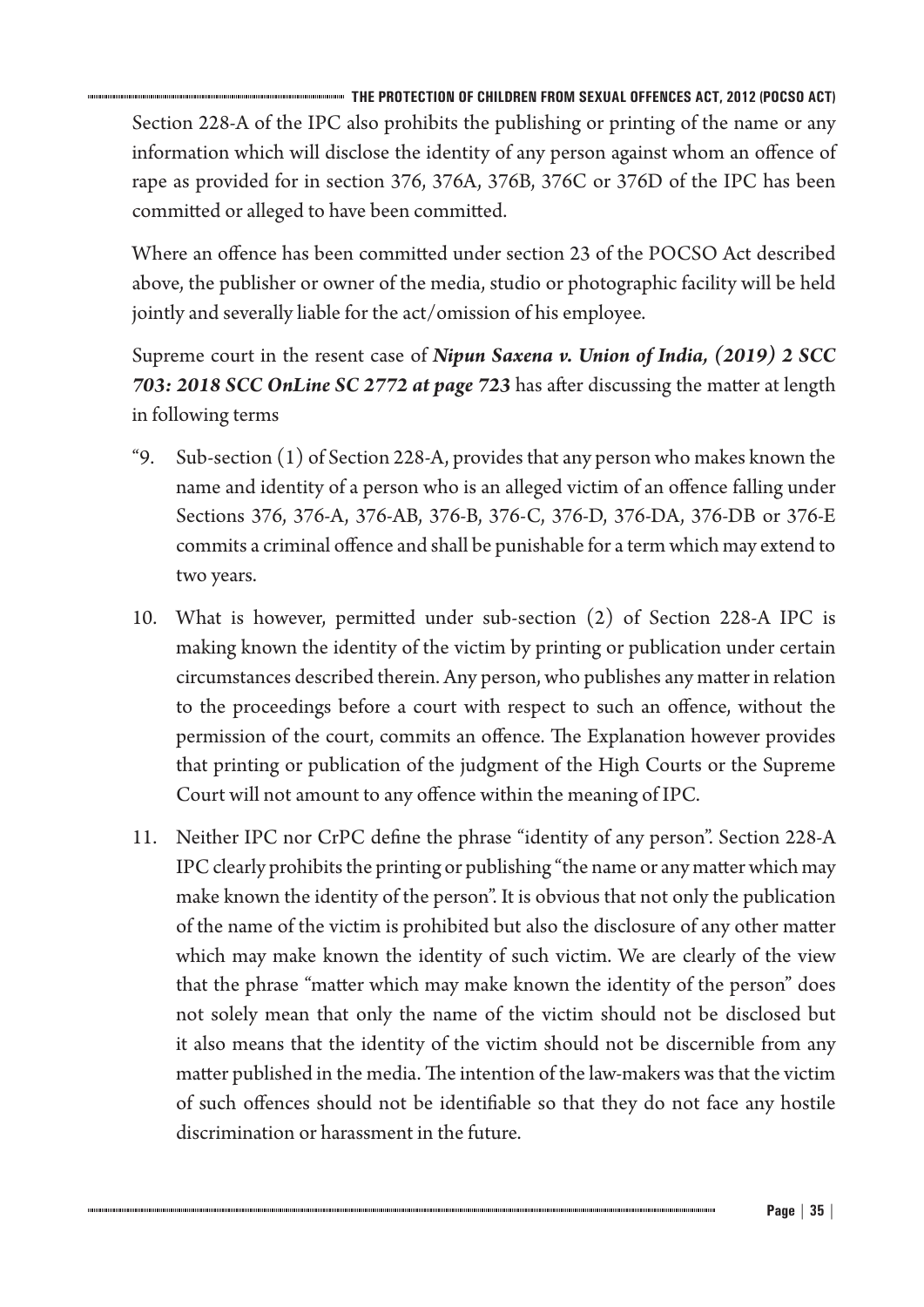12. A victim of rape will face hostile discrimination and social ostracisation in society. Such victim will find it difficult to get a job, will find it difficult to get married and will also find it difficult to get integrated in society like a normal human being. Our criminal jurisprudence does not provide for an adequate witness protection programme and, therefore, the need is much greater to protect the victim and hide her identity. In this regard, we may make reference to some ways and means where the identity is disclosed without naming the victim. In one case, which made the headlines recently, though the name of the victim was not given, it was stated that she had topped the State Board Examination and the name of the State was given. It would not require rocket science to find out and establish her identity. In another instance, footage is shown on the electronic media where the face of the victim is blurred but the faces of her relatives, her neighbours, the name of the village, etc. is clearly visible. This also amounts to disclosing the identity of the victim. We, therefore, hold that no person can print or publish the name of the victim or disclose any facts which can lead to the victim being identified and which should make her identity known to the public at large."

### **And the Hon'ble Apex court was pleased to give the following guide lines**

- *"50. In view of the aforesaid discussion, we issue the following directions:*
- *50.1. No person can print or publish in print, electronic, social media, etc. the name of the victim or even in a remote manner disclose any facts which can lead to the victim being identified and which should make her identity known to the public at large.*
- *50.2. In cases where the victim is dead or of unsound mind the name of the victim or her identity should not be disclosed even under the authorisation of the next of kin, unless circumstances justifying the disclosure of her identity exist, which shall be decided by the competent authority, which at present is the Sessions Judge.*
- *50.3. FIRs relating to offences under Sections 376, 376-A, 376-AB, 376-B, 376-C, 376-D, 376-DA, 376-DB or 376-E IPC and the offences under Pocso shall not be put in the public domain.*
- *50.4. In case a victim files an appeal under Section 372 CrPC, it is not necessary for the victim to disclose his/her identity and the appeal shall be dealt with in the manner laid down by law.*
- *50.5. The police officials should keep all the documents in which the name of the victim is disclosed, as far as possible, in a sealed cover and replace these documents by identical*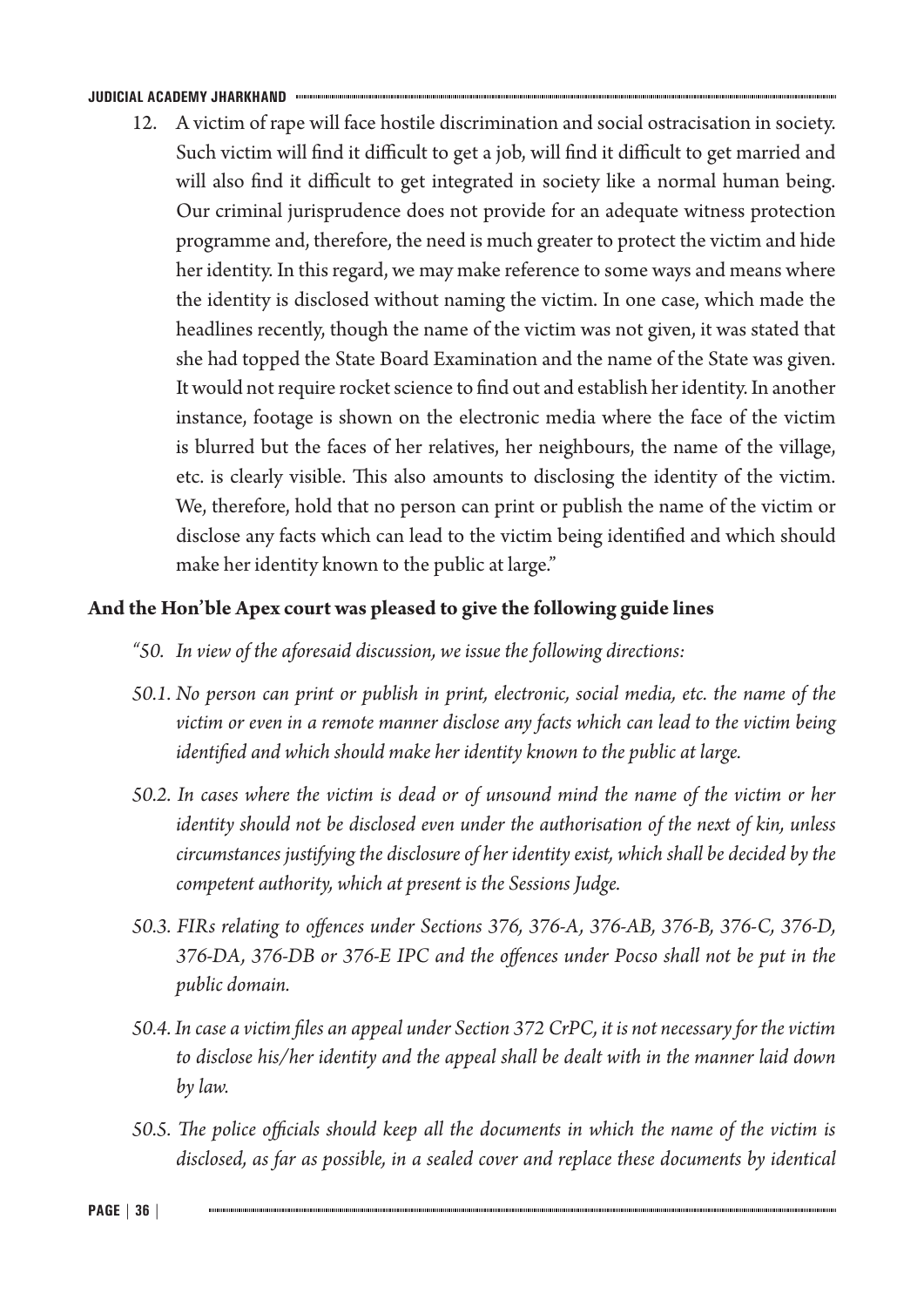**THE PROTECTION OF CHILDREN FROM SEXUAL OFFENCES ACT, 2012 (POCSO ACT)** *documents in which the name of the victim is removed in all records which may be scrutinised in the public domain.*

- *50.6. All the authorities to which the name of the victim is disclosed by the investigating agency or the court are also duty-bound to keep the name and identity of the victim secret and not disclose it in any manner except in the report which should only be sent in a sealed cover to the investigating agency or the court.*
- *50.7. An application by the next of kin to authorise disclosure of identity of a dead victim or of a victim of unsound mind under Section 228-A(2)(c) IPC should be made only to the Sessions Judge concerned until the Government acts under Section 228-A(1)(c) and lays down criteria as per our directions for identifying such social welfare institutions or organisations.*
- *50.8. In case of minor victims under Pocso, disclosure of their identity can only be permitted by the Special Court, if such disclosure is in the interest of the child.*
- *50.9. All the States/Union Territories are requested to set up at least one "One-Stop Centre" in every district within one year from today."*

# The court has earlier also held the same view in *State of Punjab v. Ramdev Singh, (2004) 1 SCC 421 : 2004 SCC (Cri) 307 at page 424*

"3. We do not propose to mention the name of the victim. Section 228-A IPC makes disclosure of identity of the victim of certain offences punishable. Printing or publishing name or any matter which may make known the identity of any person against whom an offence under Sections 376, 376-A, 376-B, 376-C or 376-D is alleged or is found to have been committed can be punished. True it is, the restriction does not relate to printing or publication of judgment by the High Court or the Supreme Court. But keeping in view the social object of preventing social victimization or ostracism of the victim of a sexual offence for which Section 228-A has been enacted, it would be appropriate that in the judgments, be it of this Court, High Court or lower courts, the name of the victim should not be indicated. We have chosen to describe her as "victim" in the judgment. (See State of Karnataka v. Puttaraja [(2004) 1 SCC 475 : (2003) 8 Supreme 364] .)"

# And also in *Lalit Yadav v. State of Chhattisgarh, (2018) 7 SCC 499 : 2018 SCC OnLine SC 680 : (2018) 3 SCC (Cri) 244 at page 499*

"2. We, however, notice from the judgments of both the trial court and the High Court that the victim in the present case who was examined as PW 2 has been named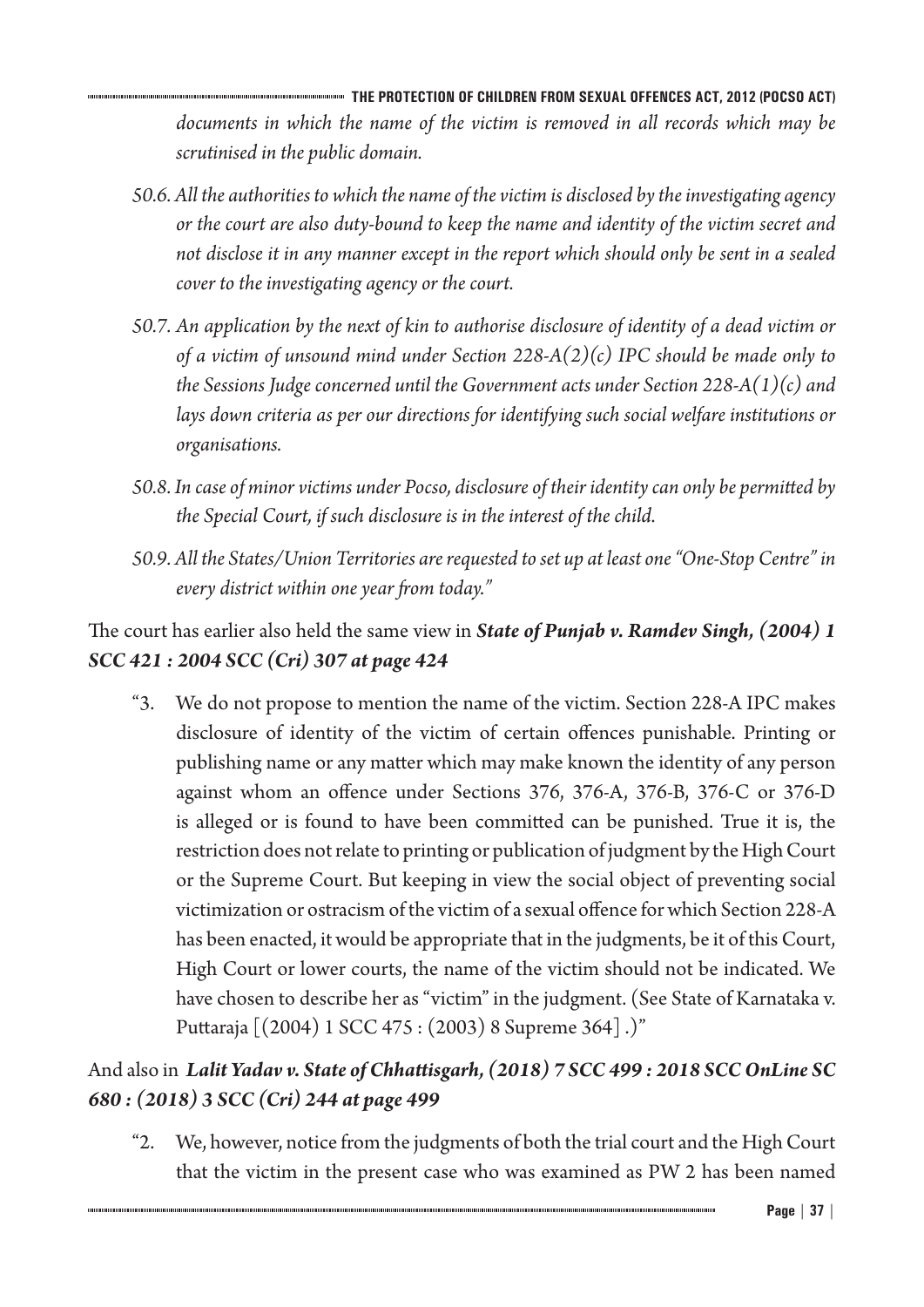all through. Such a course is not consistent with Section 228-A IPC though the Explanation makes an exception in favour of the judgments of the superior court. Nonetheless, every attempt should be made by all the courts not to disclose the identity of the victim in terms of said Section 228-A IPC. It has been so laid down by this Court in State of Punjab v. Ramdev Singh [State of Punjab v. Ramdev Singh,  $(2004)$  1 SCC 421 : 2004 SCC (Cri) 307].

3. While dismissing the present matter, we direct the Registry of the High Court to place the record of the appeal in the High Court before the learned Judge for causing appropriate changes in the record including passing appropriate practice directions so that the trial courts in the State comply with the mandate and spirit of Section 228-A IPC."

# **12. False complaint and False information under POCSO Act**

The POCSO Act under section 22 prohibits any person from making a false complaint or providing false information against a person in respect of an offence committed under section 3, 5, 7, and 9 of the POCSO Act dealing with penetrative sexual assault and sexual assault solely with the intention to humiliate, extort or threaten or defame him. No liability is incurred in respect of information given in good faith. POCSO Act, Section 19(7)

The POCSO Act prohibits the prosecution of a child for making a false complaint or providing false information regarding the commission of an offence under the POCSO Act. Section 22(2)

# **Landmark Judgments on Sexual Harassment Delivered by Supreme Court of India Tracing The Evolution Of The Present Day Statutes**

# **1. Tuka Ram And Anrvs State of Maharashtra, AIR 1979 SC 185 (Mathura Case)**

- **Facts of the case:**
	- In Mathura rape case, a young tribal girl named Mathura was allegedly raped by two policemen while she was in custody. It was the incident of custodial rape, took place on March 26th, 1972, where the girl was raped in Desai Gunj Police Station in Maharashtra.
- **Issues raised:**
	- This case raised so many issues in the context of Indian rape laws that were earlier existed in prevalent Criminal law like the issue of consent, the question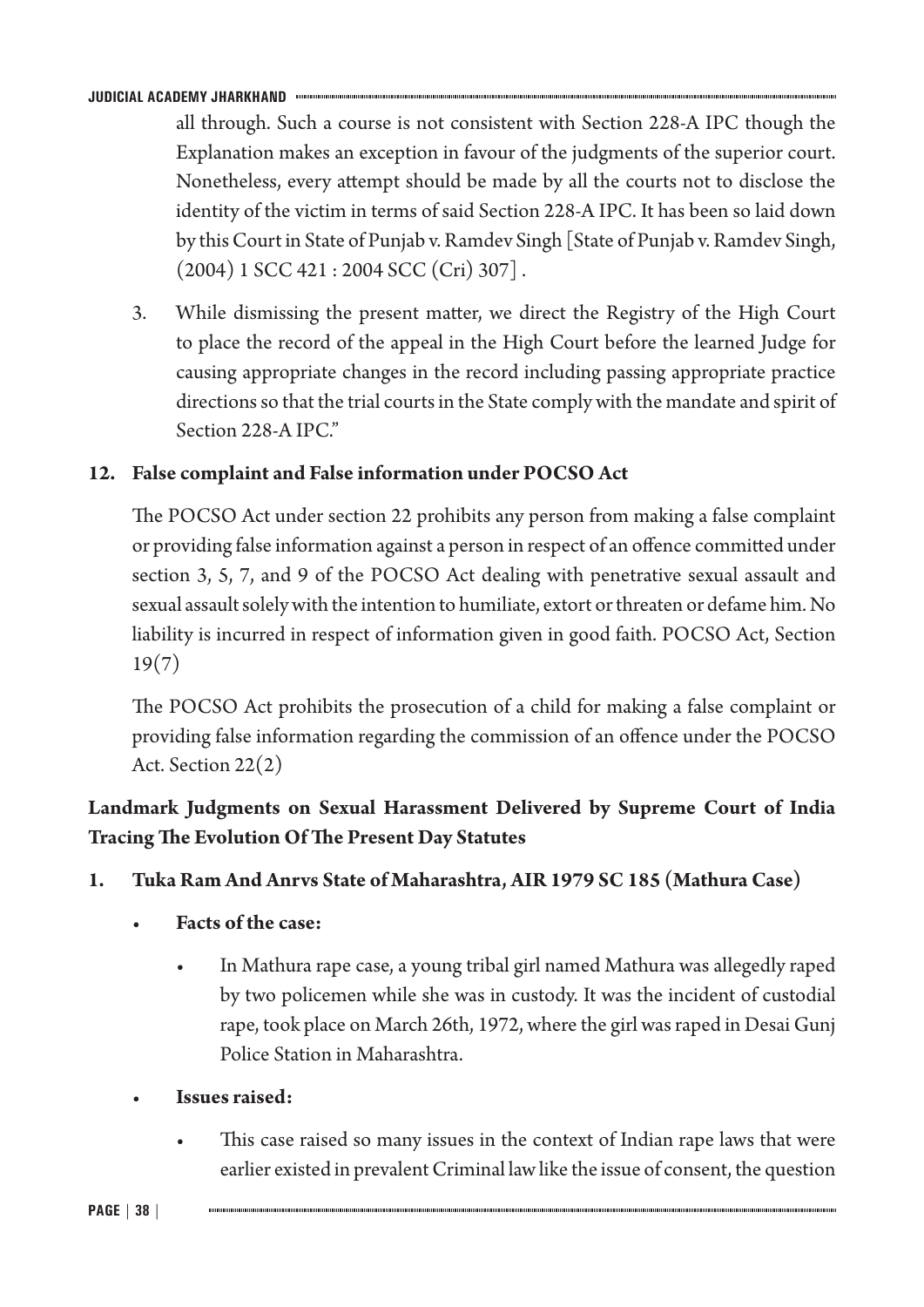**THE PROTECTION OF CHILDREN FROM SEXUAL OFFENCES ACT, 2012 (POCSO ACT)** of burden of proof, the reference to two-finger test and the reference to the girl's sexual history.

# • **What was held?**

- Sessions Court passed the judgment in favor of defendants and held them not guilty. It was held that Mathura gave her consent voluntary as she was habituated to sexual intercourse. Learned Sessions Judge found that there was a major difference between "sexual intercourse" and "rape" so, it was a case of sexual intercourse in which she had consented voluntary and not rape. Thus, Case was further appealed in the Bombay High Court which took note of all the findings arrived during the trial in Sessions Court. High Court appreciated the observation given by the learned Sessions Judge that there is a major difference between sexual intercourse and rape but they forgot to observe that there is a world of difference between "consent" and "passive submission". On the ground of such observations, the court held that the defendants were guilty of rape and the consent given was not voluntary and it was due to serious threats by policemen. It was held that:
- **"Mere passive or helpless surrender of the body and its resigns to the other's lust induced by threats or fear cannot be equated with the desire orwill, nor can furnish an answer by themere factthatthe sexual actwas not in opposition to such desire or volition."**
- Later, the case went to the Supreme Court, where court acquitted the accused and set aside the judgment passed by the Bombay High Court. The Court stated that no marks of injury were found on the person of the girl, there were no signs of any struggle, any resistance, also from the shreds of evidence it can be shown that the girl had not been put in fear of death or hurt so the consent would be considered as free or voluntary. Also, the girl was habituated to sex so, it may be possible that she might have incited the cops. So, it was concluded and held by the Supreme Court of India that the sexual intercourse which was in question in the given case is not proved to amount to rape.

# **• Legal Changes brought in the Indian rape law:**

• Due to such rationale behind the judgment, so many protests and huge public outcry took place which ultimately led to the amendment in Indian rape law. At the time when Mathura rape case did take place, the rape laws in our country were heavily biased towards rapists. The main question which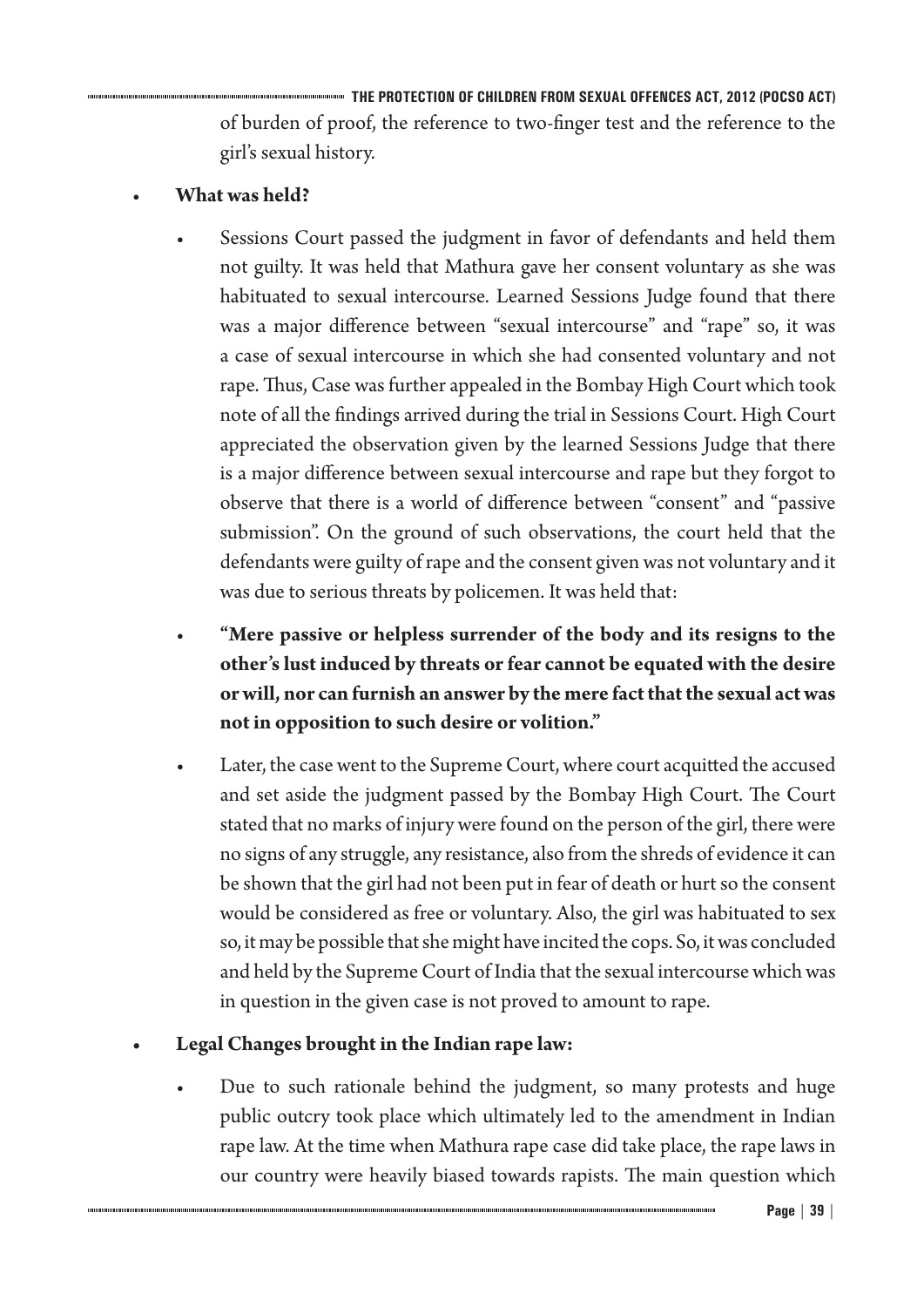was raised after this judgment was regarding the concept of consent because earlier it was so difficult for women to prove that she had not consented to any sexual intercourse. So, after the judgment of this landmark case, the Criminal Law (Second Amendment) Act, 1983 came which brought so many changes in the Indian rape law like:

- Criminal Law (Second Amendment) Act, 1983 inserted section 114(A) in the Indian Evidence Act, 1872 which states that in a prosecution for rape where it has been already proved that the sexual intercourse by accused did take place, if the victim says that she had not consented to the sexual intercourse then Court shall presume that she did not consent as a rebuttable presumption of law.
- Section 376 of Indian Penal Code, 1860 underwent a change in which sections  $376(A)$ ,  $376(B)$ ,  $376(C)$  and  $376(D)$  were added which were further amended by Criminal Law Amendment Act, 2013.
- Act added the provision for "custodial rape" under section  $376(2)$  of Indian Penal Code, 1860 for the offenses which take place when a victim is in the custody of the state.
- The Person liable under section  $376(2)$  shall be punished with rigorous imprisonment for a term which shall not be less than ten years but which may be for life and shall also be liable to fine.
- Act amended the idea of burden of proof which always lies on the prosecution. After the amendment, in cases of rape where sexual intercourse was already established, the burden of proof will lie on the accused.
- The Act introduced section 228A in the Indian Penal Code, 1860 which prohibits any publication regarding the identity of rape victims and any matter through which victim's identity could be known, subsequently amended by Criminal Law Amendment Act, 2013.

In the case of *Sangitaben Shaileshbhai Datanta v. State of Gujarat*, 2018 SCC OnLine SC 2300, the Supreme Court referred to its decision in *State of Punjab v. Ramdev Singh, (2004) 1 SCC 421, wherein following observations were made:*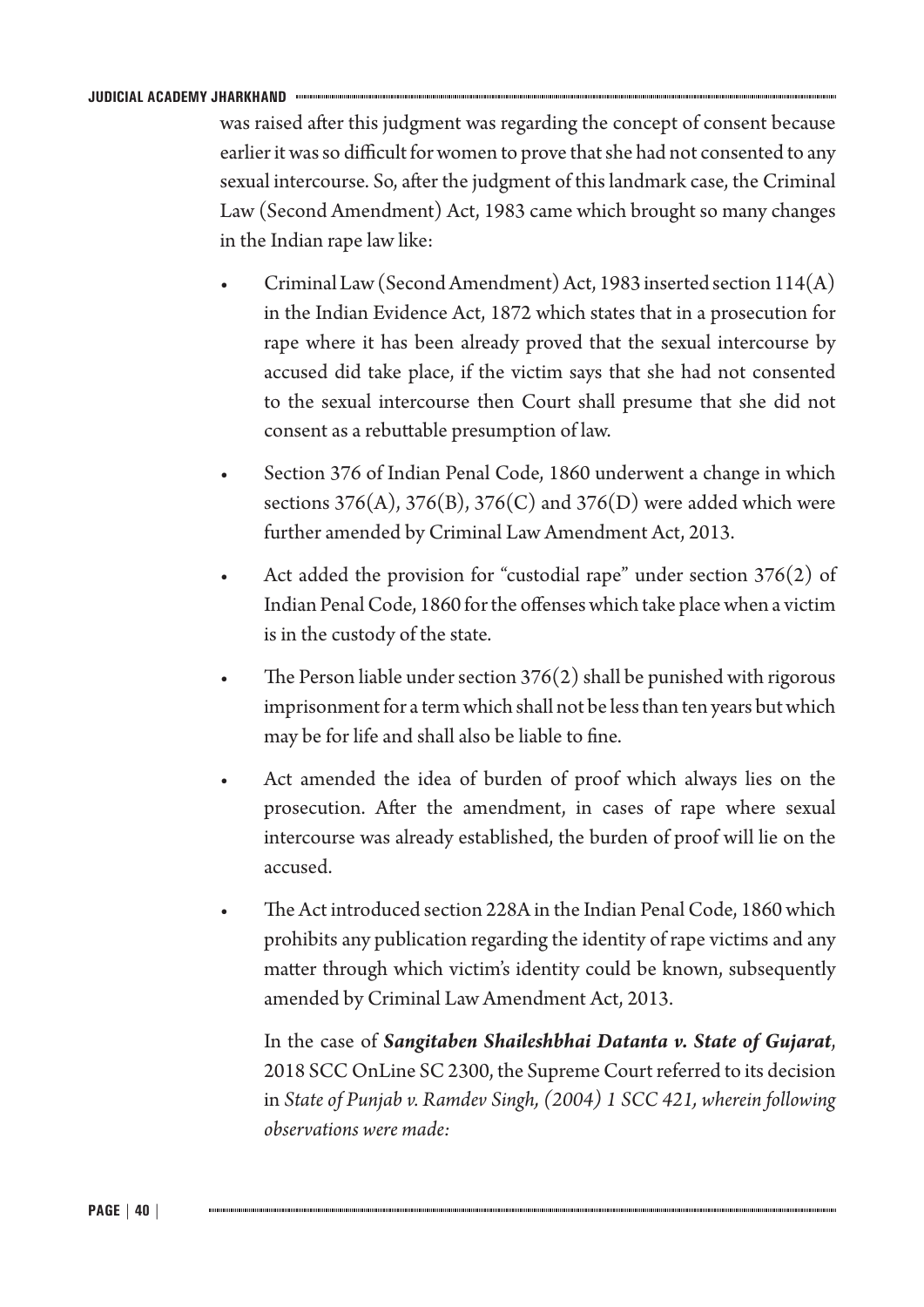**THE PROTECTION OF CHILDREN FROM SEXUAL OFFENCES ACT, 2012 (POCSO ACT)** *"True it is, the restriction does not relate to printing or publication of judgment by the High Court or the Supreme Court. But keeping in view the social object of preventing social victimization or ostracism of the victim of a sexual offence for which Section 228-A has been enacted, it would be appropriate that in the judgments, be it of this Court, High Court or lower courts, the name of the victim should not be indicated." Also, in Nipun Saxena v. Union of India, (2019) 2 SCC 703, the Supreme Court held "Section 228- A IPC clearly prohibits the printing or publishing "the name or any matter*  which may make known the identity of the person". It is obvious that not only the publication of the name of the victim is prohibited but also the disclosure of any other matter which may make known the identity of such victim."

• So, Mathura rape case was monumental in context of both social and legal perspective which sparked huge protests and public outcry for the very first time in India for the cases of rape at a very large level and which further led to so many reforms in the Indian rape law via the Criminal Law (Second Amendment) Act, 1983.

# **2. Vishaka vs. State of Rajasthan and Ors., (1997) 6 SCC 241 :AIR 1997 (SC) 3011 (Bhanwari Devi Case)**

- **• Facts of the Case:**
	- This was a landmark case regarding the protection of women against sexual harassment at workplace. It was the incident of 1992 where a lower caste social worker for the women's development programme in Rajasthan named Bhanwari Devi who was trying to stop a child marriage in her village was allegedly gang-raped by five men of the upper-class community. She went to the police station to lodge a complaint against the offenders but no thorough investigation was launched.
- **Issue raised:** 
	- This landmark case raised so many questions in the context of sexual harassment which take place at a workplace. The Issue raised whether the employer has any responsibility in cases of sexual harassment by its employee or to its employees at a workplace?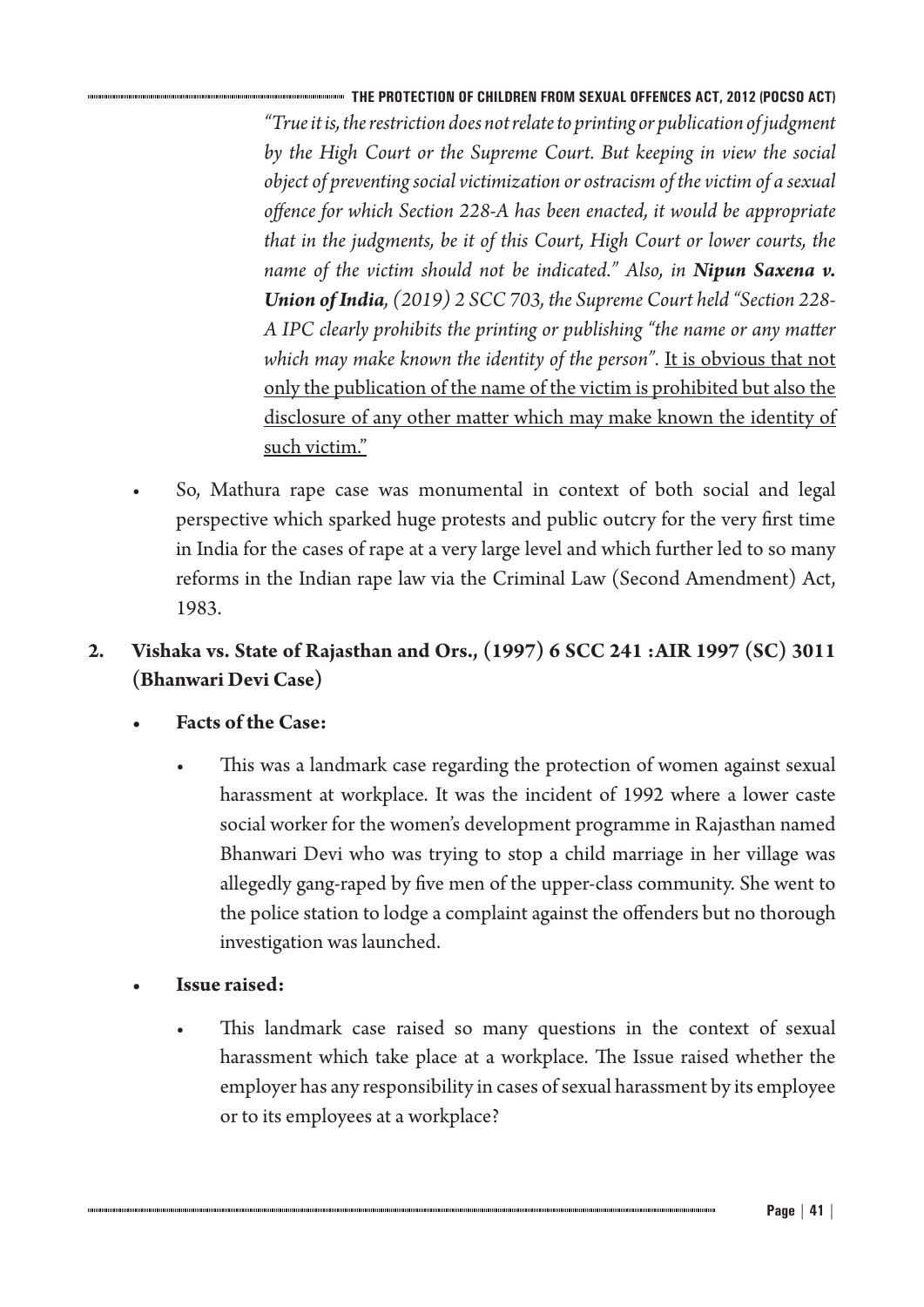- **• What was held?**
	- To get justice, she took her case to the Trial Court where Court acquitted the accused for the reason of lack of the medical shred of evidence and other reasons. Due to which so many women's groups and organizations went for appeal against the judgment. The result of which, a public interest litigation was filed in the Supreme Court of India on the issue of sexual harassment at the workplace. This judgment had its basis in so many international treaties which had not been adopted in the municipal law.
	- Supreme Court held that the sexual harassment of a woman at a workplace would be violative of her fundamental rights of gender equality and right to life and liberty under Articles 14, 15, 19 and 21 of the Indian Constitution. The court concluded that such Act would be considered as a violation of women's human rights.

# **Legal changes brought after the case:**

- After this verdict, a statutory vacuum was observed which proposed the route of judicial legislation in the context of sexual harassment at workplace. The case laid down so many guidelines and requirements which need to be fulfilled by the employer as well as other responsible persons or institutions:
	- For preventing the acts of sexual harassment in the workplace, it should be the duty of the employer or any other responsible person to prescribe for procedures and settlements.
	- Formation of a complaint committee at all workplaces.
	- Such committee has to be headed by a woman employee only and should have NGO or third-party participation.
	- Half of the members of a committee should be comprised of women only.
	- All complaints regarding sexual harassment of a woman employee would be dealt by this committee only, appropriate action in this regard shall be initiated by the employers in accordance with the concerned law.
	- The committee would advise and recommend to the victim for the further course of action.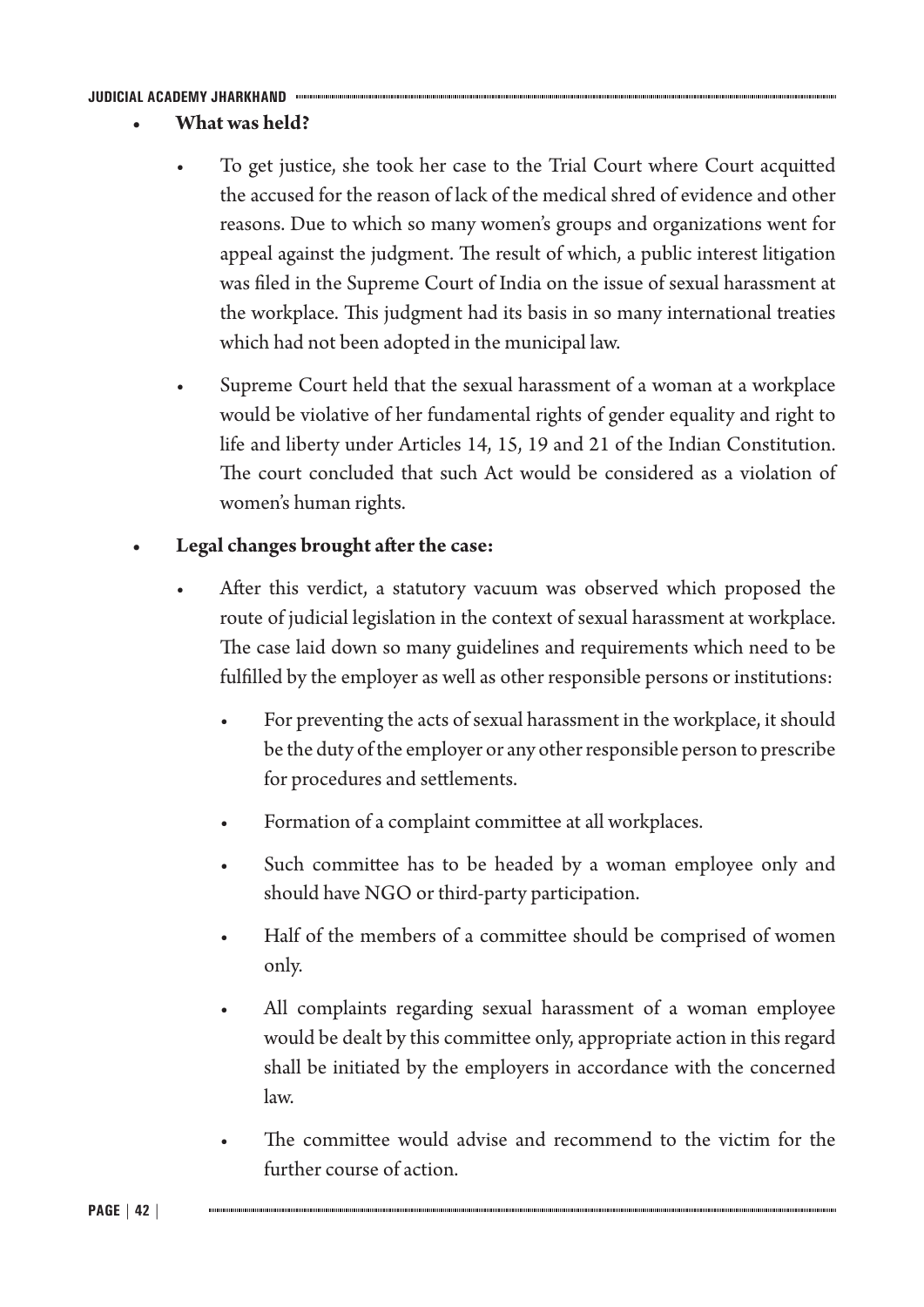**THE PROTECTION OF CHILDREN FROM SEXUAL OFFENCES ACT, 2012 (POCSO ACT)**

- Provides for the definition of sexual harassment which includes any:
- **• "Unwelcome sexually determined behaviour& demands from males employees at workplace, such as: any physical contacts and advances, sexually colored remarks, showing pornography, passing lewd comments or gestures, sexual demands by any means, any rumors/talk at workplace with sexually colored remarks about a working woman, or spreading rumors about a woman'ssexualrelationship with anybody."**
- So, these guidelines were the first of its type which created for the gender equality rights of women, which should be free from harassment in both public and private employment. This judgment led the Indian Government to enact the Sexual Harassment of Women at Workplace (Prevention, Prohibition, and Redressal) Act, 2013 which came into force from 9 December 2013. This Act superseded the Vishaka Guidelines for prevention of sexual harassment introduced by the Supreme Court of India.

# **3. Sakshiv. Union of India, (2004) 5 SCC 518**

**Facts :** A writ petition by way of public interest litigation was filed under Article 32 of the Constitution by an organization called Sakshi which deals with cases of violence against women and children, seeking a declaration that "sexual intercourse" as contained in Section 375 of the Indian Penal Code shall include all kinds of forcible penetration such as penile/oral, penile/anal, finger/vaginal ,finger/anal and object/vaginal penetration and not only penile/vaginal penetration. The organization contented that offences such as sexual abuse of minor children and women by penetration other than penile/vaginal penetration, which would take any other form and could also be through use of objects whose impact on the victims is in no manner less than the trauma of penile/vaginal penetration as traditionally understood under Sections 375/376, have been treated as offences falling under Section 354 IPC as outraging the modesty of a woman or under Section 377 IPC as unnatural offences.

## **What was held?**

• The Supreme Court referred to the 156th report of the Law Commission wherein it was stated, "a distinction has to be naturally maintained between sexual assault/use of criminal force falling under Section 354, sexual offences falling under Section 375 and unnatural offences falling under Section 377 of the Indian Penal Code. It may not be appropriate to bring unnatural offences punishable under Section 377 IPC or mere sexual assault or mere sexual use of criminal force which may attract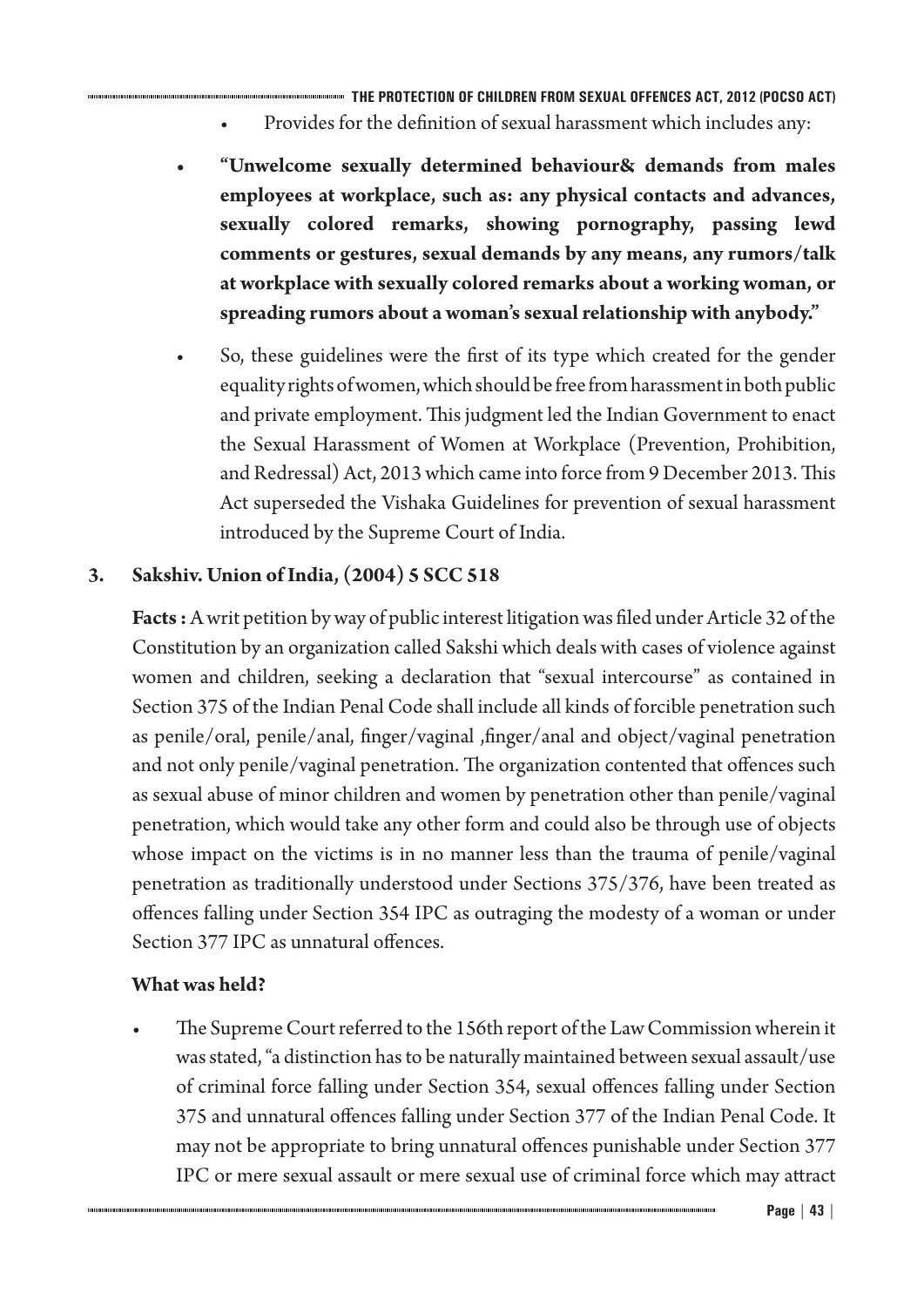Section 354 IPC within the ambit of 'rape' which is a distinct and graver offence with a definite connotation." Therefore, the Court held that it will not alter the definition of rape under section 375 as it will not be in the interest of society at large.

- The directions of the court are extracted from **Sakshi v. Union of India, (2004) 5 SCC 518 at page 544**
- *"31. The whole inquiry before a court being to elicit the truth, it is absolutely necessary that the victim or the witnesses are able to depose about the entire incident in a free atmosphere without any embarrassment. Section 273 CrPC merely requires the evidence to be taken in the presence of the accused. The section, however, does not say that the evidence should be recorded in such a manner that the accused should have full view of the victim or the witnesses. Recording of evidence by way of videoconferencing vis-à-vis Section 273 CrPC has been held to be permissible in a recent decision of this Court in State of Maharashtra v. Dr.Praful B. Desai [(2003) 4 SCC 601] . There is major difference between substantive provisions defining crimes and providing punishment for the same and procedural enactment laying down the procedure of trial of such offences. Rules of procedure are handmaiden of justice and are meant to advance and not to obstruct the cause of justice. It is, therefore, permissible for the court to expand or enlarge the meanings of such provisions in order to elicit the truth and do justice with the parties.*
- *32. The mere sight of the accused may induce an element of extreme fear in the mind of the victim or the witnesses or can put them in a state of shock. In such a situation he or she may not be able to give full details of the incident which may result in miscarriage of justice. Therefore, a screen or some such arrangement can be made where the victim or witnesses do not have to undergo the trauma of seeing the body or the face of the accused. Often the questions put in cross-examination are purposely designed to embarrass or confuse the victims of rape and child abuse. The object is that out of the feeling of shame or embarrassment, the victim may not speak out or give details of certain acts committed by the accused. It will, therefore, be better if the questions to be put by the accused in cross-examination are given in writing to the presiding officer of the court, who may put the same to the victim or witnesses in a language which is not embarrassing. There can hardly be any objection to the other suggestion given by the petitioner that whenever a child or victim of rape is required to give testimony, sufficient breaks should be given as and*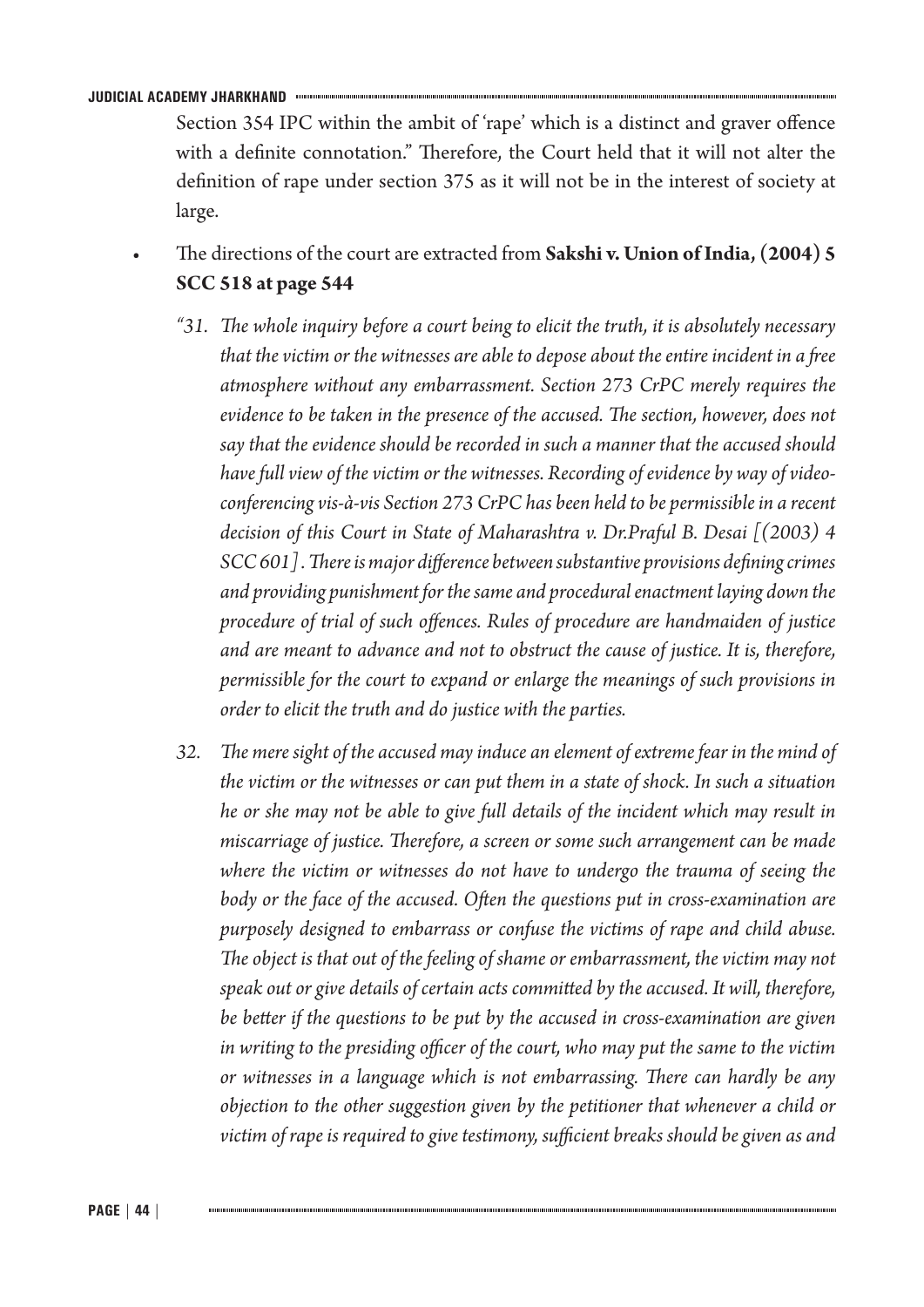**THE PROTECTION OF CHILDREN FROM SEXUAL OFFENCES ACT, 2012 (POCSO ACT)** *when required. The provisions of sub-section (2) of Section 327 CrPC should also apply in inquiry or trial of offences under Sections 354 and 377 IPC.*

- *33. In State of Punjab v. Gurmit Singh [(1996) 2 SCC 384] this Court had highlighted the importance of provisions of Sections 327(2) and (3) CrPC and a direction was issued not to ignore the mandate of the aforesaid provisions and to hold the trial of rape cases in-camera. It was also pointed out that such a trial incamera would enable the victim of the crime to be a little comfortable and answer the questions with greater ease and thereby improve the quality of evidence of a prosecutrix because there she would not be so hesitant or bashful to depose frankly as she may be in an open court, under the gaze of the public. It was further directed that as far as possible trial of such cases may be conducted by lady judges wherever available so that the prosecutrix can make a statement with greater ease and assist the court to properly discharge its duties, without allowing the truth to be sacrificed at the altar of rigid technicalities.*
- *34. The writ petition is accordingly disposed of with the following directions:*
	- *(1) The provisions of sub-section (2) of Section 327 CrPC shall, in addition to the offences mentioned in the sub-section, also apply in inquiry or trial of offences under Sections 354 and 377 IPC.*
	- *(2) In holding trial of child sex abuse or rape:*
		- *(i) a screen or some such arrangements may be made where the victim or witnesses (who may be equally vulnerable like the victim) do not see the body or face of the accused;*
		- *(ii) the questions put in cross-examination on behalf of the accused, insofar as they relate directly to the incident, should be given in writing to the presiding officer of the court who may put them to the victim or witnesses in a language which is clear and is not embarrassing;*
		- *(iii) the victim of child abuse or rape, while giving testimony in court, should be allowed sufficient breaks as and when required.*

*These directions are in addition to those given in State of Punjab v. GurmitSingh[(1996) 2 SCC 384] .*

*35. The suggestions made by the petitioners will advance the cause of justice and are in the larger interest of society. The cases of child abuse and rape are increasing at an alarming speed and appropriate legislation in this regard is, therefore, urgently*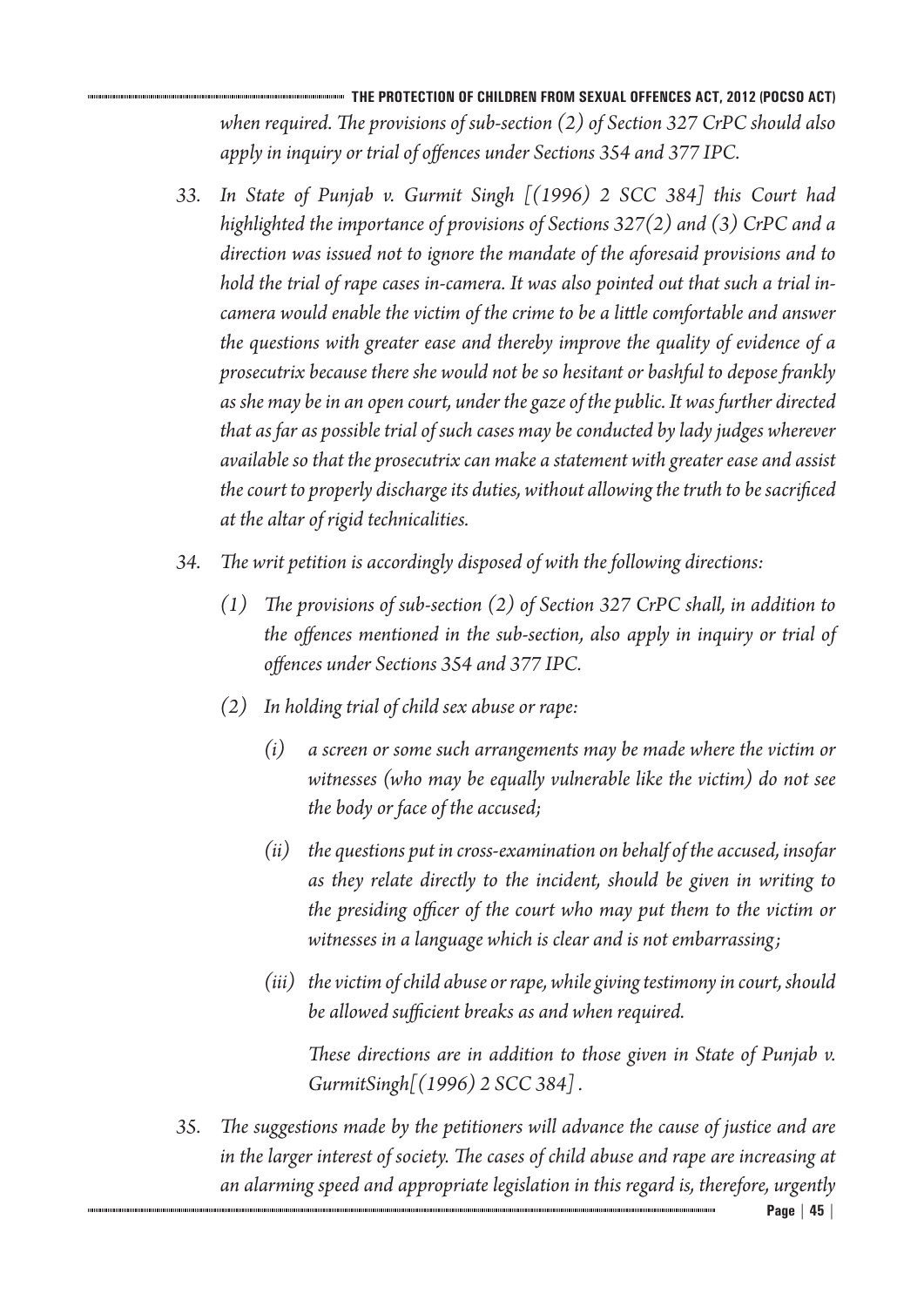*required. We hope and trust that Parliament will give serious attention to the points highlighted by the petitioner and make appropriate legislation with all the promptness which it deserves."*

• The court also relied upon *State of Punjab v. Gurmit Singh*, (1996) 2 SCC 384, to direct that along with the rape cases, the inquiry and trial in the cases of section 354 and 377 should be held in camera.

The directions of the court are extracted from *State of Punjab v. Gurmit Singh, (1996) 2 SCC 384 at page 403*

- *"22. There has been lately, lot of criticism of the treatment of the victims of sexual assault in the court during their cross-examination. The provisions of Evidence Act regarding relevancy of facts notwithstanding, some defence counsel adopt the strategy of continual questioning of the prosecutrix as to the details of the rape. The victim is required to repeat again and again the details of the rape incident not so much as to bring out the facts on record or to test her credibility but to test her story for inconsistencies with a view to attempt to twist the interpretation of events given by her so as to make them appear inconsistent with her allegations. The court, therefore, should not sit as a silent spectator while the victim of crime is being crossexamined by the defence. It must effectively control the recording of evidence in the court. While every latitude should be given to the accused to test the veracity of the prosecutrix and the credibility of her version through cross-examination, the court must also ensure that cross-examination is not made a means of harassment or causing humiliation to the victim of crime. A victim of rape, it must be remembered, has already undergone a traumatic experience and if she is made to repeat again and again, in unfamiliar surroundings what she had been subjected to, she may be too ashamed and even nervous or confused to speak and her silence or a confused stray sentence may be wrongly interpreted as "discrepancies and contradictions" in her evidence.*
- 23. The alarming frequency of crime against women led Parliament to enact Criminal *Law (Amendment) Act, 1983 (Act 43 of 1983) to make the law of rape more realistic. By the Amendment Act, Sections 375 and 376 were amended and certain more penal provisions were incorporated for punishing such custodians who molest a woman under their custody or care. Section 114-A was also added in the Evidence Act for drawing a conclusive presumption as to the absence of consent in certain prosecutions for rape, involving such custodians. Section 327 of the Code of Criminal Procedure which deals with the right of an accused to an open trial was*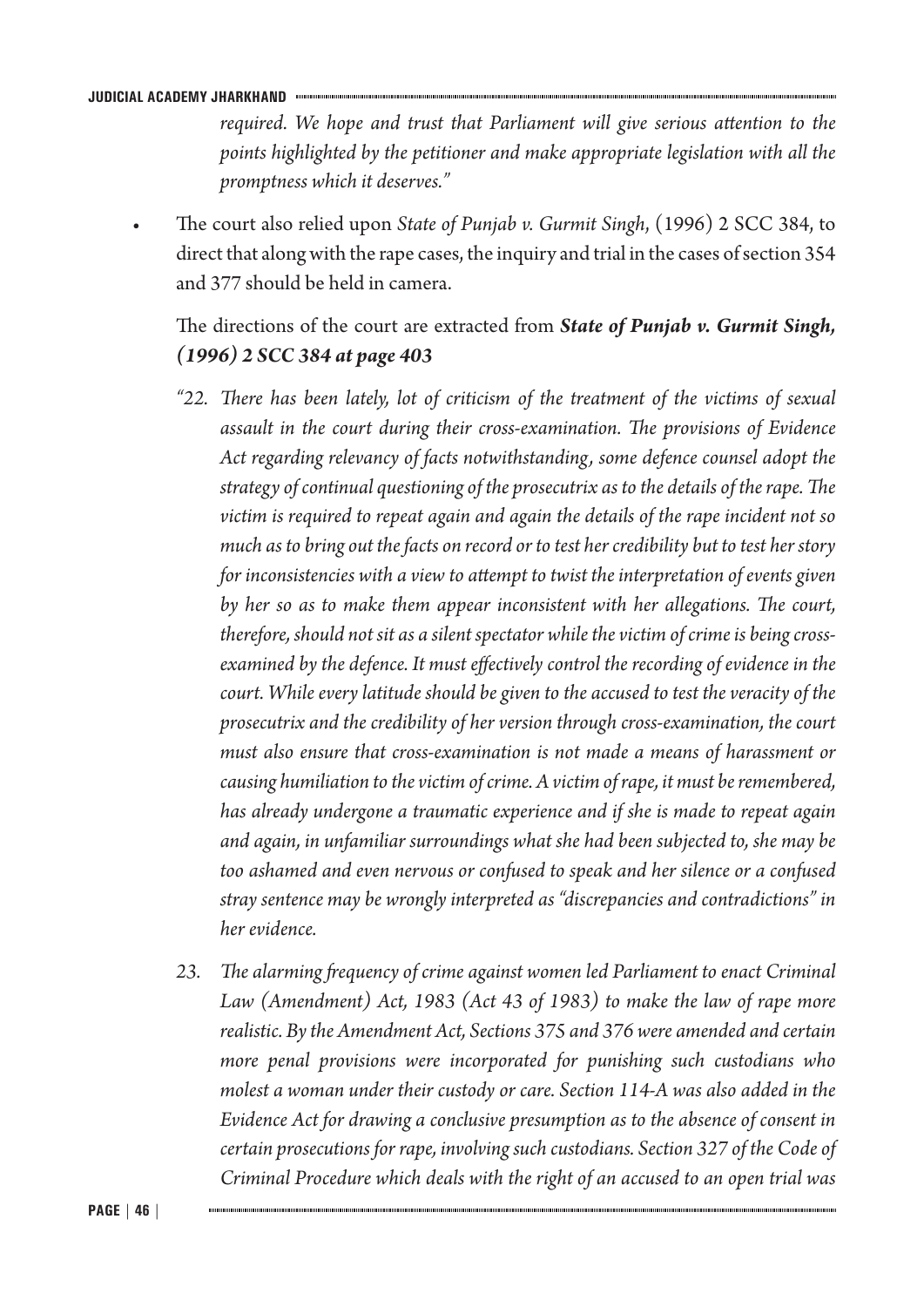*"327. Court to be open.—*

- *• \* \* \** 
	- *(2) Notwithstanding anything contained in sub-section (1), the inquiry into and trial of rape or an offence under Section 376, Section 376-A, Section 376-B, Section 376-C or Section 376-D of the Indian Penal Code (45 of 1860) shall be conducted in camera:*

*Provided that the presiding Judge may, if he thinks fit, or on an application made by either of the parties, allow any particular person to have access to, or be or remain in, the room or building used by the court.*

- *(3) Where any proceedings are held under sub-section (2), it shall not be lawful for any person to print or publish any matter in relation to any such proceedings, except with the previous permission of the court."*
- *24. These two provisions are in the nature of exception to the general rule of an open trial. In spite of the amendment, however, it is seen that the trial courts either are not conscious of the amendment or do not realise its importance for hardly does one come across a case where the inquiry and trial of a rape case has been conducted by the court in camera. The expression that the inquiry into and trial of rape "shall be conducted in camera" as occurring in sub-section (2) of Section 327 CrPC is not only significant but very important. It casts a duty on the court to conduct the trial of rape cases etc. invariably "in camera". The courts are obliged to act in furtherance of the intention expressed by the legislature and not to ignore its mandate and must invariably take recourse to the provisions of Section 327(2) and (3) CrPC and hold the trial of rape cases in camera. It would enable the victim of crime to be a little comfortable and answer the questions with greater ease in not too familiar a surroundings. Trial in camera would not only be in keeping with the self-respect of the victim of crime and in tune with the legislative intent but is also likely to improve the quality of the evidence of a prosecutrix because she would not be so hesitant or bashful to depose frankly as she may be in an open court, under the gaze of public. The improved quality of her evidence would assist the courts in arriving at the truth and sifting truth from falsehood. The High Courts would therefore be well-advised to draw the attention of the trial courts to the amended provisions of Section 327 CrPC and to impress upon the Presiding Officers to invariably hold the trial of*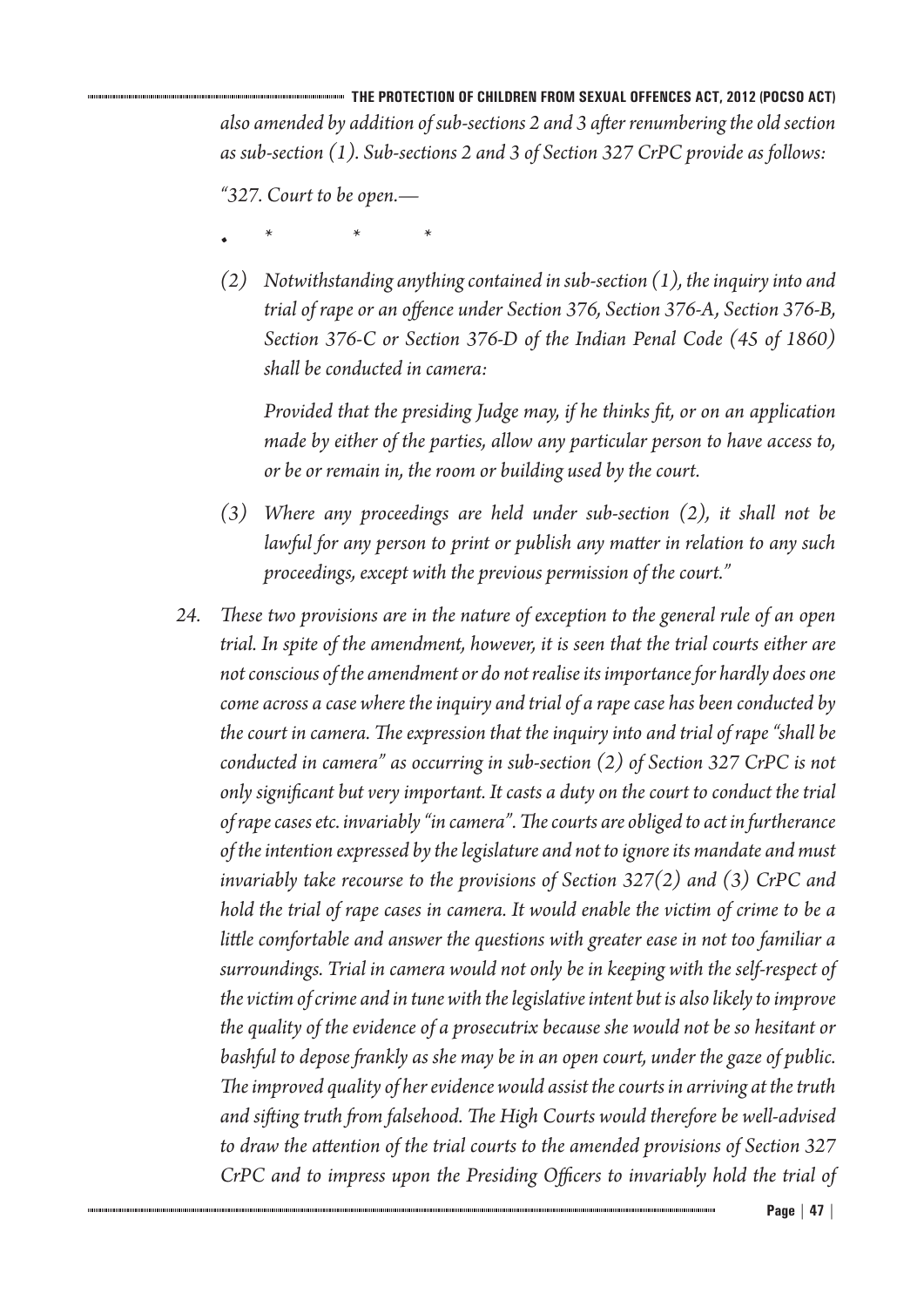*rape cases in camera, rather than in the open court as envisaged by Section 327(2) CrPC. When trials are held in camera, it would not be lawful for any person to print or publish any matter in relation to the proceedings in the case, except with the previous permission of the court as envisaged by Section 327(3) CrPC. This would save any further embarrassment being caused to the victim of sex crime. Wherever possible, it may also be worth considering whether it would not be more desirable that the cases of sexual assaults on the females are tried by lady Judges, wherever available, so that the prosecutrix can make her statement with greater ease and assist the courts to properly discharge their duties, without allowing the truth to be sacrificed at the altar of rigid technicalities while appreciating evidence in such cases. The courts should, as far as possible, avoid disclosing the name of the prosecutrix in their orders to save further embarrassment to the victim of sex crime. The anonymity of the victim of the crime must be maintained as far as possible throughout. In the present case, the trial court has repeatedly used the name of the victim in its order under appeal, when it could have just referred to her as the prosecutrix. We need say no more on this aspect and hope that the trial courts would take recourse to the provisions of Sections 327(2) and (3) CrPC liberally. Trial of rape cases in camera should be the rule and an open trial in such cases an exception."*

## **4. Mukesh & Anr. vs. State for NCT of Delhi &Ors.,Nirbhaya's Case (2017) 6 SCC**

**Facts of the case:** A 23-year-old trainee physiotherapist woman was brutally got raped repeatedly by five adult men and a juvenile on the night of 16th December 2012 onto a moving bus in the capital of our country. She got attacked with an iron rod due to which she had her intestines pulled out. Later, in spite of receiving all the possible treatments, she died in the hospital in Singapore.

## **• What was held?**

• One accused hanged himself in the jail while other four adults were sentenced to death. A Bench of Justices Dipak Mishra, R Banumathi, and Ashok Bhushan were unanimously passed the judgment of Death penalty to all the accused except juvenile. The juvenile who was equally involved in the incident and raped the woman was convicted and sentenced to three years in a reformation center. Such an incident where humanity is treated with irreverence, which created a shock in the collective conscience sparked nationwide revulsion and various legislative reforms in rape laws.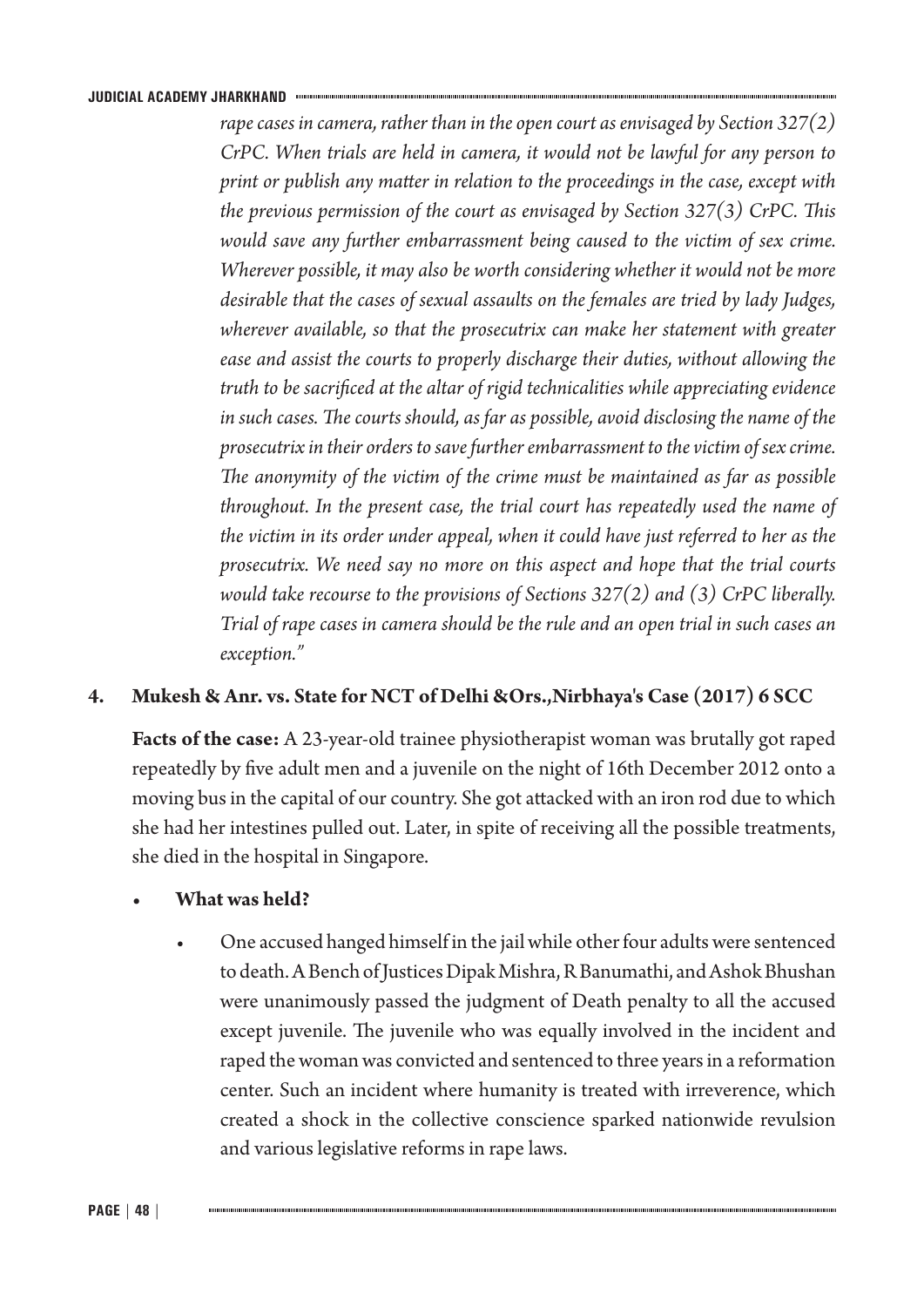# **• Aftermath:**

- After the incident, a panel was set up under the chairmanship of JS Verma (former Chief Justice of India) for analyzing criminal laws and to suggest all the possible amendments which can be made to enhance punishment in case of assault of extreme nature and brutality against women in criminal law. Within a month, the panel was ready with its report consisting of so many recommendations for changing India's rape laws.
- As per the recommendations of the Justice Verma Committee, Criminal Law (Amendment) Act, 2013 has passed which provides for the amendment of Indian Penal Code, 1860; Code of Criminal Procedure, 1973, Indian Evidence Act, 1872 and Protection of Children from Sexual Offences Act, 2012 in relation of sexual offences related laws. Act widened the scope of rape's definition and provided for capital punishment in rape cases that cause the death of the victim or leave her in a permanent vegetative state. Act also provides for several new offenses to make laws more stringent.
- One of the accused in this case was just a few months away from being 18. In spite of a heinous offense committed by him, he was sentenced to only 3 years in a reform home as per Juvenile Justice (Care and Protection of Children) Act, 2000. Such verdict could encourage other teenagers also to commit the similar type of crimes. So, a need of amendment has arisen in result of which new Juvenile Justice (Care and Protection of Children) Act, 2015 has come.

# • **Changes brought in JUVENILE JUSTICE (CARE AND PROTECTION OF CHILDREN) ACT, 2000**

- Section 4: The creation of one or more Juvenile Justice Boards for every district to examine children in conflict with the law.
- Section 15 (Preliminary assessment into heinous offences by Board)- A preliminary assessment of a child who is 16 or above 16 years, shall be done with regard to his mental and physical capacity to commit such offence, with regard to his ability to understand the consequences of the offence, if the Board is satisfied that he was capable enough to understand all the consequences then the Board shall follow the procedure same as the procedure of trial in summoning cases under CrPC, 1973.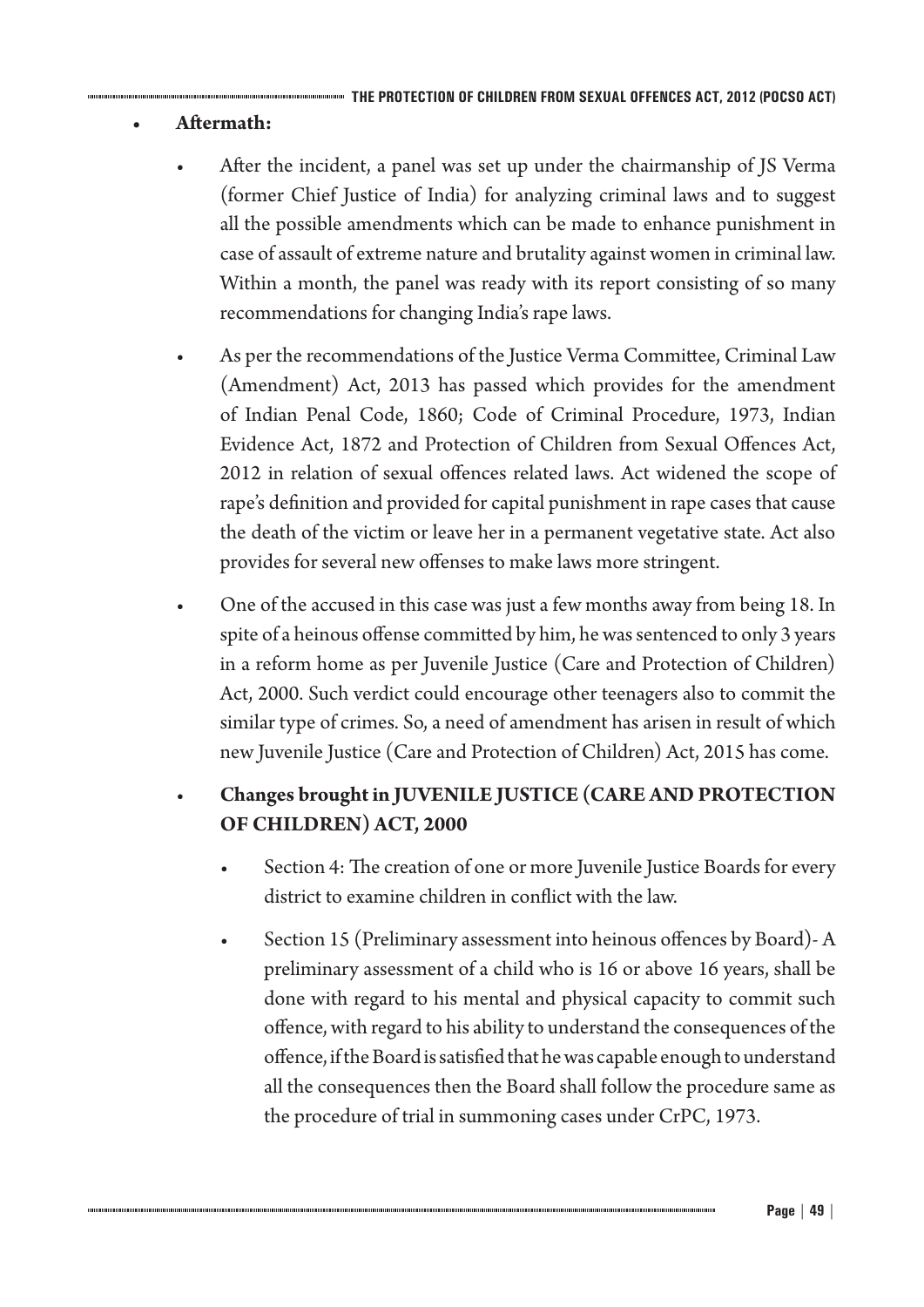• So, Board will decide whether Juvenile is supposed to send for trial as an adult or to send him to the reform home.

Section 19 – Children's Court may decide that child should send for a trial as an adult or not and may pass appropriate orders after trial considering his special needs, the tenets of a fair trial and to maintain a child-friendly atmosphere.

- The Court shall also ensure that such child should be sent to a safe place till he attains the age of 21 and thereafter, he shall be transferred to a jail.
	- Section 21- Death or life imprisonment cannot be awarded to a juvenile.
	- A minor who has committed any heinous crime then he would be treated as an adult.
	- A minor who has committed any serious offense then he may be treated as an adult only if he is apprehended after he has attained 21 years of age.
	- If the minor has committed any heinous offense and apprehended after the age of 21 years, in that case, he will be tried as an adult and imprisonment of 7 years and above is prescribed.

### **5. State of Maharashtra vs. Madhukar Narayan Mardikar, AIR 1991 SC 207**

### **Facts** of the case:

This is the case where a police inspector of Bhiwandi town police station alone in uniform in the night went to the hutment of a woman named Banubi. There, he tried to ravish her. The woman resisted and nearby people assembled The respondent's version was that he had raided her hutment on receipt of information that she was dealing in illicit liquor and although nothing incriminating was found from her house, some articles like a rubber tube, a bottle, etc. containing country liquor were found from a nearby place which were attached as unclaimed property. In the course of evidence recorded at the departmental enquiry it was also brought out that Banubi was a woman of easy virtue and was having extra-marital relationship with one BehramIrani, the Manager of Bhiwandi Talkies. She admitted that she was the mistress of that person. Evidence was also led to show that she was known as an 'awara' (vagrant) in the locality. The find of liquor from near her hutment had upset her and in order to escape from the clutches of law she had filed a false complaint against him. The respondent further contended that a woman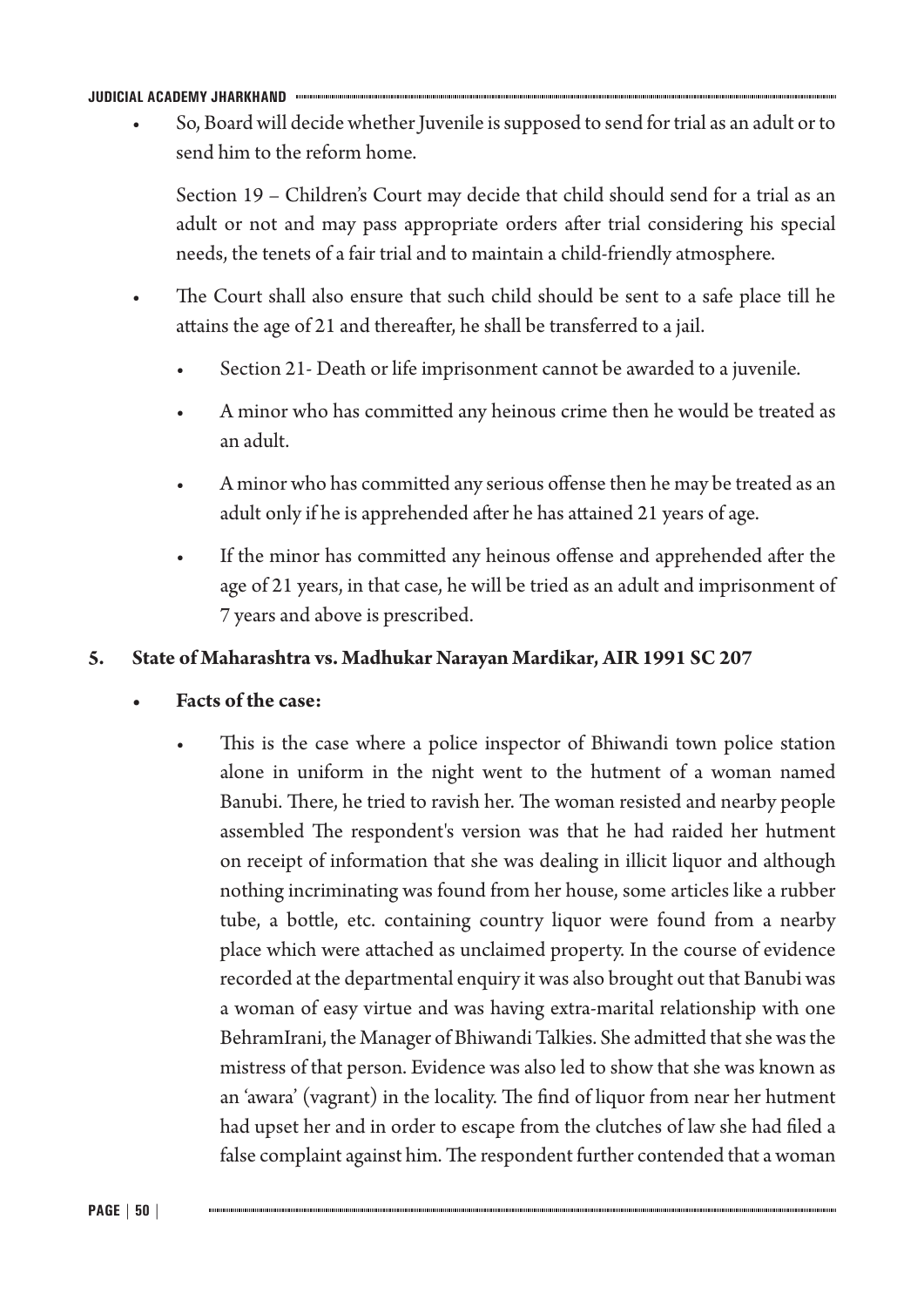**THE PROTECTION OF CHILDREN FROM SEXUAL OFFENCES ACT, 2012 (POCSO ACT)** with such antecedents could stoop to any level and it would be hazardous to rely on her version.

# **• What was held?**

- High Court of Bombay held that he cannot be removed from his service since Banubi was a woman of immoral character. Court held that, "she was an unchaste woman so, it would be unsafe to allow the career of that inspector to be put in jeopardy upon the uncorroborated version of such a woman who makes no secret of her illicit intimacy with another person."
- Supreme Court overruled the judgment and gave the order of removal of his service. Supreme Court opined that "even a woman of easy virtue is entitled to privacy and no one can invade her privacy as and when he likes. Therefore, merely because she is a woman of easy virtue, her evidence cannot be thrown overboard." So, she is very much entitled to protect her in case of any attempt to violate her as a person. Also, while deciding the cases of rape, past history of victim's sex life does not matter, she is very much entitled to the protection of the law.

# **6. Independent Thought vs. Union of India and Anr.,(2017) 10 SCC 800**

# **Facts** of the case:

- Independent Thought, one of the leading NGOs which deals with the child rights, had filed a public interest litigation in the Supreme Court of India. It challenged the constitutional validity of exception 2 to section 375 (Sexual intercourse or sexual acts by a man with his own wife, the wife not being under fifteen years of age, is not rape) of the Indian Penal Code.
- **Issues raised:** 
	- Whether sexual intercourse between a husband and wife, where she is between 15 and 18 years of age would amount to rape?
	- Whether section 375, exception 2 is violative of fundamental rights of a girl child?
- **• What was held?**
	- In the judgment, Supreme Court has criminalized the sexual intercourse with a minor wife whose age lies between 15 and 18 years. The Court opined that the exception 2 in section 375 is violative of Articles 14, 15 and 21 of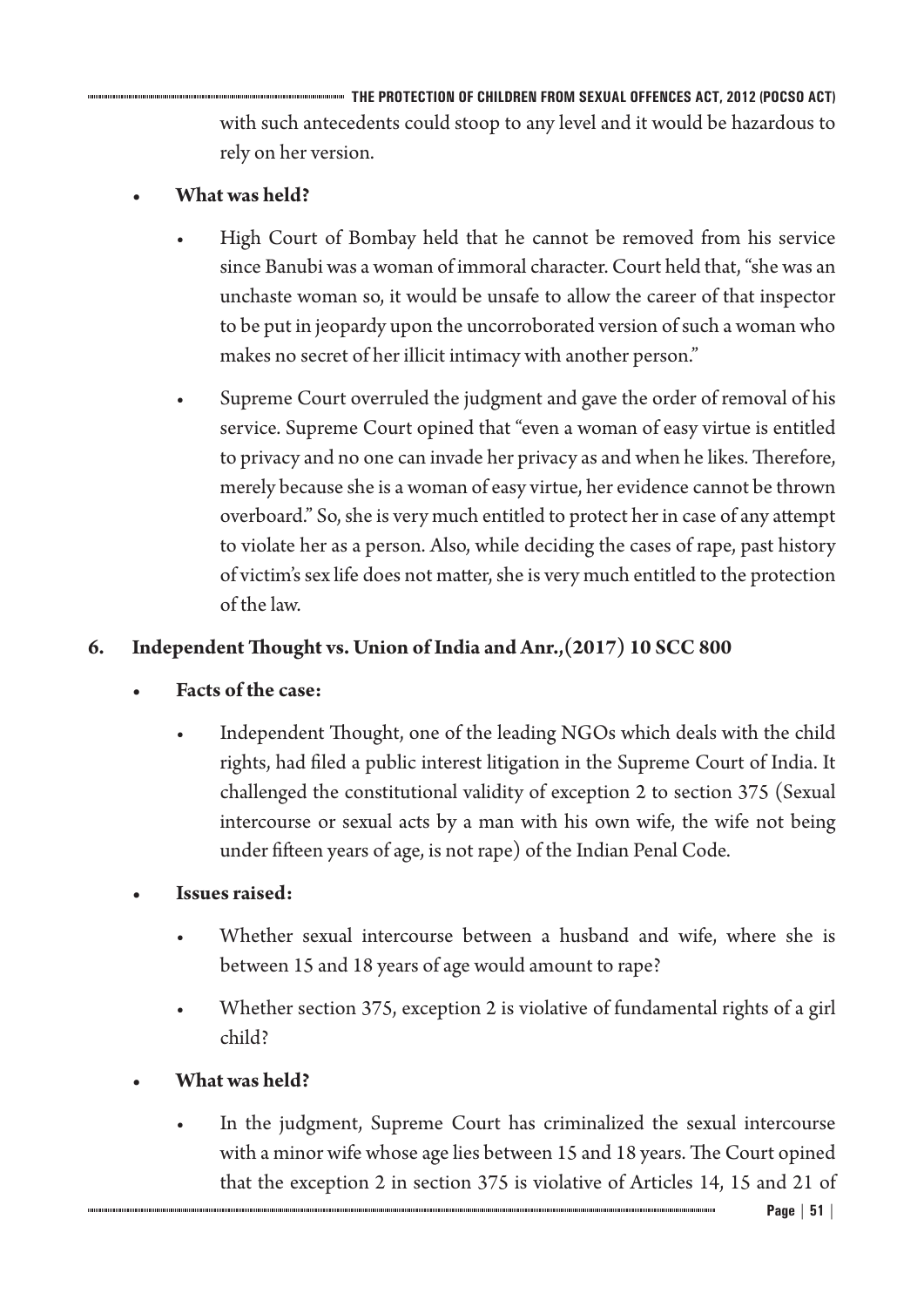the Indian Constitution which allows intrusive sexual intercourse with a girl who is below 18 and above 15 years on the ground of marriage. Such exception clause in Indian rape laws negates the very purpose of Prohibition of Child Marriage Act, it violates the provisions of Protection of Children from Sexual Offences Act (POCSO) in context of the age of consent and some other international conventions to which India is a signatory. In this landmark verdict, Supreme Court has struck down section 375, exception 2 of the Indian Penal Code. Now, the law cannot protect a man who is engaged in sexual relations with his wife where she is between 15 and 18 years because irrespective of the status of a child whether married or not, she will always remain a child

## **7. Virender v. State of NCT of Delhi, 2009 SCCOnline Del 3083**

**Facts:** A girl aged between 12-13 years was raped by her neighbor who has loaned some money to her father. The trial court had found him guilty. In appeal it was contended that there were inconsistencies in the statements made by her under section 161 of the Criminal Procedure Code(hereinafter, Crpc), section 164 of the Crpc and her deposition in the court regarding the place of occurrence of rape. The medical certificate also did not disclose any finding of rape.

## **What was held?**

The girl defined "galatkaam" as the act done by husband and wife at night. However, her testimony does not reflect her understanding of the relationship shared by a husband and a wife. Therefore, the High Court opined, "the court is required to be satisfied about the mental capacity of the child at the time of the occurrence concerning which he or she is to testify as well as an ability to receive an accurate impression thereof. The court must be satisfied that the child witness has sufficient memory to retain an independent recollection of the occurrence and a capacity to express in words or otherwise his or her memory of the same."

**Guidelines:** In the cases of sexual offences where there is a child victim or a child witness, the Delhi High Court culled out several guidelines related to investigation, medical examination and trial which are as follows:

# **I. RECORDING OF COMPLAINT AND INVESTIGATION BY POLICE**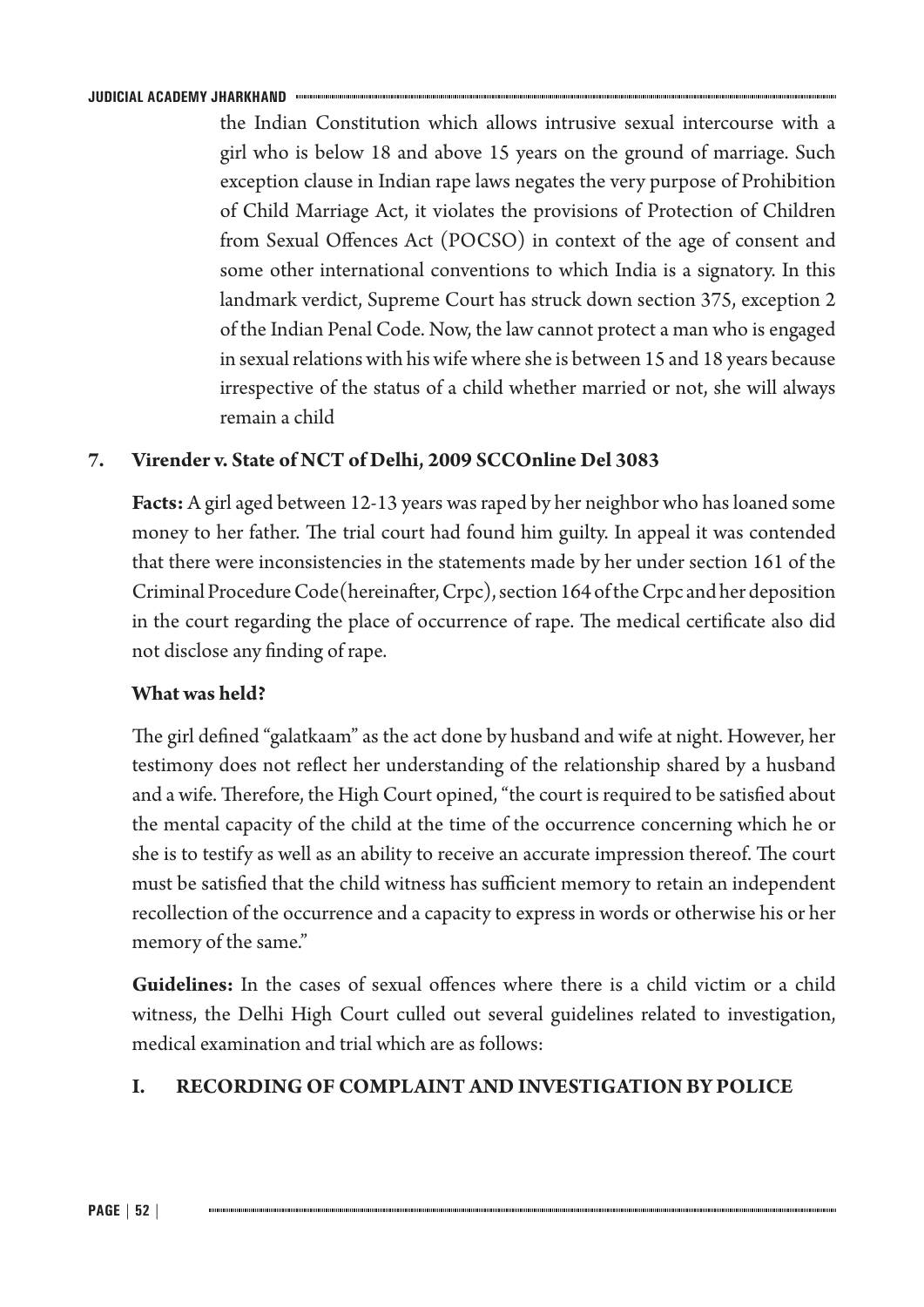**THE PROTECTION OF CHILDREN FROM SEXUAL OFFENCES ACT, 2012 (POCSO ACT)**

- (i) On a complaint of a cognisable offence involving a child victim being made, concerned police officer shall record the complaint promptly and accurately. (Ref: Court On Its Own Motion v. State &Anr.)
- (ii) Upon receipt of a complaint or registration of FIR for any of the aforesaid offences, immediate steps shall be taken to associate a scientist from Forensic Science Laboratory or some other Laboratory or department in the investigations. The Investigating Officer shall conduct investigations on the points suggested by him also under his guidance and advice.(Ref :Mahender Singh Chhabra v. State of N.C.T Of Delhi &Ors.)
- (iii) The investigation of the case shall be referred to an officer not below the rank of Sub-Inspector, preferably a lady officer, sensitized by imparting appropriate training to deal with child victims of sexual crime.(Ref: Court On Its Own Motion v. State &Anr.)
- (iv) The statement of the victim shall be recorded verbatim.(Ref: Court On Its Own Motion v. State &Anr.)
- (v) The officer recording the statement of the child victim should not be in police uniform.(Ref: Court On Its Own Motion v. State &Anr.)
- (vi) The statement of the child victim shall be recorded at the residence of the victim or at any other place where the victim can make a statement freely without fear.(Ref: Court On Its Own Motion v. State &Anr.)
- (vii) The statement should be recorded promptly without any loss of time.(Ref: Court On Its Own Motion v. State &Anr.)
- (viii)The parents of the child or any other person in whom the child reposes trust and confidence will be allowed to remain present.(Ref: Court On Its Own Motion v. State &Anr.)
- (ix) The Investigating Officer to ensure that at no point should the child victim come in contact with the accused.(Ref: Court On Its Own Motion v. State &Anr.)
- (x) The child victim shall not be kept in the police station overnight on any pretext, whatsoever, including medical examination.(Ref: Court On Its Own Motion v. State &Anr.)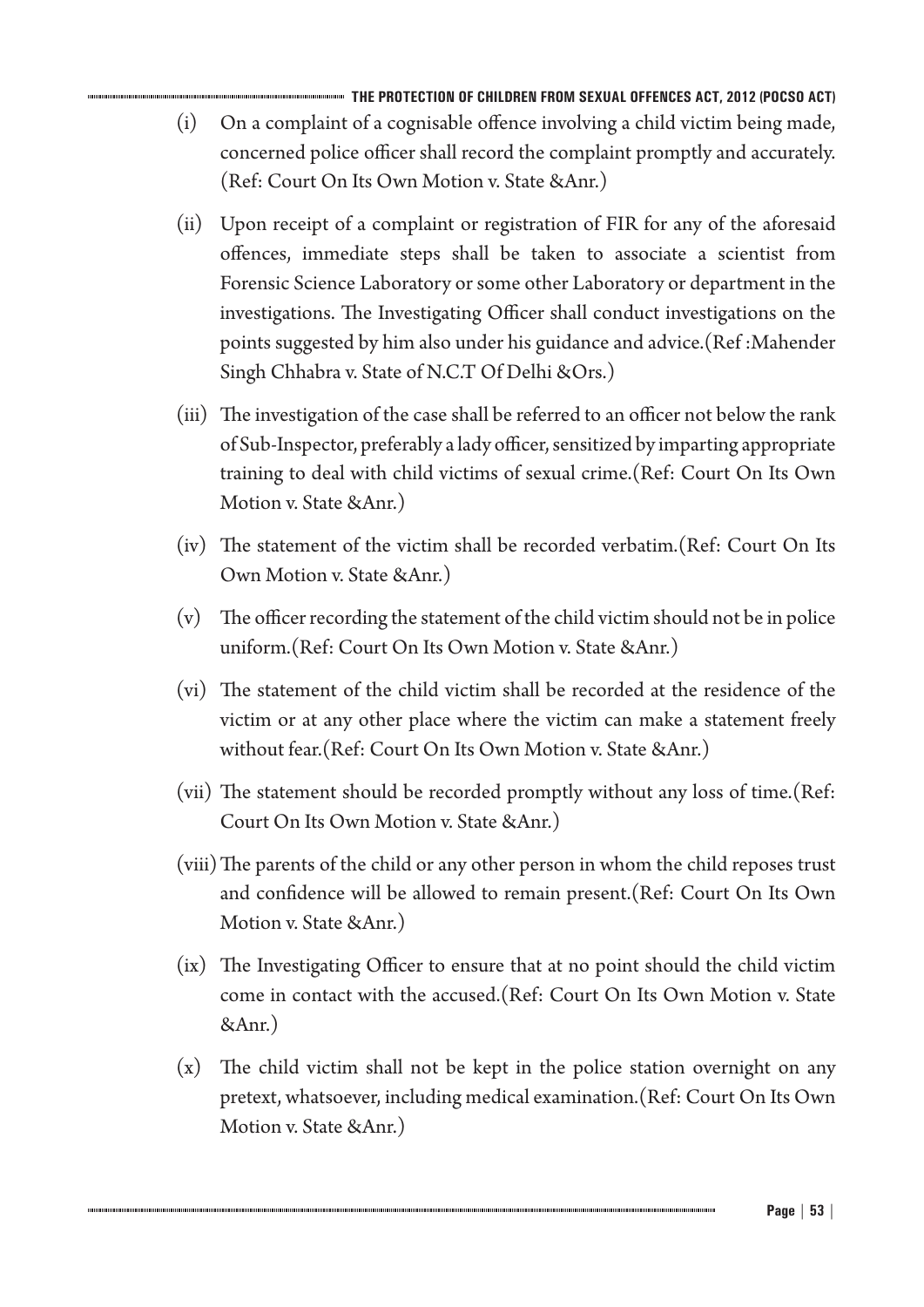- (xi) The Investigating Officer recording the statement of the child victim shall ensure that the victim is made comfortable before proceeding to record the statement and that the statement carries accurate narration of the incident covering all relevant aspects of the case.(Ref: Court On Its Own Motion v. State &Anr.)
- (xii) In the event the Investigating Officer should so feel the necessity, he may take the assistance of a psychiatrist.(Ref: Court On Its Own Motion v. State &Anr.)
- (xiii)The Investigating Officer shall ensure that the child victim is medically examined at the earliest preferably within twenty four hours (in accordance with Section 164A Cr.P.C) at the nearest government hospital or hospital recognized by the government.(Ref: Court On Its Own Motion v. State &Anr.)
- (xiv) The Investigating Officer shall ensure that the investigating team visits the site of the crime at the earliest to secure and collect all incriminating evidence available.(Ref: Court On Its Own Motion v. State &Anr.)
- (xv) The Investigating Officer shall promptly refer for forensic examination,clothings and articles necessary to be examined, to the forensic laboratory which shall deal with such cases on priority basis to make its report available at an early date.(Ref: Court On Its Own Motion v. State &Anr.)
- (xvi)The investigation of the cases involving sexually abused child may be investigated on a priority basis and completed preferably within ninety days of the registration of the case. The investigation shall be periodically supervised by senior officer/s.(Ref: Court On Its Own Motion v. State &Anr.)
- (xvii) The Investigating Officer shall ensure that the identity of the child victim is protected from publicity.(Ref: Court On Its Own Motion v. State &Anr.)
- (xviii) To ensure that the complainant or victim of crime does not remain in dark about the investigations regarding his complaint/FIR, the complainant or victim shall be kept informed about the progress of investigations. In case the complainant gives anything in writing and requests the I.O, for investigations on any particular aspect of the matter, the same shall be adverted to by the I.O Proper entries shall be made by I.O in case diaries in regard to the steps taken on the basis of the request made by the complainant. The complainant,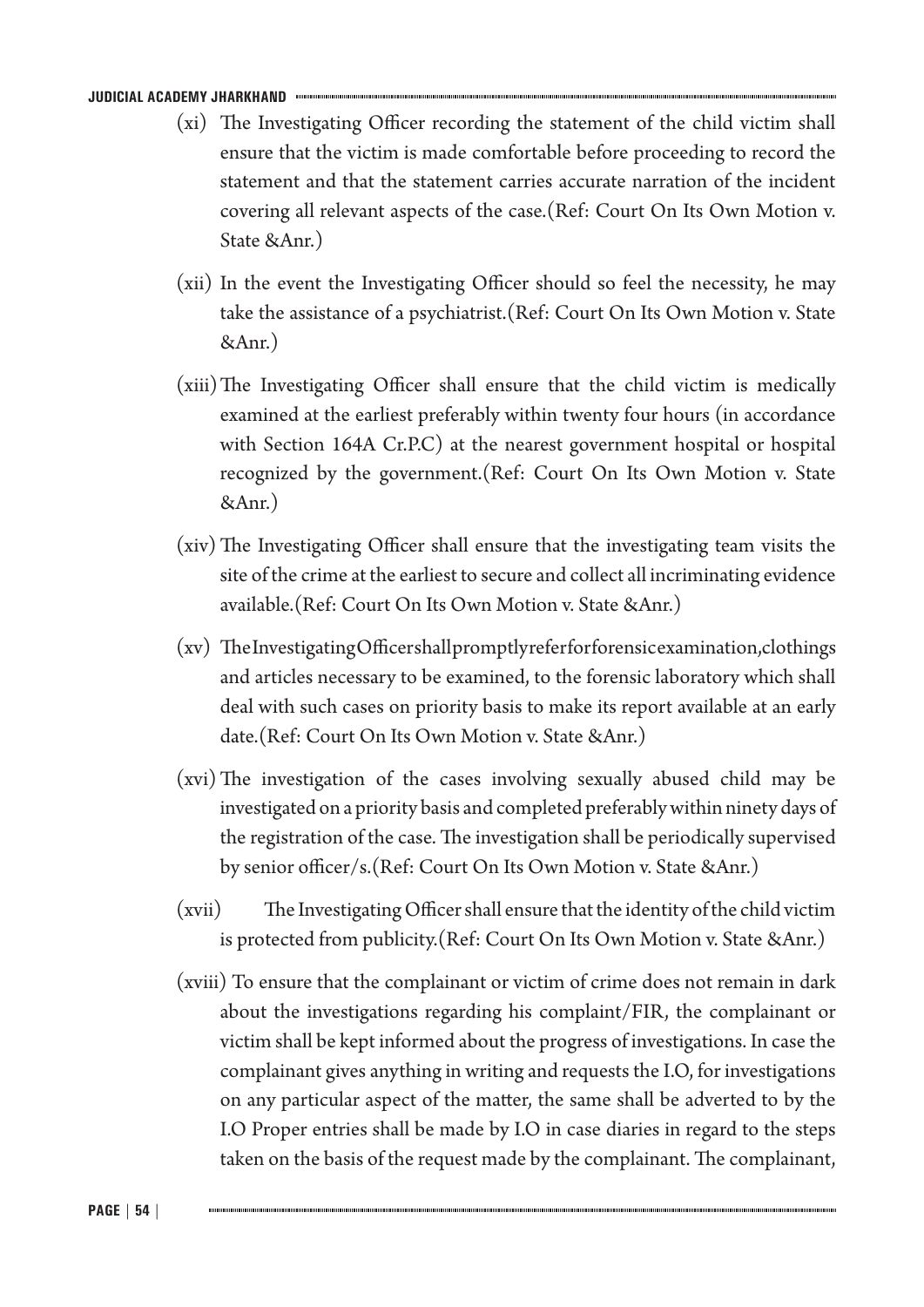**THE PROTECTION OF CHILDREN FROM SEXUAL OFFENCES ACT, 2012 (POCSO ACT)** however, shall not be entitled to know the confidential matters, if any, the disclosure of which may jeopardize the investigations.(Ref :Mahender Singh Chhabra v. State of N.C.T Of Delhi &Ors.)

- (xix) Whenever the SDM/Magistrate is requested to record a dying declaration, video recording also shall be done with a view to obviate subsequent objections to the genuineness of the dying declaration. (Ref: Mahender Singh Chhabra v. State of N.C.T Of Delhi &Ors.)
- (xx) The investigations for the aforesaid offences shall be personally supervised by the ACP of the area. The concerned DCP shall also undertake fortnightly review thereof. (Ref: Mahender Singh Chhabra v. State of N.C.T Of Delhi &Ors.)
- (xxi) The material prosecution witnesses cited in any of the aforesaid offences shall be ensured safety and protection by the SHO concerned, who shall personally attend to their complaints, if any. (Ref: Mahender Singh Chhabra v. State of N.C.T of Delhi &Ors.)
- (xxii)Wherever possible, the IO shall ensure that the statement of the child victim is also video recorded.(Ref: Court On Its Own Motion v. State &Anr.)

# **II RECORDING OF STATEMENT BEFORE MAGISTRATE**

- (i) The statement of the child victim shall be recorded promptly and at the earliest by the concerned Magistrate and any adjournment shall be avoided and in case the same is unavoidable, reasons to be recorded in writing.(Ref: Court On Its Own Motion v. State &Anr.)
- (ii) In the event of the child victim being in the hospital, the concerned Magistrate shall record the statement of the victim in the hospital. (Ref: Court On Its Own Motion v. State &Anr.)
- (iii) To create a child friendly environment separate rooms be provided within the Court precincts where the statement of the child victim can be recorded. (Ref: Court On Its Own Motion v. State &Anr.)
- (iv) The child victim shall not be separated from his/her parents/guardians nor taken out from his/her environment on the ground of "Ascertaining voluntary nature of statement" unless the parents/guardian is reported to be abusive or the Magistrate thinks it appropriate in the interest of justice.(Ref: Court On Its Own Motion v. State &Anr.)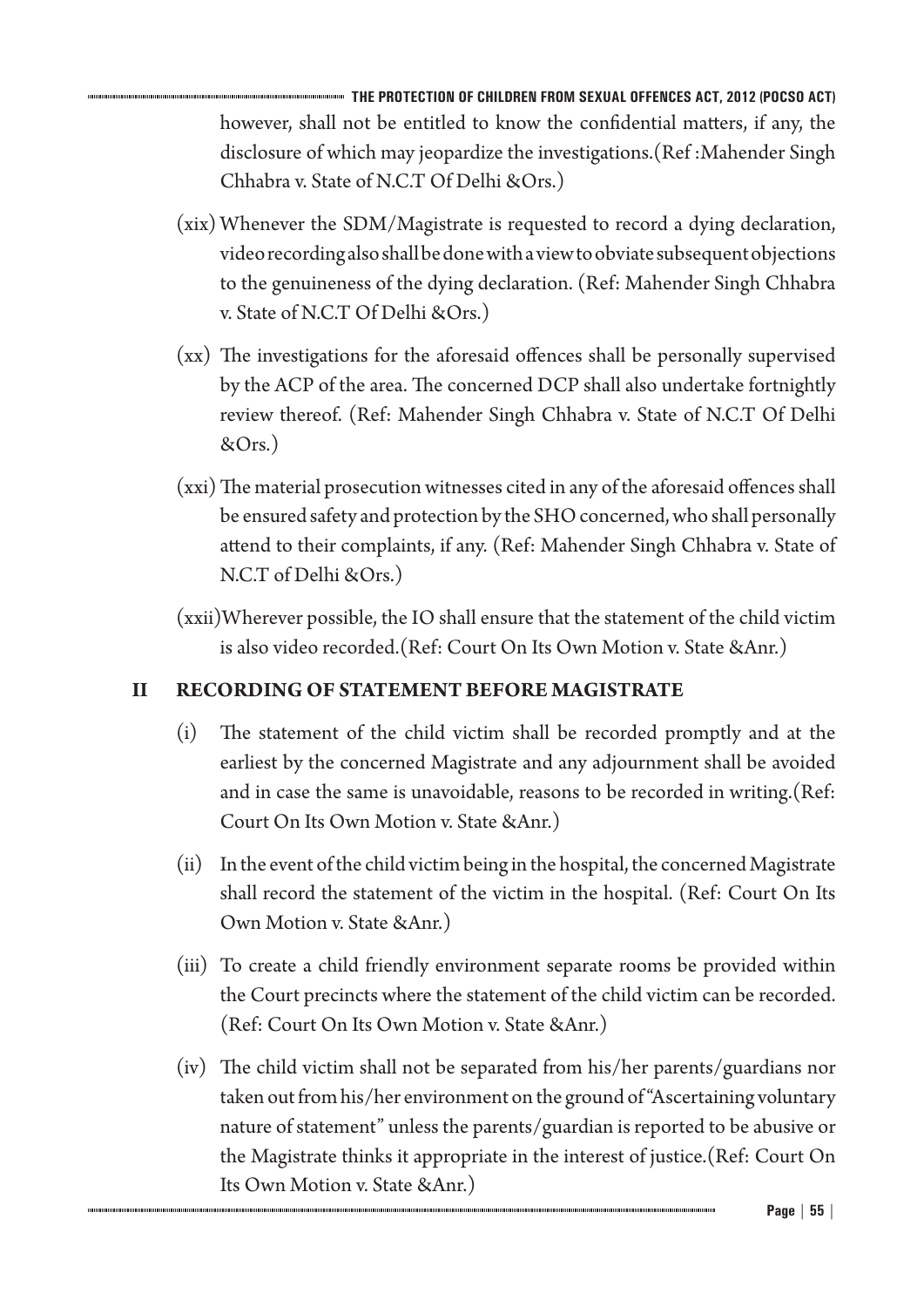- (v) Wherever possible, the IO shall ensure that the statement of the child victim is also video recorded.(Ref: Court On Its Own Motion v. State &Anr.)
- (vi) No Court shall detain a child in an institution meant for adults.(Ref: Court On Its Own Motion v. State &Anr.)

### **III MEDICAL EXAMINATION**

- (i) Orientation be given to the Doctors, who prepare MLCs or conduct post mortems to ensure that the MLCs as well as post mortem reports are up to the mark and stand judicial scrutiny in Courts.(Ref : Mahender Singh Chhabra v. State of N.C.T Of Delhi &Ors.)
- (ii) While conducting medical examination, child victim should be first made comfortable as it is difficult to make her understand as to why she is being subjected to a medical examination.
- (iii) In case of a girl child victim the medical examination shall be conducted preferably by a female doctor.(Ref: Court On Its Own Motion v. State &Anr.)
- (iv) In so far as it may be practical, psychiatrist help be made available to the child victim before medical examination at the hospital itself.(Ref: Court On Its Own Motion v. State &Anr.)
- (v) The report should be prepared expeditiously and signed by the doctor conducting the examination and a copy of medical report be provided to the parents/guardian of the child victim.(Ref: Court On Its Own Motion v. State &Anr.)
- (vi) In the event results of examination are likely to be delayed, the same should be clearly mentioned in the medical report.(Ref: Court On Its Own Motion v. State &Anr.)
- (vii) The parents/guardian/person in whom child have trust should be allowed to be present during the medical examination.(Ref: Court On Its Own Motion v. State &Anr.)
- (viii) Emergency medical treatment wherever necessary should be provided to the child victim.(Ref: Court On Its Own Motion v. State &Anr.)
- (ix) The child victim shall be afforded prophylactic medical treatment against STDs.(Ref: Court On Its Own Motion v. State &Anr.)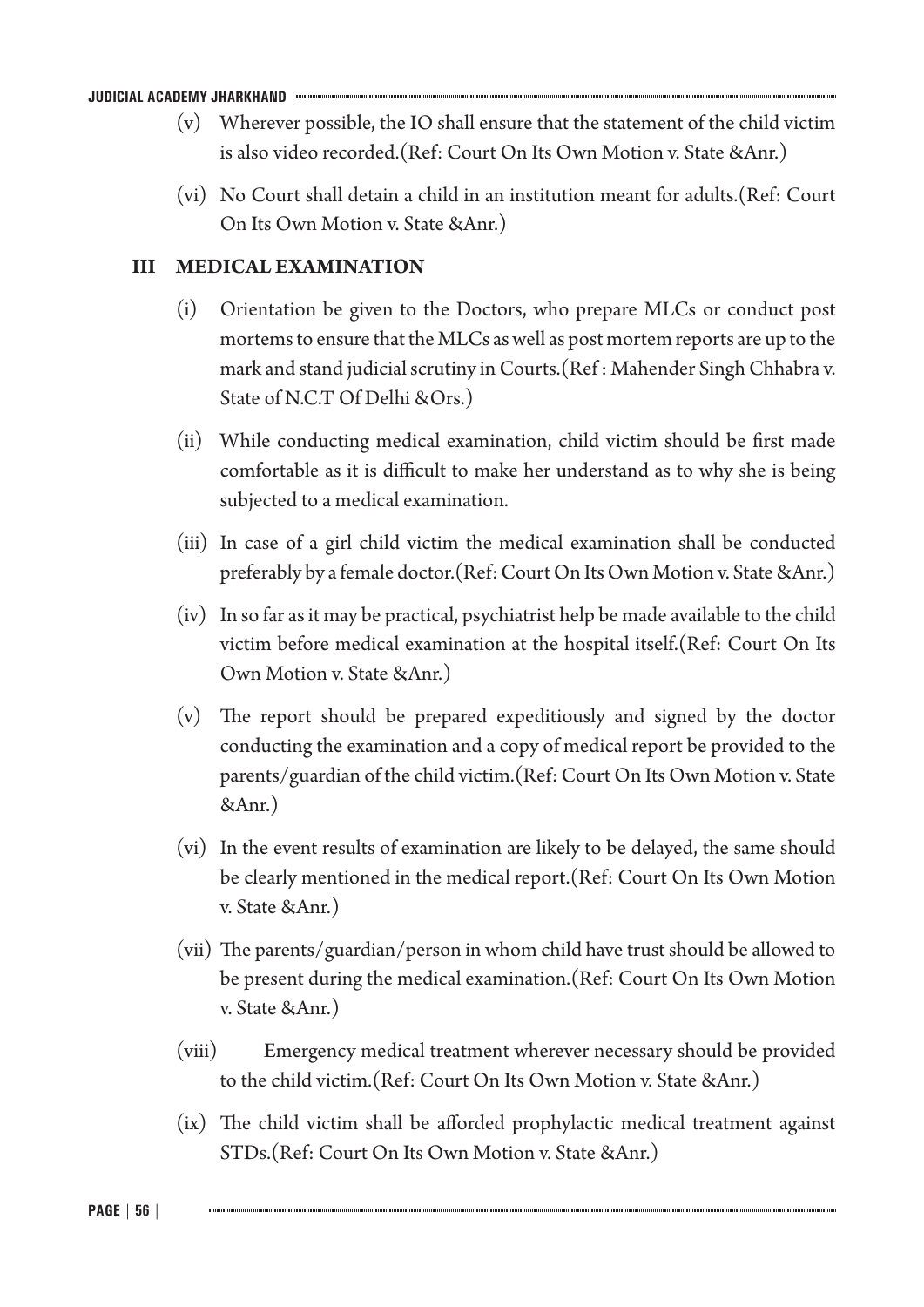**THE PROTECTION OF CHILDREN FROM SEXUAL OFFENCES ACT, 2012 (POCSO ACT)**

(x) In the event the child victim is brought to a private/nursing home, the child shall be afforded immediate medical attention and the matter be reported to the nearest police station.(Ref: Court On Its Own Motion v. State &Anr.)

# **IV PROCEEDINGS IN COURT**

- (i) To create a child friendly environment separate rooms be provided within the Court precincts where the statement of the child victim can be recorded.(Ref : Court On Its Own Motion v. State &Anr)
- (ii) In case of any disability of the victim or witness involving or impairing communication skills, assistance of an independent person who is in a position to relate to and communicate with such disability requires to be taken.
- (iii) The trials into allegations of commission of rape must invariably be "in camera". No request in this behalf is necessary. (Ref: State of Punjab v. Gurmit Singh)
- (iv) The Committal Court shall commit such cases to the Court of Sessions preferably within fifteen days after the filing of the chargesheet. (Ref: (2007) (4) JCC 2680 Court On Its Own Motion v. State &Anr.)
- (v) The child witness should be permitted to testify from a place in the courtroom which is other than the one normally reserved for other witnesses.
- (vi) Tominimise the trauma of a child victim or witness the testimony may be recorded through video conferencing or by way of a close circuit television. If this is not possible, a screen or some arrangement be made so that the victims or the child witness do not have to undergo seeing the body or face of the accused. The screen which should be used for the examination of the child witness or a victim should be effective and installed in such manner that the witness is visible to the trial judge to notice the demeanour of the witness. Single visibility mirrors may be utilised which while protecting the sensibilities of the child, shall ensure that the defendant's right to cross examination is not impaired. (Ref :Sakshi v. UOI).
- (vii) Competency of the child witness should be evaluated and order be recorded thereon.
- (viii) The trial court is required to be also satisfied and ought to record its satisfactionthat the child witness understands the obligation to speak the

**Page | 57 |**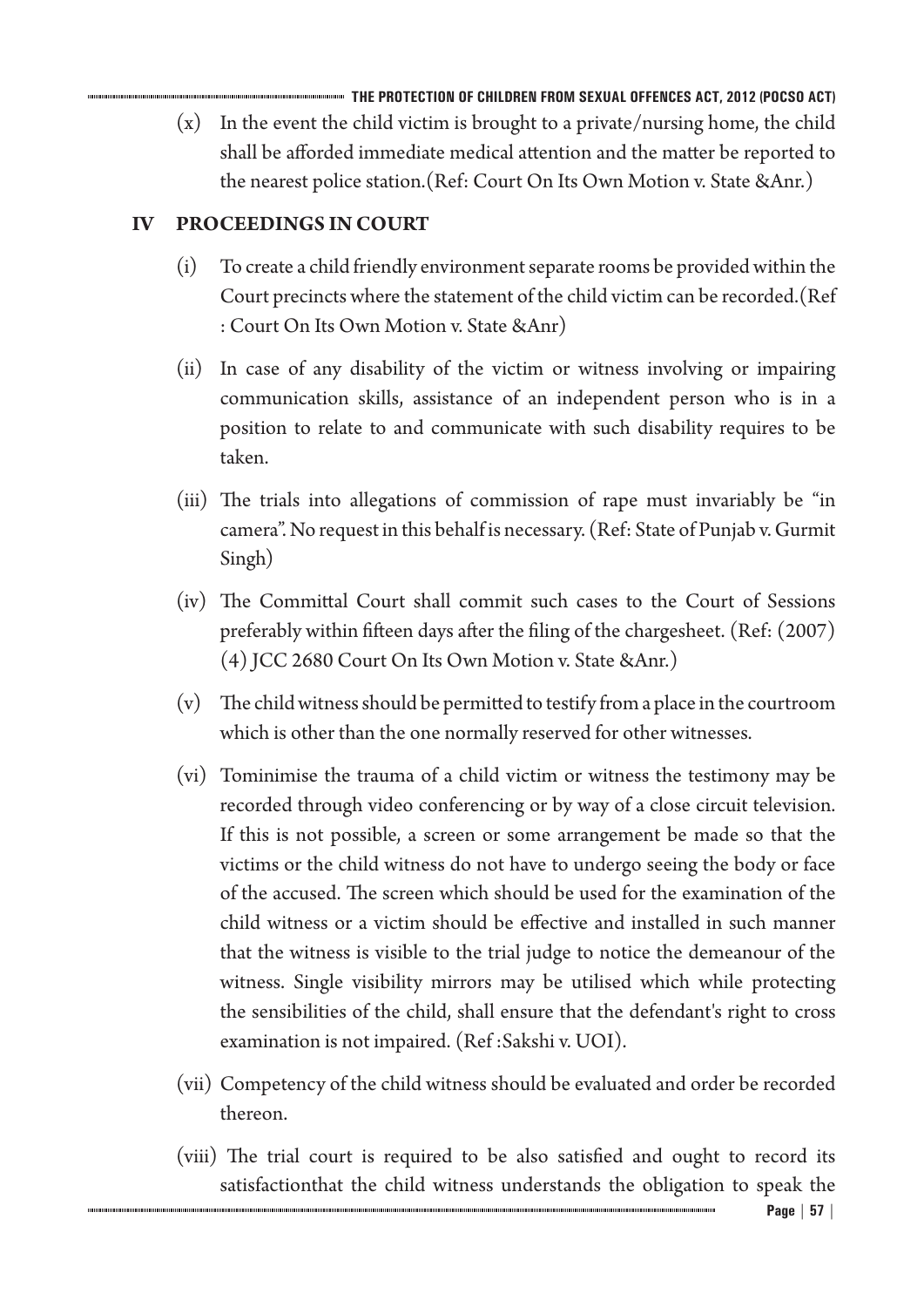truth in the witness box. In addition to the above, the court is required to be satisfied about the mental capacity of the child at the time of the occurrence concerning which he or she is to testify as well as an ability to receive an accurate impression thereof. The court must be satisfied that the child witness has sufficient memory to retain an independent recollection of the occurrence and a capacity to express in words or otherwise his or her memory of the same. The court has to be satisfied that the child witness has the capacity to understand simple questions which are put to it about the occurrence.There can be no manner of doubt that record of the evidence of the child witness must contain such satisfaction of the court.

- (ix) As far as possible avoid disclosing the name of the prosecutrix in the court orders to save further embarrassment to the victim of the crime; anonymity of the victim of the crime must be maintained as far as possible throughout.
- (x) The statement of the child victim shall be recorded promptly and at the earliest by the concerned Magistrate and any adjournment shall be avoided and in case the same is unavoidable, reasons to be recorded in writing. (Ref : Court On Its Own Motion v. State of N.C.T Of Delhi)
- (xi) The court should be satisfied that the victim is not scared and is able to reveal what has happened to her when she is subjected to examination during the recording of her evidence. The court must ensure that the child is not concealing portions of the evidence for the reason that she has bashful or ashamed of what has happened to her.
- (xii) It should be ensured that the victim who is appearing as a witness is at ease so as to improve upon the quality of her evidence and enable her to shed hesitancy to depose frankly so that the truth is not camouflaged on account of embarrassment at detailing the occurrence and the shame being felt by the victim.
- (xiii) Questions should be put to a victim or to the child witness which are not connected to case to make him/her comfortable and to depose without any fear or pressure;
- (xiv) The trial judge may permit, if deemed desirable to have a social worker or other friendly, independent or neutral adult in whom the child has confidence to accompany the child who is testifying (Ref SudeshJakhu v. K.C.J &Ors). This may include an expert supportive of the victim or child witness in whom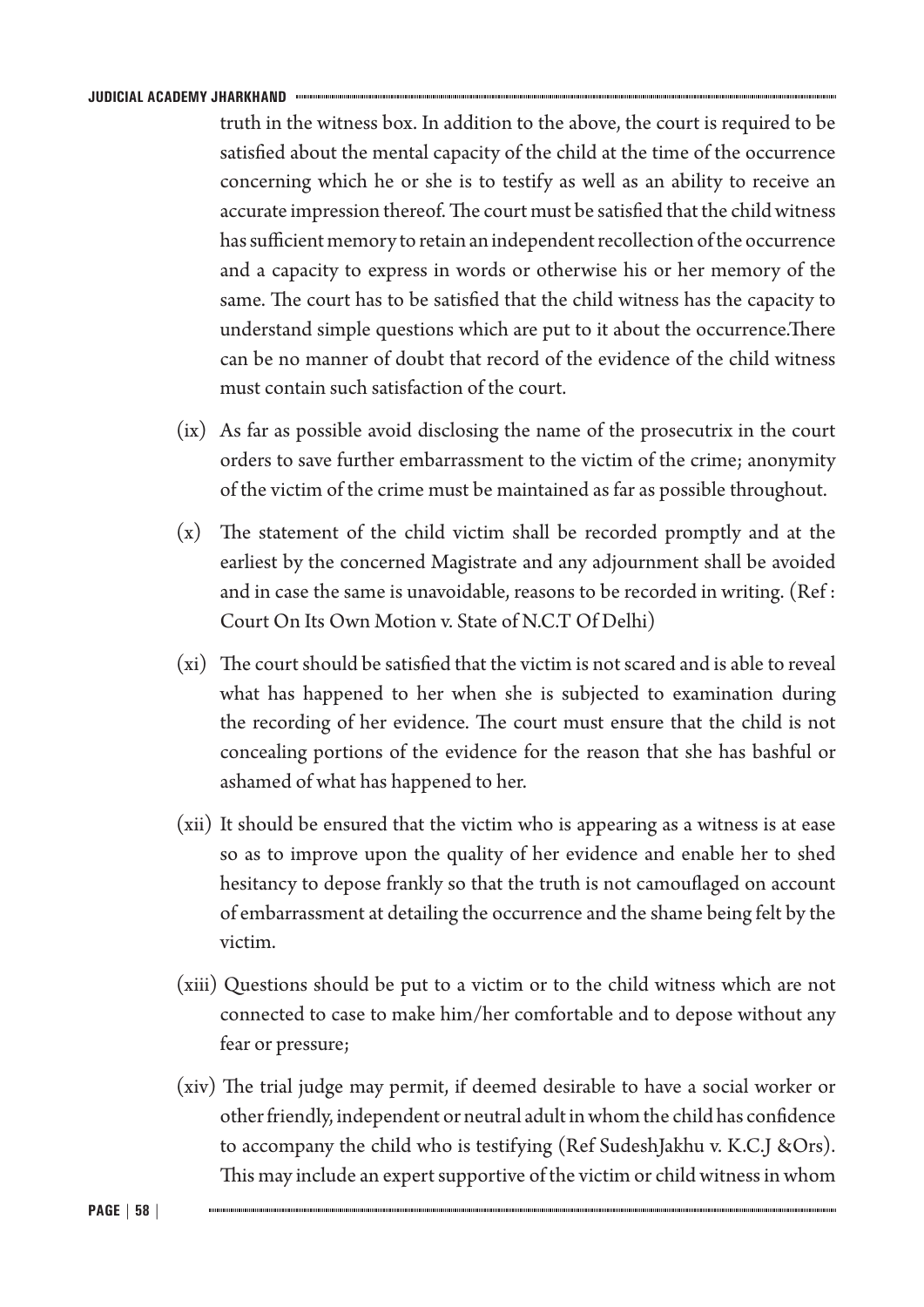**THE PROTECTION OF CHILDREN FROM SEXUAL OFFENCES ACT, 2012 (POCSO ACT)** the witness is able to develop confidence should be permitted to be present and accessible to the child at all times during his/her testimony. Care should be taken that such person does not influence the child's testimony.

- (xv) Persons not necessary for proceedings including extra court staff be excluded from the courtroom during the hearing.
- (xvi) Unless absolutely imperative, repeated appearance of the child witness should be prevented.
- (xvii)It should be ensured that questions which are put in cross examination are not designed to embarrass or confuse victims of rape and sexual abuse (Ref :Sakshi v. UOI).
- (xviii) Questions to be put in cross examination on behalf of the accused, in so far as they relate directly to the offence, should be given in writing to the presiding officer of the court who may put them to the victim or witnesses in a language which is clear and is not embarrassing. (Ref :Sakshi v. UOI)
- (xix) The examination and cross examination of a child witness should be carefully monitored by the presiding judge to avoid any attempt to harass or intimidate the child witness.
- (xx) It is the duty of the court to arrive at the truth and subserve the ends of justice. The courts have to take a participatory role in the trial and not act as mere tape recorders to record whatever is being stated by the witnesses. The judge has to monitor the proceedings in aid of justice in a manner that something, which is not relevant, is not unnecessarily brought into record. Even if the prosecutor is remiss in some ways, the court can control the proceedings effectively so that the ultimate objective that is the truth is arrived at. The court must be conscious of serious pitfalls and dereliction of duty on the part of the prosecuting agency. Upon failure of the prosecuting agency showing indifference or adopting an attitude of aloofness, the judge must exercise the vast powers conferred under section 165 of the Evidence Act and section 311 of the CrPC to elicit all necessary materials by playing an active role in the evidence collecting process. (Ref :ZahiraHabibulla H. Sheikh &Anr. v. State of Gujarat &Ors.)
- (xxi) The judge is expected to actively participate in the trial, elicit necessary materials from the witnesses at the appropriate context which he feels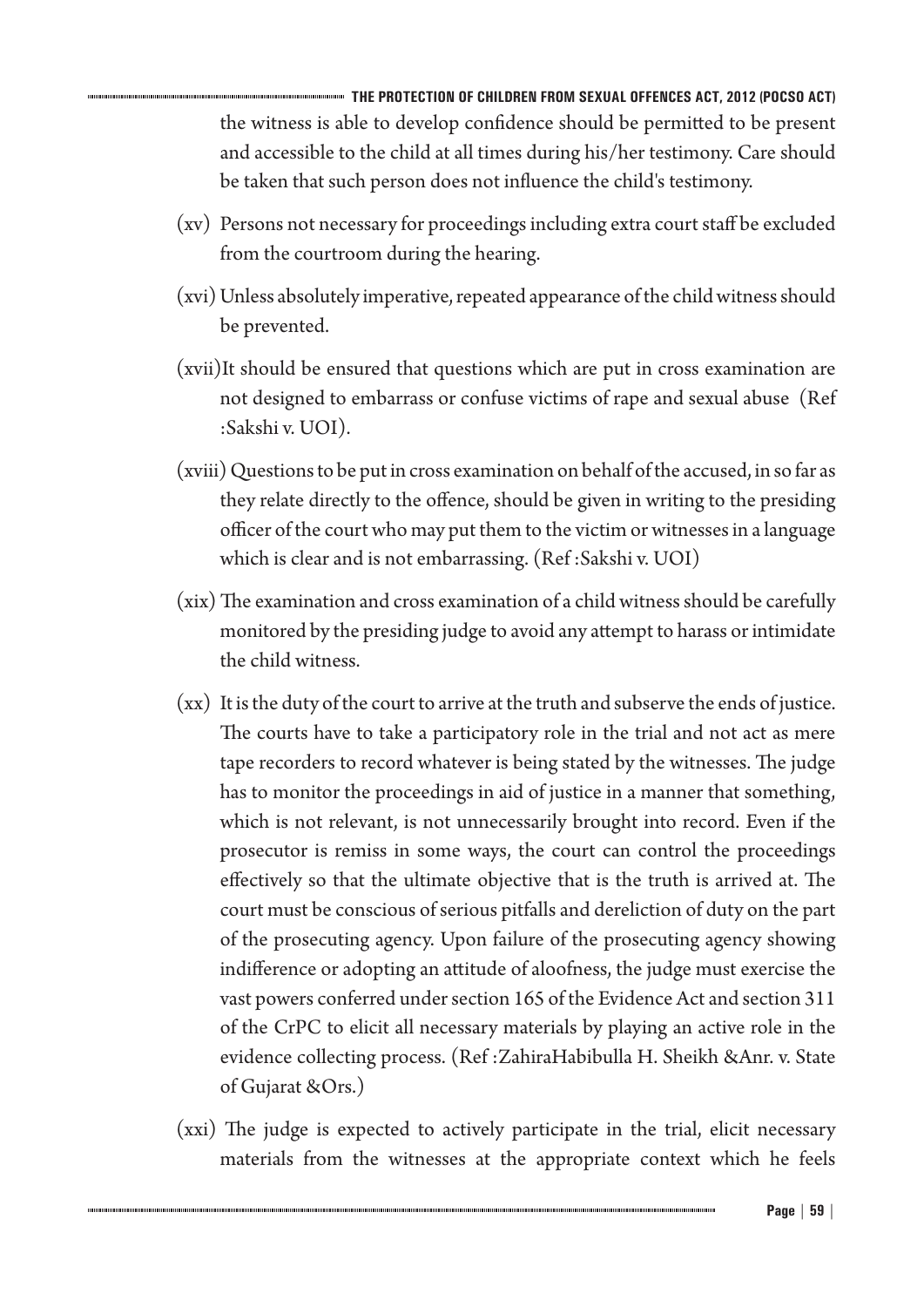necessary for reaching the correct conclusion. The judge has uninhibited power to put questions to the witness either during chief examination or cross examination or even during re-examination for this purpose. If a judge feels that a witness has committed an error or slip, it is the duty of the judge to ascertain whether it was so, for , to err is human and the chances of erring may accelerate under stress of nervousness during cross examination. (Ref: AIR 1997 SC 1023 (para 12) State of Rajasthan v. Ani alias Hanif&Ors.)

- (xxii) The court should ensure that the embarrassment and reservations of all those concerned with the proceedings which includes the prosecutrix, witnesses, counsels may result in camouflage of the ingredients of the offence. The judge has to be conscious of these factors and rise above any such reservations onaccount of embarrassment to ensure that they do not cloud the truth and the real actions which are attributable to the accused persons.
- (xxiii) The court should ascertain the spoken language of the witness as well as range of vocabulary before recording the deposition. In making the record of the evidence court should avoid use of innuendos or such expressions which may be variably construed. For instance "gandiharkatein" or "batamezein" have no definite meaning. Therefore, even if it is necessary to record the words of the prosecutrix, it is essential that what those words mean to her and what is intended to be conveyed are sensitively brought out.
- (xxiv) The court should ensure that there is no use of aggressive, sarcastic language or a gruelling or sexually explicit examination or cross examination of the victim or child witness. The court should come down with heavily to discourage efforts to promote specifics and/or illustration by any of the means offending acts which would traumatise the victim or child witness and effect their testimony. The court has to ensure that no element of vulgarity is introduced into the court room by any person or the record of the proceedings.
- (xxv) In order to elicit complete evidence, a child witness may use gestures. The courts must carefully translate such explanation or description into written record.
- (xxvi) The victim of child abuse or rape or a child witness, while giving testimony in court should be allowed sufficient breaks as and when required. (Ref :Sakshi v. UOI)
- (xxvii) Cases of sexual assaults on females be placed before lady judges wherever available. (Ref: State of Punjab v. Gurmit Singh)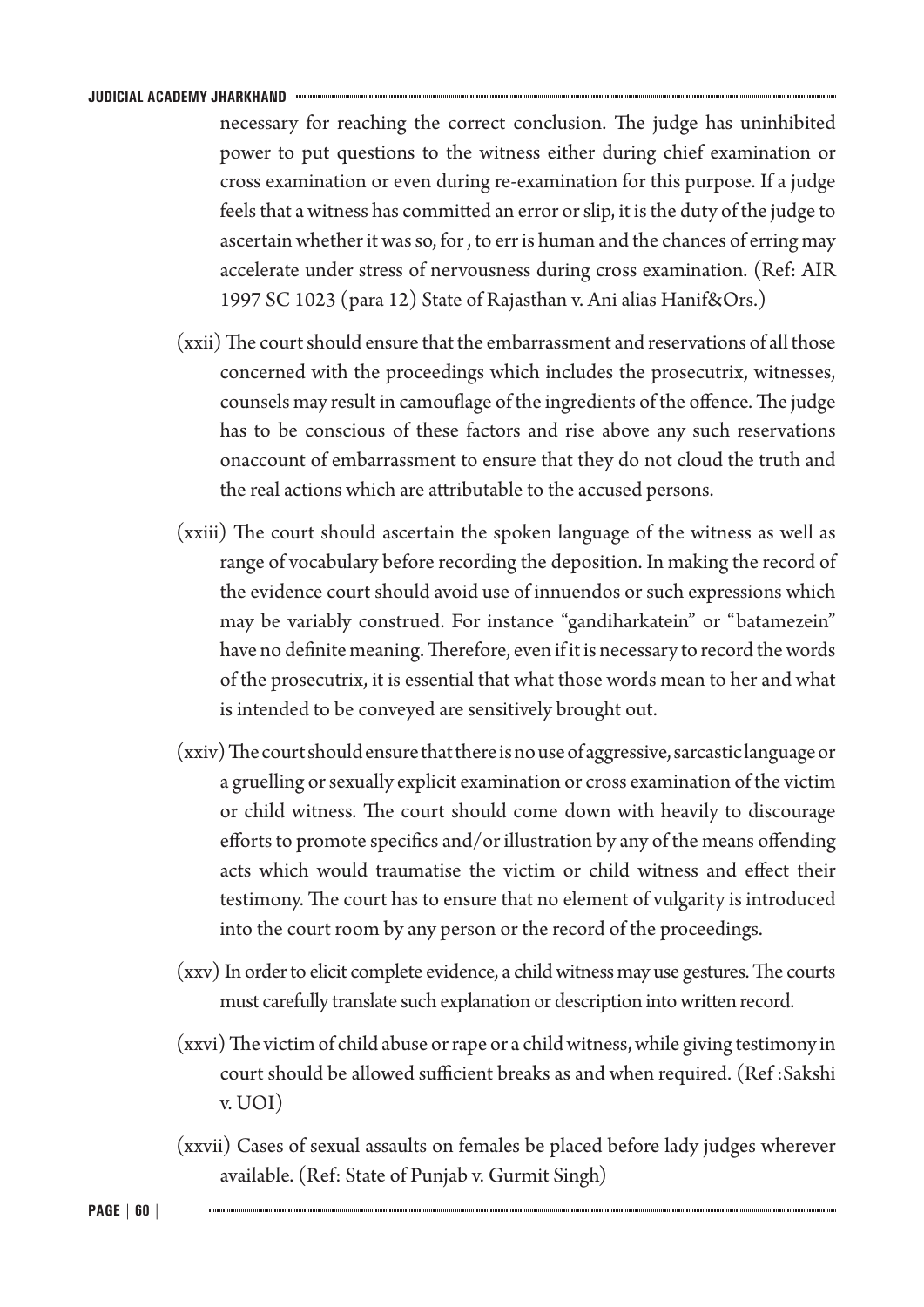**THE PROTECTION OF CHILDREN FROM SEXUAL OFFENCES ACT, 2012 (POCSO ACT)** To the extent possible, efforts be made that the staff in the courtroom concerned with such cases is also of the same gender.

- (xxviii) The judge should be balanced, humane and ensure protection of the dignity of the vulnerable victim. There should be no expression of gender bias in the proceedings. No humiliation of the witness should be permitted either in the examination in chief or the cross examination.
- (xxix)A case involving a child victim or child witness should be prioritised and appropriate action taken to ensure a speedy trial to minimise the length of the time for which the child must endure the stress of involvement in a court proceeding. While considering any request for an adjournment, it is imperative that the court considers and give weight to any adverse impact which the delay or the adjournment or continuance of the trial would have on the welfare of the child.

# **V GENERAL**

- (i) Effort should be made to ensure that there is continuity of persons who are handling all aspects of the case involving a child victim or witness including such proceedings which may be out of criminal justice system. This may involve all steps commencing from the investigation to the prosecutor to whom the case is assigned as well as the judge who is to conduct the trial.
- (ii) The police and the judge must ascertain the language with which the child is conversant and make every effort to put questions in such language. If the language is not known to the court, efforts to join an independent translator in the proceedings, especially at the stage of deposition, should be made.
- (iii) It must be ensured that the number of times that a child victim or witness is required to recount the occurrence is minimised to the absolutely essential. For this purpose, right at the inception, a multidisciplinary team involving the investigating officer and the police; social services resource personnel as well as the prosecutor should be created and utilised in the investigation and prosecution of such cases involving a child either as a victim or a witness.This would create and inspire a feeling of confidence and trust in the child.
- (iv) The child victim shall not be separated from his/her parents/guardians nor taken out from his/her environment on the ground of "Ascertaining voluntary nature of statement" unless the parents/guardian is reported to be abusive or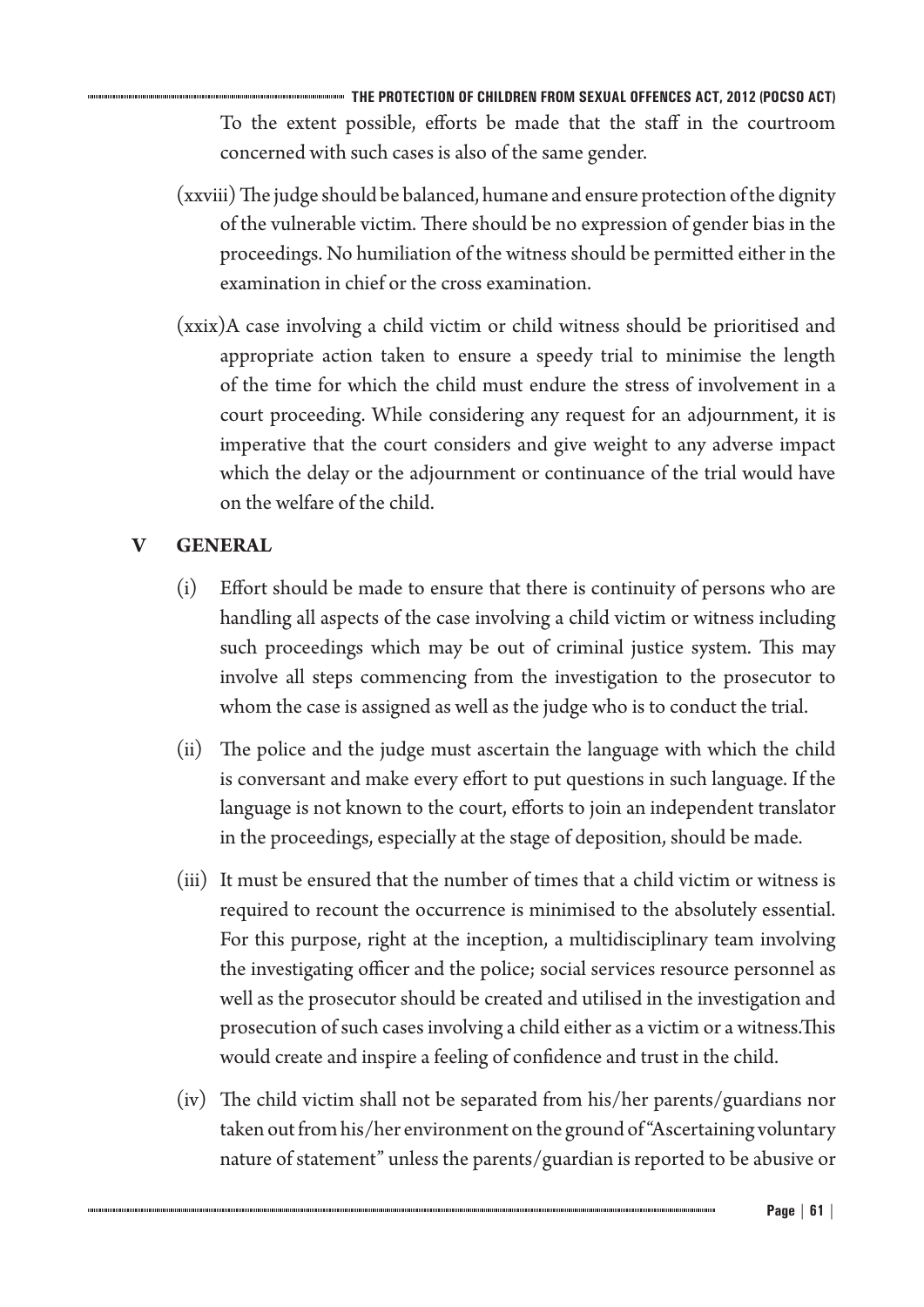the Magistrate thinks it appropriate in the interest of justice.(Ref : Court On Its Own Motion v. State of N.C.T Of Delhi)

- (v) Courts in foreign countries have evolved several tools including anatomically correct illustrations and figures (as dolls). No instance of such assistance has been pointed out in this court. Extensive literature with regard to such aids being used by foreign courts is available. Subject to assistance from experts, it requires to be scrutinised whether such tools can be utilised in this country during the recording of the testimony of a child victim witness so as to accommodate the difficulty and diffidence faced. This aspect deserves serious attention of all concerned as the same may be a valuable tool in the proceedings to ensure that the complete truth is brought out.
- (vi) No court shall detain a child in an institution meant for adults.(Ref : Court On Its Own Motion v. State of N.C.T Of Delhi). This would apply to investigating agencies as well.
- (vii) The judge should ensure that there is no media reporting of the camera proceedings. In any case, sensationalisation of such cases should not be permitted.

# **8. Mahesh Yadav V. The State of Jharkhand 2017 SCC Online Jhar 923**

- The Jharkhand High Court in this case directed to issue notice to all the POCSO Courts, Jharkhand, annexing a copy of the judgment in Virender v. The State of NCT of Delhi which has laid down the compulsory guidelines, steps and duty of the police officer and also the Magistrate and Special Court and called for the information from all the POCSO courts, Jharkhand regarding the steps taken in compliance of the judgment.
- Further, POCSO Courts were also directed to submit information as to whether the procedures prescribed in the provisions of Section 35, 36, 37 and 38 of the POCSO Act are being complied with or not.

# **9. Gaya Prasad Pal @ MukeshVs. State, 2016 SCC Online Del 6214**

**Facts:** A man was convictedfor penetrative sexual assault under section 4 of Protection of children from Sexual Offences Act, 2012( hereinafter, POCSO Act) read with section 376 of the Indian Penal Code for raping his step daughter aged less than 14 years of age and making her pregnant. The delay in the filing of FIR had been properly explained as the girl was worried about the wellbeing of her mother and step brother if the step father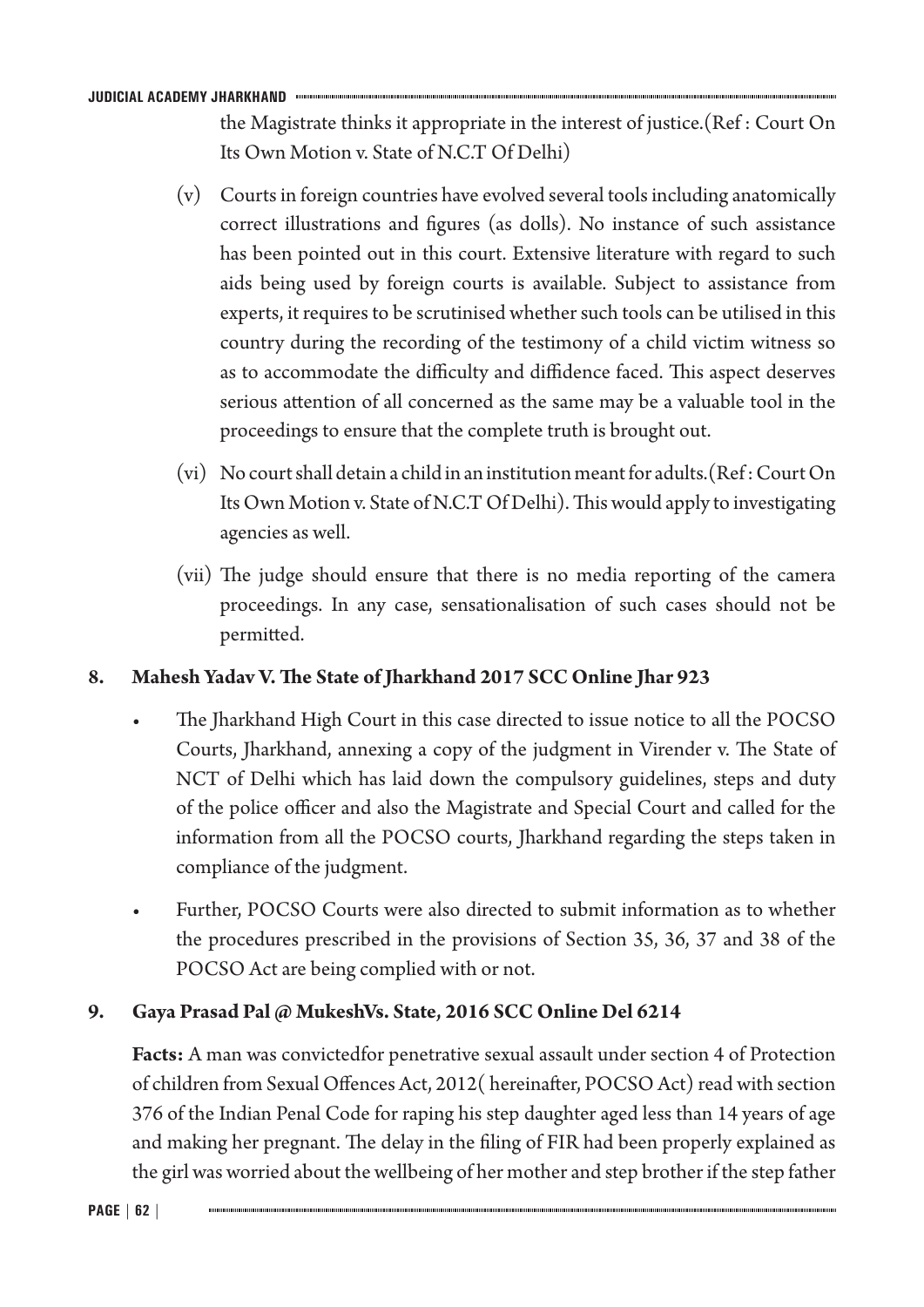**THE PROTECTION OF CHILDREN FROM SEXUAL OFFENCES ACT, 2012 (POCSO ACT)** would have been convicted and sent to jail.By subsequent order, separate punishments were awarded against the appellant for offences punishable under Section 376 IPC, Section 6 POCSO Act, Section 354 IPC and Section 506 IPC. The appellant challenged his conviction and the order on sentence.

# **What was Held?**

- The appellant was not put to trial for the offence under section 6 of the POCSO Act (i.e aggravated penetrative sexual assault) by the trial court. Therefore, it was illegal to award him punishment for the same offence.
- The Court observed that "rape" (Section 375 IPC) may also constitute "penetrative sexual assault" (Section 3 POCSO Act) in case of a child. And acts constituting the offence of "penetrative sexual assault" against a girl child would also amount to rape. However, the Court held "a person may not be punished twice over for the same set of acts of commission or omission which collectively constitute an offence covered by two different provisions of law. Though the law permits trial on alternative charge to be held for both the offences, the punishment may be awarded only for one of them, the one which is graver in nature."
- Further, the court held that the charge under section 4 of POCSO Act on which the appellant has been found guilty is in addition to his conviction for the offence under section 376 IPC. And the acts committed by the appellant attract section 376(2) which prescribes a punishment extendable to life imprisonment meaning thereby an imprisonment for the remainder of such person's natural life and, fine, which is higher than punishment under section 4 of POCSO Act. In these circumstances, Section 42 of POCSO Act would come into play and the court is duty bound to punish the offender for the offence under Section  $376(2)(f)(i)$  and (k) of IPC; which is greater in degree in comparison to the offence under Section 4 of POCSO Act.

# **10. Deaf and Dumb Victim**

# **The State of Maharashtra v. Bandu @ Daulat, 2018 (11) S CC 163**

**Facts:** A 14 year old deaf and dumb girl who is also mentally challenged to some extent was raped by her landlord after being lured away by the offer of sweet meat. She explained to her mother by gesture as to what happened with her.The High Court held that since the victim herself was not examined, the factum of rape and the involvement of accused could not be proved.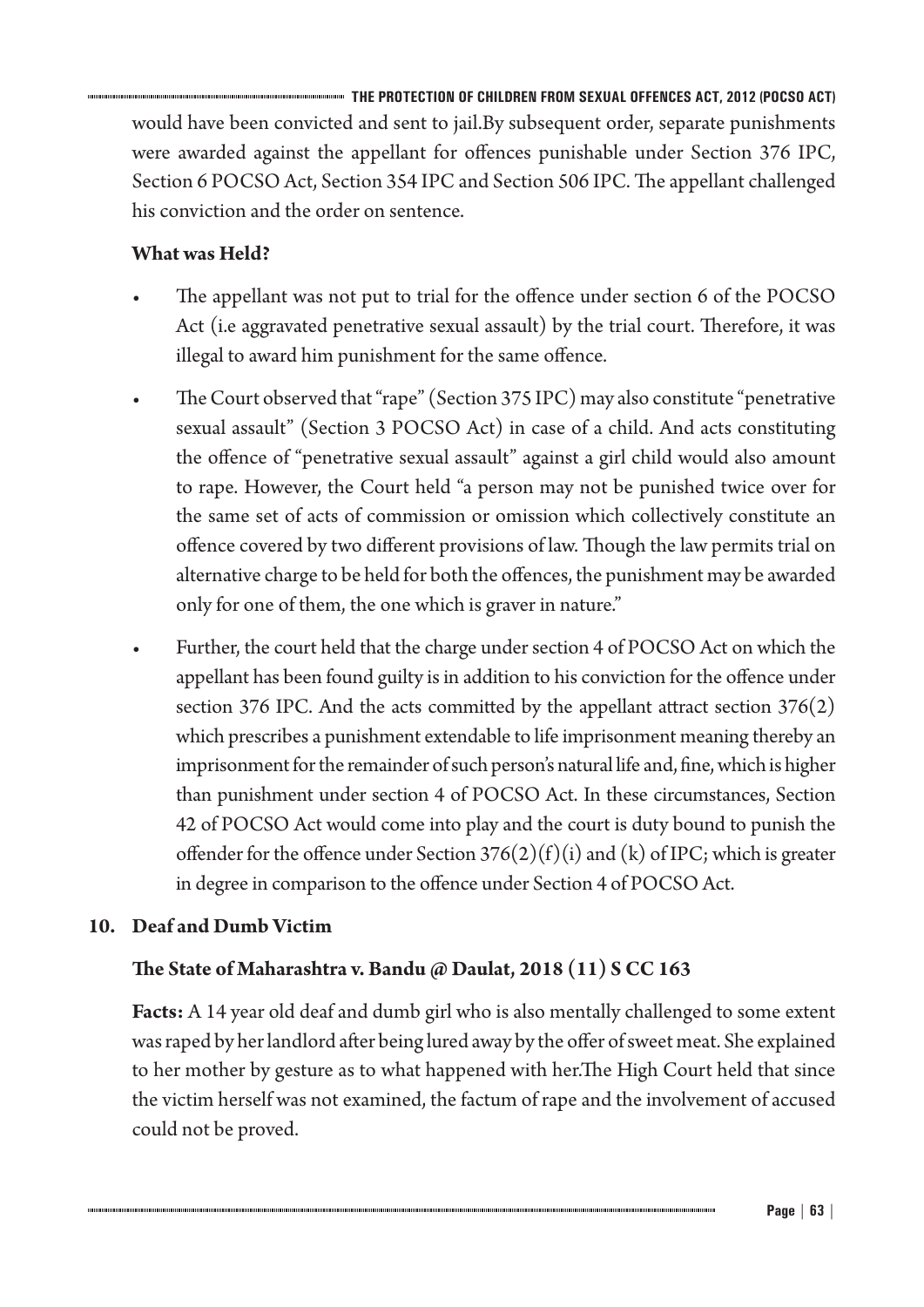#### **JUDICIAL ACADEMY JHARKHAND What was Held?**

- The Supreme Court restored the conviction of the accused under section 376 IPC and sentenced him to undergo rigorous imprisonment for seven years based on the fact that the victim immediately after the incident narrated the same to her mother with the help of gestures and the medical evidence confirmed rape.
- The Court directed the setting up of special centres for the examination of vulnerable witnesses in every district and at least two such centres in each High Court's jurisdiction to be set up within three months of the judgement.
- The Court also reiterated the directionsissued in the case of Sakshi v. Union of India, (2004) 5 SCC 518 which are as follows:
	- 1. The provisions of section  $327(2)$  Crpc shall in addition to the offences mentioned in the subsection, also apply in inquiry or trial of offences under sections 354 and 377 of the IPC.
	- 2. In holding trial of child sex abuse or rape:
		- (i) a screen or some arrangements may be made where the victim or witnesses(who may be equally vulnerable like the victim) do not see the body or face of the accused;
		- (ii) the questions put in cross- examination on behalf of the accused, insofar as they relate directly to the incident, should be given in writing to the presiding officer of the court who may put them to the victim or witnesses in a language which is clear and not embarrassing;
		- (iii) the victim of child abuse or rape, while giving testimony in court, should be allowed sufficient breaks as and when required.

**BIRESH KUMAR Additional Director, Judicial Academy Jharkhand. With ISHA ANUPRIYA Research Scholar, Judicial Academy Jharkhand.**

## $\Box$